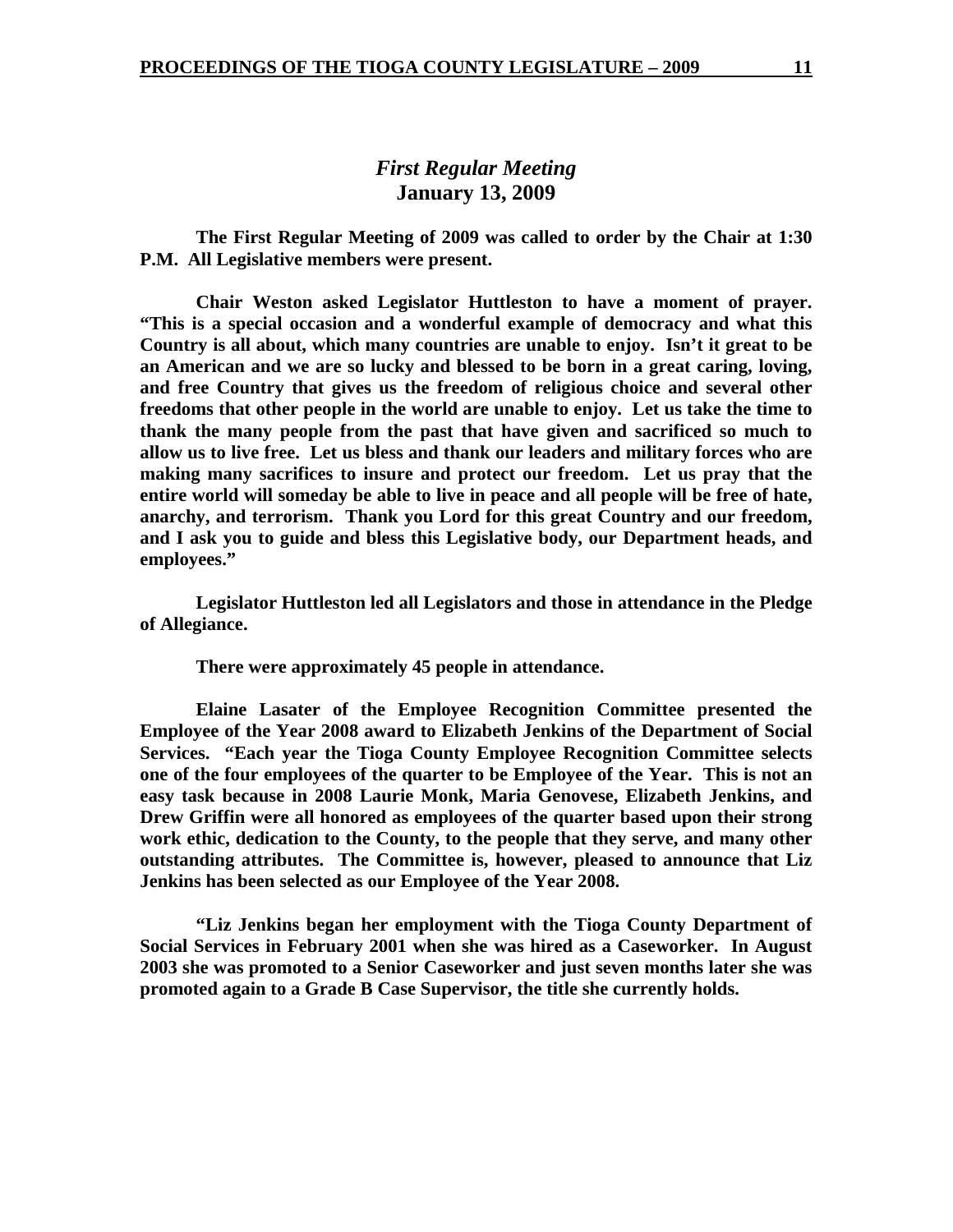**"In this position Liz is responsible for safeguarding the health and safety of thousands of children in the county, a great task which she is able to do in a professional and compassionate manner. As a Supervisor, Liz has excelled in many areas: curtailing staff turnover, addressing work timeliness, taking the lead in Connections, which is a Services-oriented computerized program, high-density file management, strength-based Casework Practice and much more.** 

**"She sets high standards for her staff and works with them and mentors them to meet those expectations. She always goes above and beyond to do whatever it takes to get the job done. Frequently she is the Supervisor who is contacted by oncall Caseworkers when they have questions or difficult situations. Her work ethic is strong; she is hard-working and dependable; she maintains a positive attitude; she continuously seeks to learn new skills and remains up to date with new laws and legislation relating to child welfare. Liz maintains excellent working relationships with other agencies, including the State Office of Children's and Family Services and Law Enforcement.** 

**"Outside of Social Services Liz has very close ties with her family who live in the New England States. Please join me in congratulating Liz on being selected Employee of the Year 2008."** 

 **Commissioner Shawn Yetter spoke. "Good afternoon and congratulations Liz. I am going to let Gail do most of the talking because she works directly with and supervises Liz on a daily basis, but I enjoy and appreciate the opportunity that the Legislature gives to have this Committee exist and for us to be able to recognize quality employees that we have within our ranks.** 

**"Commissioners of Social Services traditionally either come up through the eligibility and income maintenance side of the world or the child welfare side of the world. I came up through the income maintenance side of the world, so I have to rely on the expertise of those around me to run and monitor and oversee with skill and grace the very complex world of child welfare, and I fortunately have individuals like Liz to do that. She is someone who allows me to have a high level of confidence in what is happening in our County from every nook and cranny from the outskirts of it into the Villages that our people reside in, that our children are safe. Liz does that with a great amount of skill. With a great amount of patience she teaches those who she supervises with that same level of skill and patience, and she is beyond that absolutely a true delight to always be with and work with, and she has a great sense of humor and a great ability to bring people together and work hard under hard circumstances and have very positive outcomes. On behalf of the Department I congratulate you and thank you Liz."**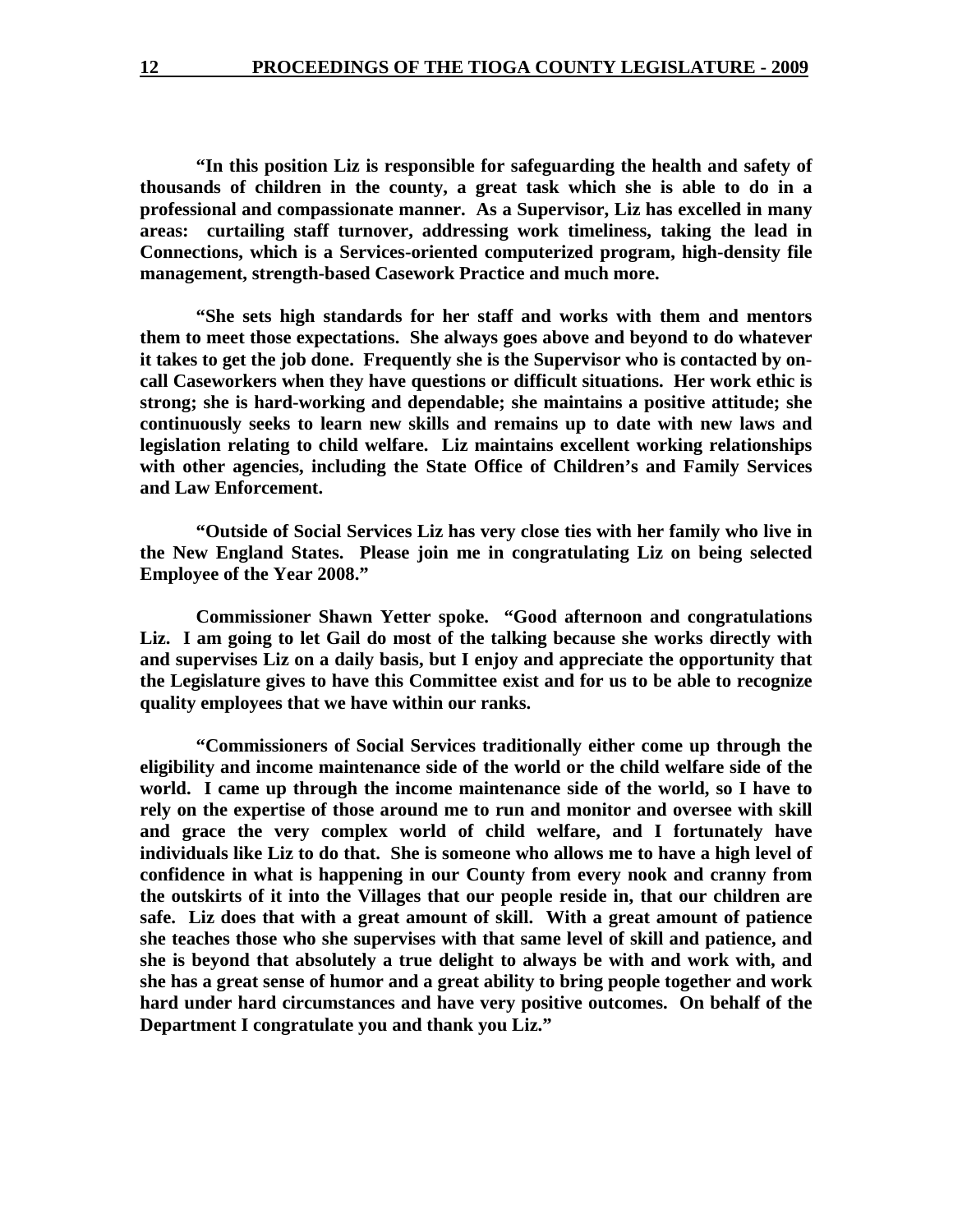**Deputy Commissioner Gail Barton spoke. "Good afternoon. I am probably going to repeat some of what Elaine has already said in describing Liz, but I want to talk a little bit about exactly what her job is. In her role as a Child Protective Supervisor and we have two Child Protective Supervisors and two Child Protective Units at Social Services, Liz is responsible for overseeing State Central Register intakes, that is the New York State Hotline, investigative assessments, case planning, and case management. Liz is also expected to assist on-call staff who may call her 24 hours a day, 7 days a week. Liz works closely with School Districts, Law Enforcement Agencies, and other Human Service providers.** 

 **"In 2008 CPS and Tioga County received 793 reports involving 1785 children, and while it may be able to be debated I think being a child protective supervisor has got to be one of the most stressful, if not the most stressful job in the County. The responsibility that comes with that position is unbelievable. Liz is a very effective supervisor for many reasons. Liz is very knowledgeable about CPS regulations and legal statutes. Liz is very knowledgeable about the CPS investigative process and CPS casework practice. She understands the steps that must be undertaken and the activities that must be completed to investigate allegations of child neglect and child abuse, and to keep kids safe.** 

 **"Liz knows that casework practice is only as good as the workers case documentation of their work on that case. Liz sets high standards for herself and her staff. She mentors staff and holds staff accountable for meeting her high standards. Liz is a very good listener and has excellent communication skills. She does not shy away from having the difficult conversations that are sometimes necessary. Liz is supportive of her staff, readily giving positive feedback and support. Liz is accessible to her staff and treats them fairly, and she always has a bag of chocolates on her desk for them. She is also accessible to on-call staff and willing assists when she is contacted nights and weekends.** 

**"Liz is a team player and works well with many agencies and staff that CPS interacts with. Other supervisors and I rely on Liz's experience and expertise in the area of child protective services. Liz is highly thought of by DSS staff here in Tioga County as well as staff at the New York State Office of Children and Family Services. Liz always conducts herself in a professional and respectful manner. Liz consistently displays a positive attitude and continues to show a real passion for the work she does, which is often something that is difficult to do when you have been in the field of child welfare and child protective for a number of years. Liz willing tries new things and accepts new challenges. She will be moving to supervise the Foster Care and Adoption Unit in the next couple of months and will be leaving Child Protective Services. I know she will be as effective and successful there as she has been in Child Protective Services. Liz is leaving some pretty big shoes to fill in CPS. Fortunately she will be available to help mentor the person that takes her**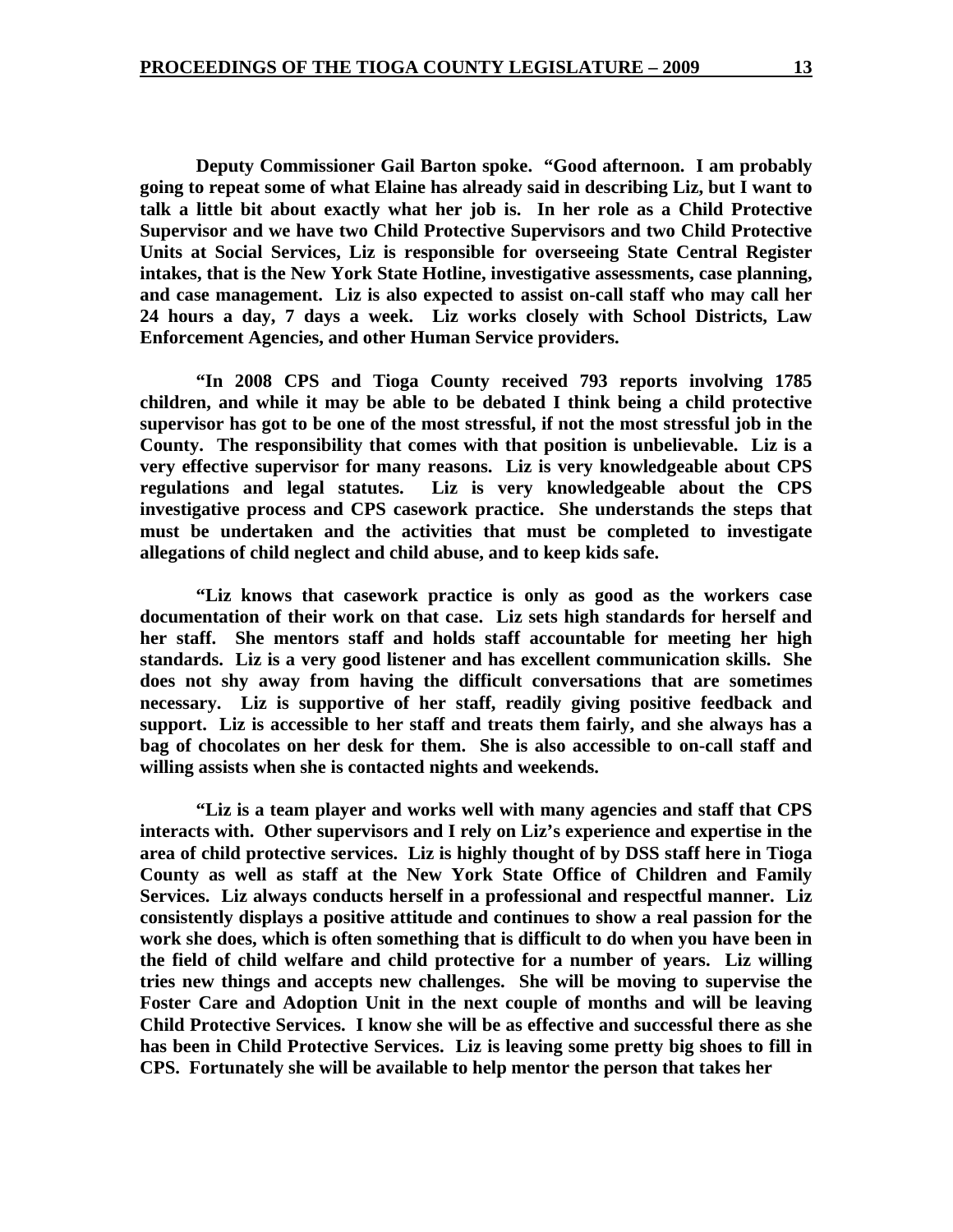**place. I thoroughly enjoy working with Liz and offer her my sincerest congratulations on this well deserved recognition."** 

 **Legislator Huttleston presented a plaque and savings bond to Liz Jenkins. "It has been a good year for you. It has been a good year for us too to have you. Congratulations and we really appreciate it. It is people like you that make it so much easier for the Chairman of the Committee and also the Legislative body. We appreciate it."** 

 **Liz Jenkins spoke. "I would like to thank the Employee Recognition Committee. I am sure the choices are never easy, especially for the whole year, so I appreciate that and the thought that goes into that. Thank you to the Legislature for supporting this. It means a lot. I want to thank my staff. You guys make coming to work everyday fun and that is what it is all about. We cannot do this work unless we have a good time and have some chocolate, and you know close the door and have our moments and tears and what not. It is the only way you can do this job. I thank the support of Administration for everything that you do and just thanks."** 

 **Legislator Sauerbrey read and presented the following recognition resolution to Patricia Scott of the Sheriff's Department.** 

| <b>REFERRED TO:</b> |  |
|---------------------|--|
|---------------------|--|

**REFERRED TO: PUBLIC SAFETY** 

| <b>RESOLUTION NO. 14-09</b> | <b>RESOLUTION RECOGNIZING</b> |
|-----------------------------|-------------------------------|
|                             | PATRICIA M. SCOTT'S 24 YEARS  |
|                             | OF DEDICATED SERVICE TO       |
|                             | <b>TIOGA COUNTY</b>           |

 **Adoption moved unanimously, seconded unanimously.** 

**WHEREAS: Patricia M. Scott was appointed to part-time Jail Matron on January 2, 1985; appointed to full-time Deputy Sheriff Jailor on January 1, 1988; appointed to Corrections Sergeant on September 1, 1991; and** 

**WHEREAS: Patricia M. Scott has been dedicated and loyal in the performance of her duties and responsibilities during the past 24 years to the Sheriff's Office, thereby earning the respect of her colleagues and peers throughout Tioga County; and** 

**WHEREAS: Patricia M. Scott will retire from the Tioga County Sheriff's Office on January 31, 2009; therefore be it**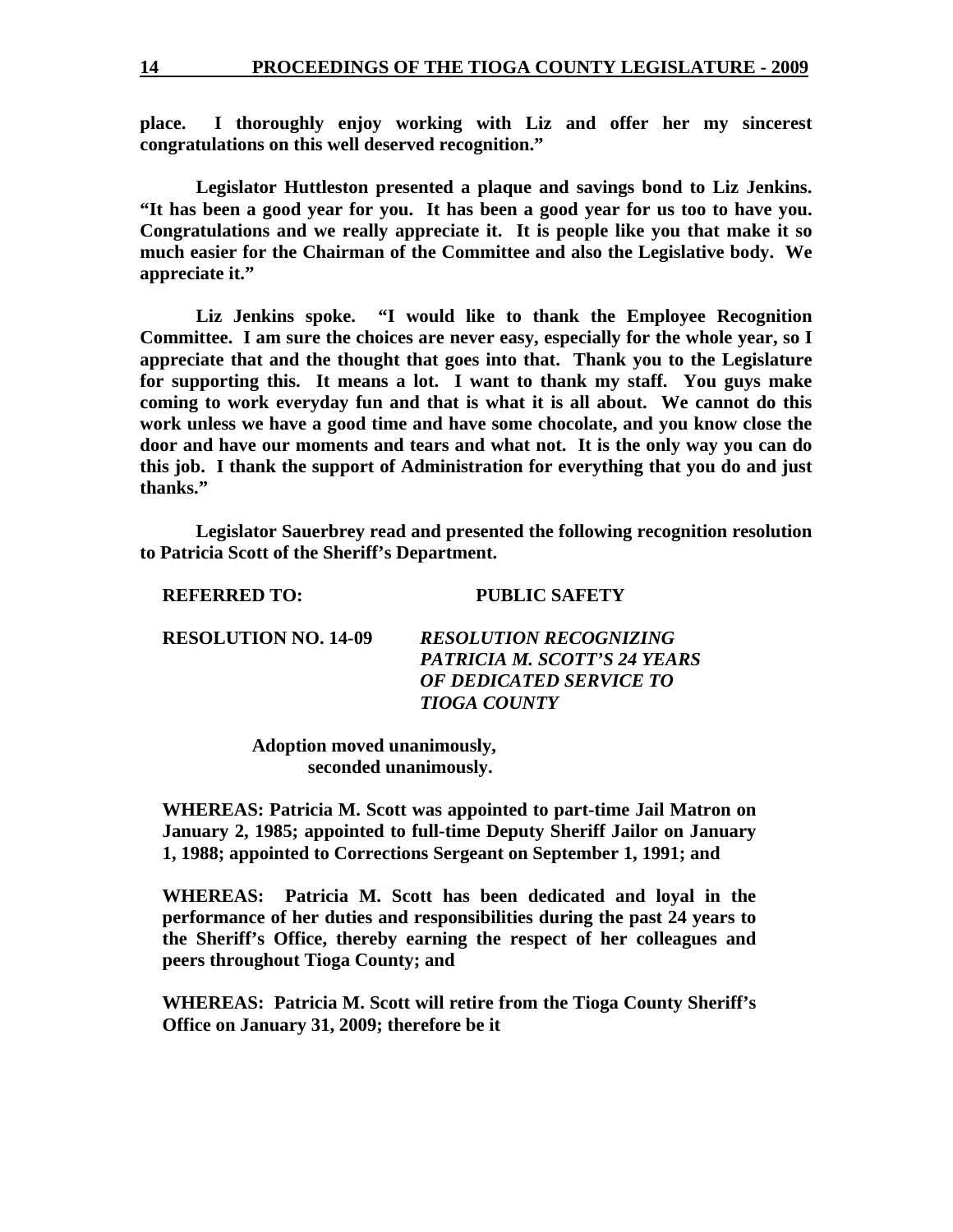**RESOLVED: That the Tioga County Legislature, on its own behalf, as well as on behalf of the citizens of Tioga County, express sincere gratitude to Patricia M. Scott for her 24 years of dedicated and loyal service to the residents of Tioga County; and be it further** 

**RESOLVED: That this resolution be spread upon the minutes of this meeting and a certified copy be presented to this outstanding employee, Patricia M. Scott.** 

### **CARRIED UNANIMOUSLY**

 **Legislator Sauerbrey spoke. "I know I have very fond memories of my experiences working with you and I know all of the employees at the Sheriff's Department hold you in very high esteem, and we are going to miss you and your enthusiasm, and I just want to say I worked with Pat a little bit last year and this year on the Corrections Unit dinner that they had for the families and children of Tioga County, and this is just an example of the kind of things that she does. She does not just do her job, she goes beyond the call of duty, and that is something rare and wonderful and I appreciate that."** 

 **Sheriff Gary Howard spoke. "The first thing I would like to say I would like to recognize Tom Scott. I have known Tom for a long long time and I am sorry Tommy, we tried to prolong this retirement as long as we could, we cannot stop it, she is all yours.** 

 **"As the Sheriff I am going to miss Pat. I mean I have known Pat obviously for all the time that she has worked and before, actually before she started working for the Sheriff's Office as a Matron. She loves that word Matron, so if you see her do not call her Sergeant Scott, you can call her Matron. She prefers Matron. The 24 years plus that I have known Pat one thing I can tell you is she is a dedicated employee, always to work. There have been times where we have had to send her home because she was sick, would come in and we would make her go home. I am going to miss her sense of humor. The inmates are not going to miss her. They are happy that she is leaving, in fact I think they are having a party this afternoon in her honor. I am sure you have a speech prepared, you can see how red she is already. On behalf of myself I know I am going to miss Pat. I enjoy seeing her every morning, always cheerful. The rest of the Department is also going to miss you Pat and it will be a big hole in our Department when you leave."** 

 **Pat Scott spoke. "I just want to thank everybody. This is lovely and I have enjoyed the last 24 years, had a lot of fun, and a lot of hard work from that old place down in Owego with the bars and the dirt running down the walls too, to our new building up on 38. It has been a lot of fun and I enjoyed it, and thank you very very much."**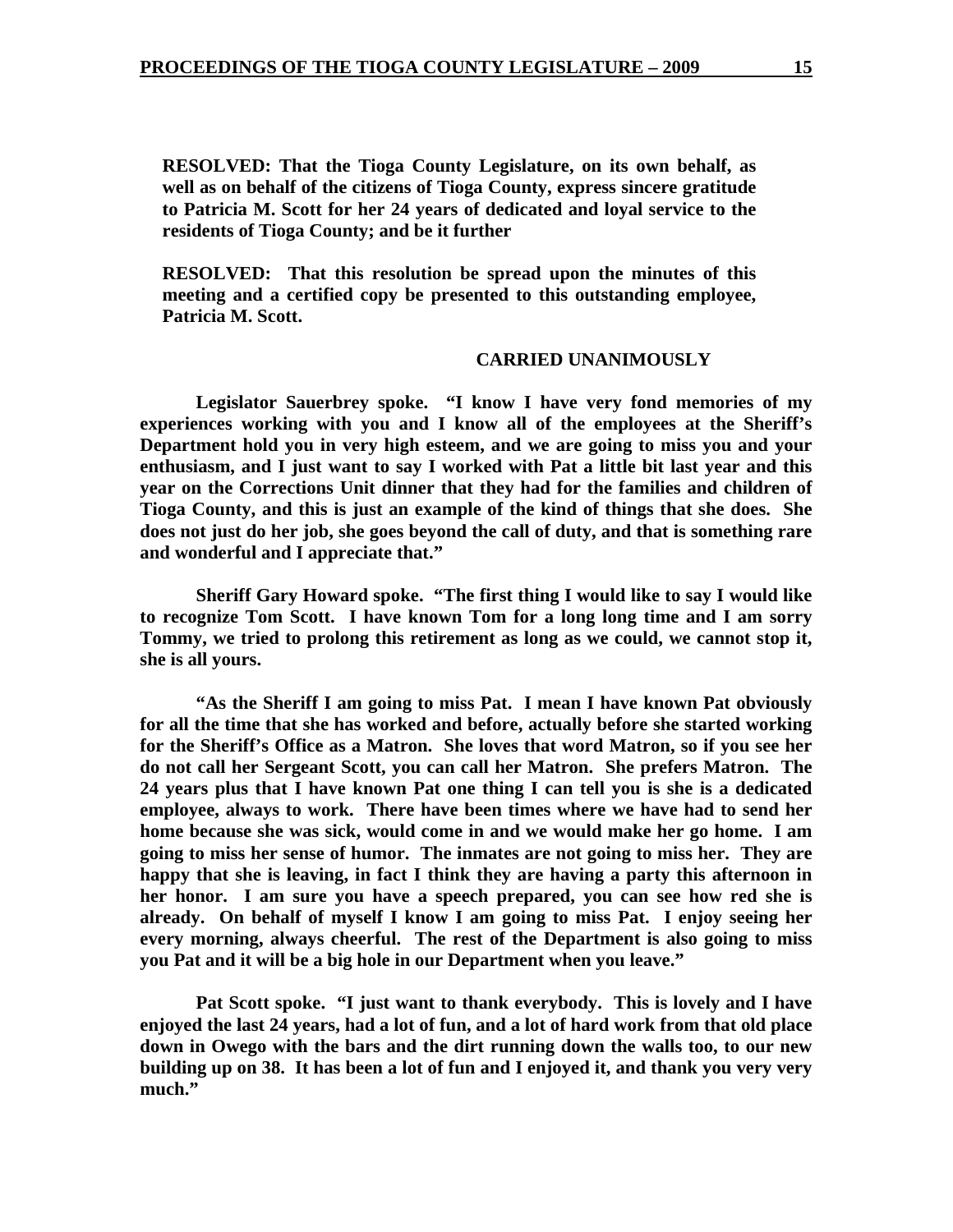**Legislator Huttleston read and presented the following recognition resolution to Mary Ellen Middleton.** 

| <b>REFERRED TO:</b>         | <b>HEALTH &amp; HUMAN SERVICES</b> |
|-----------------------------|------------------------------------|
| <b>RESOLUTION NO. 15–09</b> | <b>RECOGNITION OF</b>              |
|                             | <b>MARY ELLEN MIDDLETON'S</b>      |
|                             | <b>YEARS OF SERVICE</b>            |
|                             | <i><b>SOCIAL SERVICES</b></i>      |
|                             |                                    |

 **Adoption moved by unanimously, Seconded by unanimously.** 

**WHEREAS: Mary Ellen Middleton began her career as a Social Welfare Examiner for the Department of Social Services on June 18, 1974 until October 31, 1978, when she resigned for a short period of time; she then returned to the Department on March 23, 1981 in a temporary capacity as a Clerk-Typist until June 1, 1981 at which time she accepted a temporary Social Welfare Examiner position and later became permanent on June 22, 1981; on May 26, 1986 she was promoted to Job Development Specialist which was later reclassified to Social Services Employment Supervisor and when the Employment Unit was realigned on April 4, 1994, Mary Ellen became a Principal Social Welfare Examiner – the title she holds today; and** 

**WHEREAS: Ms. Middleton has seen many changes within the Social Services Department in her more than thirty years with them and has grown in these changes; and** 

**WHEREAS: Ms. Middleton will retire on January 19, 2009; now therefore be it** 

**RESOLVED: That the Tioga County Legislature, on its own behalf, as well as on behalf of the citizens of Tioga County, express sincere gratitude and recognize Mary Ellen Middleton for her more than thirty years of service to Tioga County; and be it further** 

**RESOLVED: That this resolution be spread upon the minutes of this meeting and a certified copy be presented to this outstanding employee, Mary Ellen Middleton.** 

# **CARRIED UNANIMOUSLY**

 **Legislator Huttleston spoke. "From where she started she kept going up and I think Shawn encouraged her to retire before she took his job. Anyway congratulations and I hope you enjoy your retirement. It is people like Mary Ellen that makes it enjoyable and I was up today to the Social Services Department for the Employee of the Quarter, which is a wonderful occasion and I go up there and**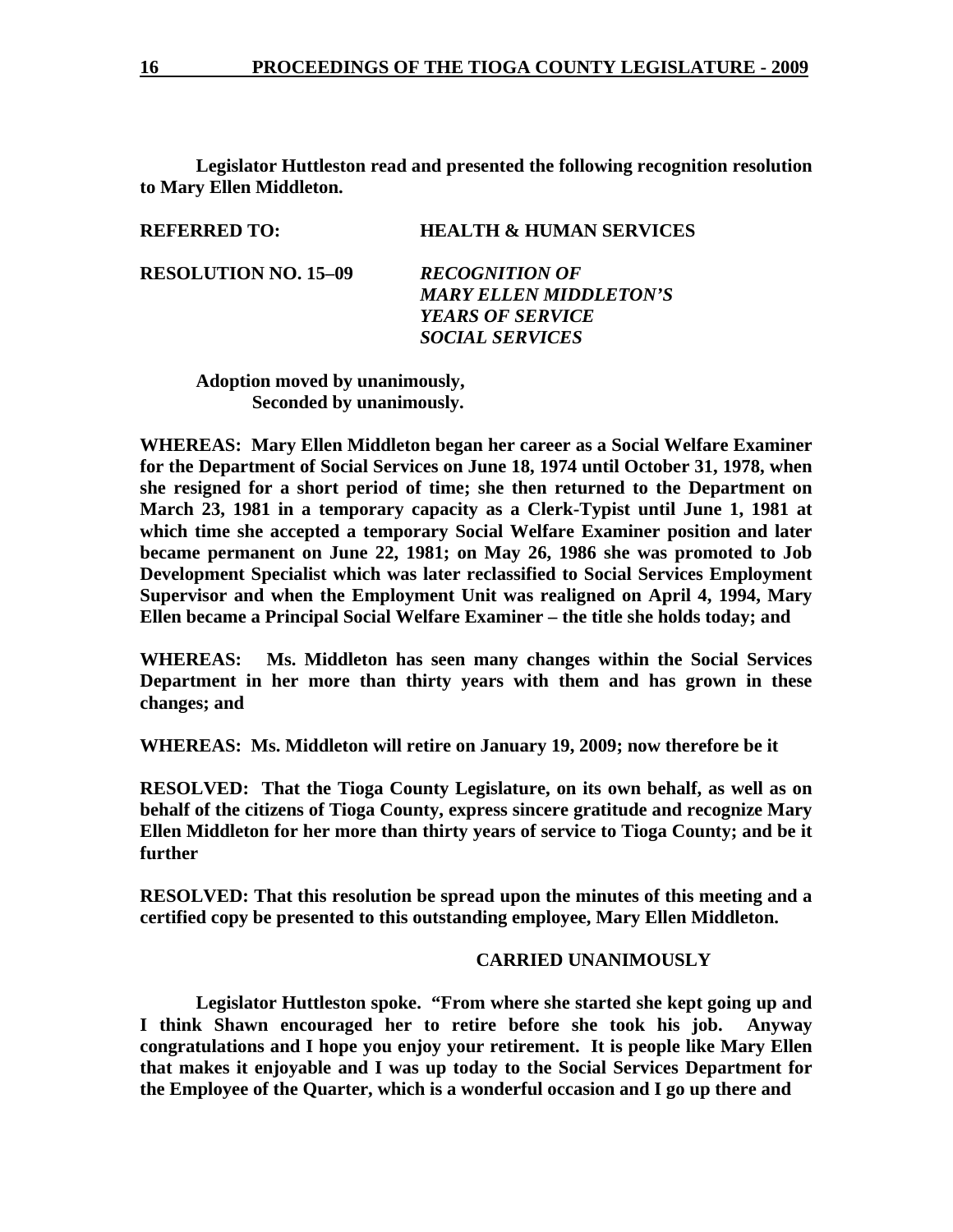**they are all bubbly and smiling and everything else, and I come down to the Legislative body and they are not always smiling as much. It is a great group and we really appreciate people like you. I hope you enjoy your retirement and you know you have come and gone a few times, you know you can always come back."** 

 **Commissioner Shawn Yetter spoke. "Thank you to the Legislature and to Dick for recognizing and taking the time to recognize yet another exemplary employee at our Department. I have had the privilege of knowing Mary Ellen since 1981. We worked together four years within Income Maintenance as examiners and seniors, and went up through the ranks together. Mary Ellen's departure is truly a departure which is someone leaving the Department of Social Services who is an institutional icon. She is someone who when she walks out the door she takes with her years and decades of experience that can never be replaced.** 

 **"She has knowledge about our communities and the people that we serve that is hard for anyone to know without actually being there and doing it for the number of years that Mary Ellen has had. One word that definitely comes to mind when I think about Mary Ellen and her career with the Department is adaptability. She has seen so many changes and she has been a critical part of all of those changes, and whether it was my predecessor or myself, or Val or her predecessors, whatever was asked of Mary Ellen she was more than willing to do, and she stepped to the plate and she did it with a huge amount of enthusiasm. I only heard her grumble once or twice maybe over the years.** 

 **"The other word that comes to mind with Mary Ellen is one of respect. When I go to community meetings or work with other Departments that have had the privilege of working and interacting with Mary Ellen I always hear nothing but positive comments about Mary Ellen. I hear positive things about how she cares about what she does and how she cares about the people that we serve, and she before the last several years has been the keeper of what we call the front door which is individuals coming through the door and applying for assistance, many for the first time, and I have always had a huge level of confidence in what Mary Ellen was doing at that level. It is a difficult job where we have to balance the goodness of the services that we provide with the realities of the service that we provide, and Mary Ellen has always been able to maintain and do that. We as a Department will miss her. We will miss her knowledge. We will miss her sense of humor which sometimes can be very bizarre, but most of all from my personal perspective I will miss seeing her and I will always hope that the friendships will endure."** 

 **Val Nitti, Director of Employment & Transitional Support, spoke. "I have the privilege of being Mary Ellen's Administrator and I just wanted to talk a little bit about Mary Ellen. Mary Ellen began her career at Tioga County Department of Social Services as, you have already heard, in 1974 as an Examiner in the Food Stamp Unit, and in her years of service to Tioga County she has held many positions**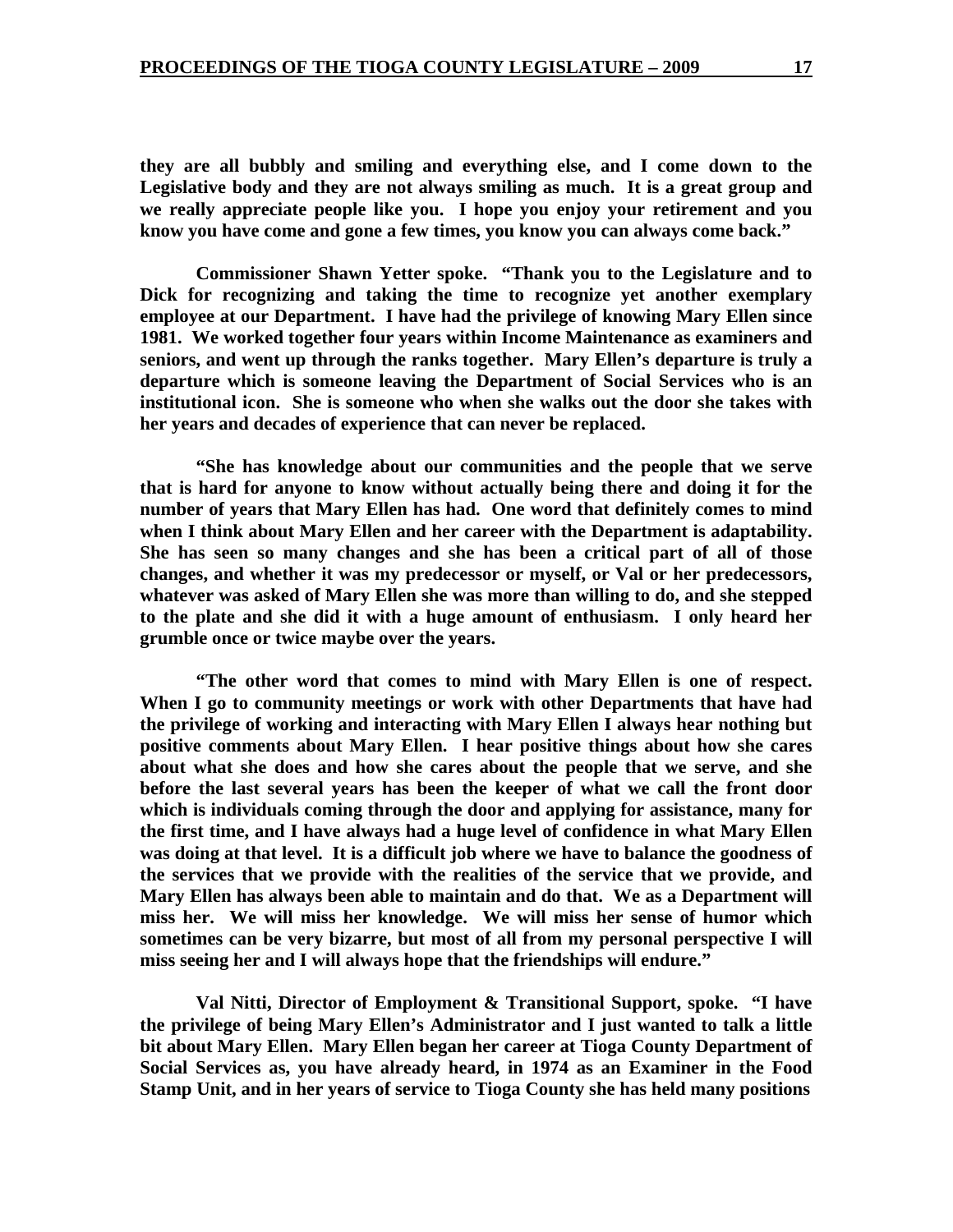**including Clerk Typist, Examiner, Senior Examiner, Job Development Specialist, Employment Supervisor, and is now retiring as a Principle Social Welfare Examiner.** 

 **"Mary Ellen was awarded the Tioga County Department of Social Services Supervisor of the year in 1994. Mary Ellen has an extensive history with our Department and has been involved in many initiatives that have become mainstay operations for the County such as the creation of the One Stop Concept of the Employment Center as well as the centralization of the process for disabled customers to gain assistance in applying for SSI. Mary Ellen's most recent assignment is that of the Supervisor of our Intake Department or as Shawn noted our front door. Our Intake Department takes and processes applications for all of the financial assistance program areas including emergencies, and although it is common place to find Mary Ellen involved in housing the homeless and feeding the hungry, there have been times of tragedy that Mary Ellen has stood out among us in service.** 

 **"Mary Ellen was instrumental in securing housing, food, and special needs to those affected by the flood of 2006. She served on the Tioga Area Resource Partnership or TARP Committee and chaired the unmet needs subcommittee of that group. Mary Ellen has also been very involved in assisting the victims of the tragic fire in the Village of Owego last year with transitional and permanent housing, furniture, and other services that assisted each family. Most recently Mary Ellen has been involved in the creation of the Tioga County Drug Court concept and has been our Department's representative on that team from the onset. This is something that I know Mary Ellen is deeply proud of and has been one of her favorite assignments.** 

 **"During the course of her career whenever there has been innovation, development, or progress toward efficiency, Mary Ellen has been front and center, ready, willing, and able to make a positive contribution. Mary Ellen is what I fondly term a "seasoned employee". She is very resourceful and knowledgeable in the work that we do at DSS. She is an asset to our Department and to Tioga County in the manner that she has served us and our citizens. I congratulate you Mary Ellen, not only on your recent accomplishments, but in your 30+ years of service to Tioga County and the consistent fine work that you have done, and my thoughts are with you this week as you celebrate this milestone."** 

 **Mary Ellen Middleton spoke. "Okay I have something to say now. I need to retire after all that. I did not realize I did so much, but must be I did not realize it because I enjoyed it so much. It was just a feeling of wanting to help the community and it was so rewarding, and there is a lot I am going to miss severely, but I know it is time to go, especially after the little comment Dick made just now. He asked if that guy with the camera is my husband. It is my father. Thank you so much. This**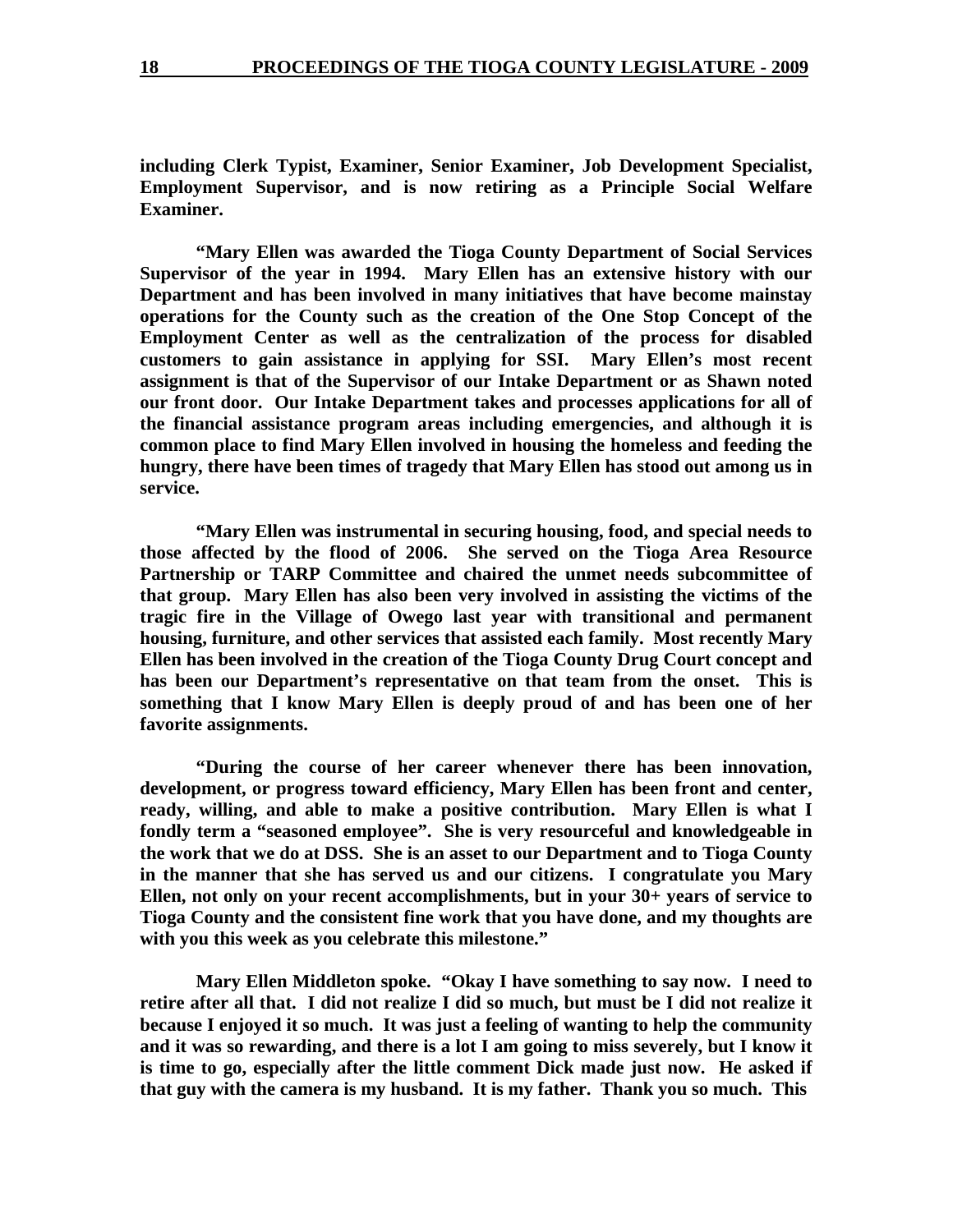**is a wonderful honor and it is a special occasion in my life, and it is a little scary too, I mean there is an unknown road there for me right now. It is not a comfort zone right now leaving my office. You know it is a sense of power in my little office that I will miss. I will be in my kitchen now, there is no power there. I will enjoy retirement and I hope I can remain retired and not have to go to work, but it will be based on whether my taxes are increased or not. I hope they are not."** 

 **Chair Weston spoke. "Thank you Mary Ellen. I have only known you for about 10 minutes and I am a pretty good judge of character and you are one."** 

 **Joe Albrecht had privilege of the floor. "It is nice to know that employees of Tioga County have an unqualified concern of the health and wellbeing of the citizens of the County by maintaining a continuous source of antioxidants made available to coworkers, guests, clients, and so forth. At this point I would like to request a budget line for chocolates for the lady who was honored here previous to this.** 

 **"On a somewhat more serious note and it has been alluded to by a number of people here, my primary interest for the year 2009 deals with sovereignty and to make sure that we are all on the same line I took a couple of definitions out of the dictionary which indicates a group or body of persons, or a State possessing sovereign authority, sovereign authority being supreme as power or authority, so what do we have? My concern deals with how much sovereignty we have as a household, as a Village or a School District, a Town and County, a State or a Country. What do we have? How do we use it and how can we benefit, all of us? On that basis I am going to request from the Legislature at some point an inventory of funded and unfunded mandates from New York State and from the Untied States Government in addition to executive orders and court decisions that play a significant role in how we deal with our resources.** 

 **"New York State is proposing fees, taxes, and so forth to provide fiscal support for many many programs and the President Elect of the United States indicates that we are all going to have skin in this game, and when he says everyone is going to have skin in this game I think it goes in two directions. I would like to have an opportunity to identify departments and their expenditures, and this is everyone because if we are all going to have skin in this game it is going to hit across the board. There will be no exceptions, otherwise it is kind of a ludicrous suggestion that we all are going to be in this game.**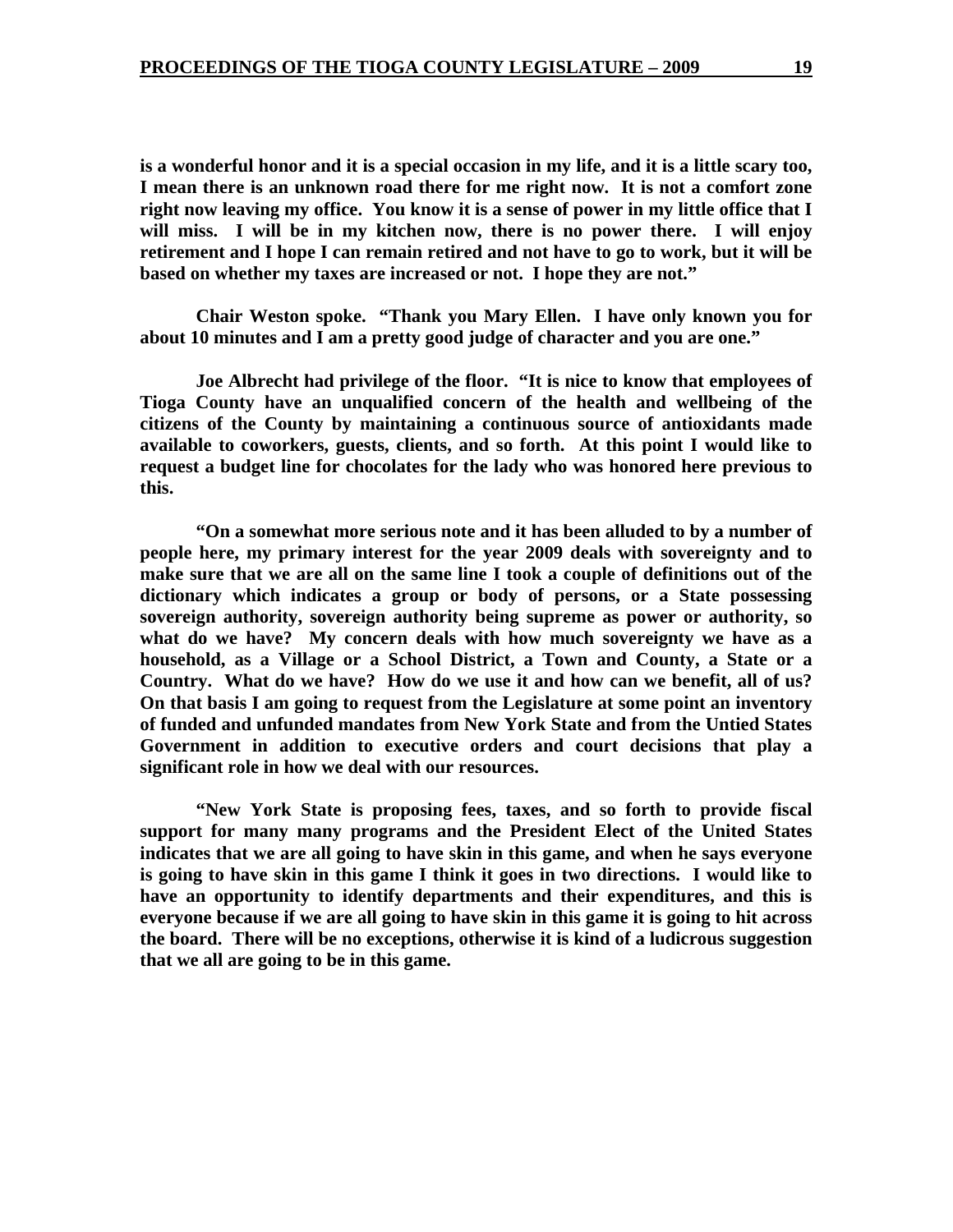**"To alleviate that problem I will go back to something I requested before and that is LLC status for every citizen of Tioga County. It may alleviate a whole lot of stress when it comes to redistribution of wealth. I was reasonably pleased that gasoline never got to the same price as the water purchased at the convenience store. A pint of water still gives you about \$8.00 to the gallon, so gasoline did not get to that point. That was a nice situation.** 

 **"I will reiterate the caution that I have expressed before to assessors relative to property assessments as may pertain to their value mineral rights. Again the leases are for a certain period of time and if you divide the payment for the leases by the number of years you come down to a number that is very close to the present valuation of the property. I do not mind myself paying the price, what have you, but it is not going on perpetuity and fiscal utilizing governmental entities should not in anyway shape or manner count on this as a resource line forever and ever when you identify programs, word of caution.** 

 **"Something that really aggravates me is the idea of climate change being solely a carbon dioxide issue. Those of you who can go back a few hundred years or a few hundred days or what have you, may have heard that water vapor is the primary greenhouse gas. There is no discussion of the effect of water vapor in cap and trade. There is no discussion of water vapor in global climate change and especially significant in Tioga County is the potential for methane gas to be utilized in automotive and other energy requiring situations. Methane gas is one atom of carbon, four atoms of hydrogen. If you combine with oxygen you get one molecule of carbon dioxide and two of water vapor. The carbon dioxide is a primary concern of the people who want to do cap and trade and Legislate carbon utilization. Unfortunately it is not the primary greenhouse gas and again as a Legislative entity you will be reacting to suggestions by outside organizations as to how you deal with it and my hope is that when we begin to deal with these situations legitimately, that we do so from an informed basis, and again a budget line for chocolates in the County budget would be a very acceptable expenditure. Thank you very much."** 

 **George Penney had privilege of the floor. "I would like to urge the Legislature to defeat the resolution which supports the continuation of New York State Empire Zones. Contrary to the expressed resolution, the Empire Zones have failed to be an important financial instrument to retain business. The participants have, in fact, not employed the number of people that they had professed to employ. New businesses in the last many years have arrived here to exploit economic resources such as physical plant and market availability. I therefore urge you to not to support continuation of the Empire Zone. I thank you."**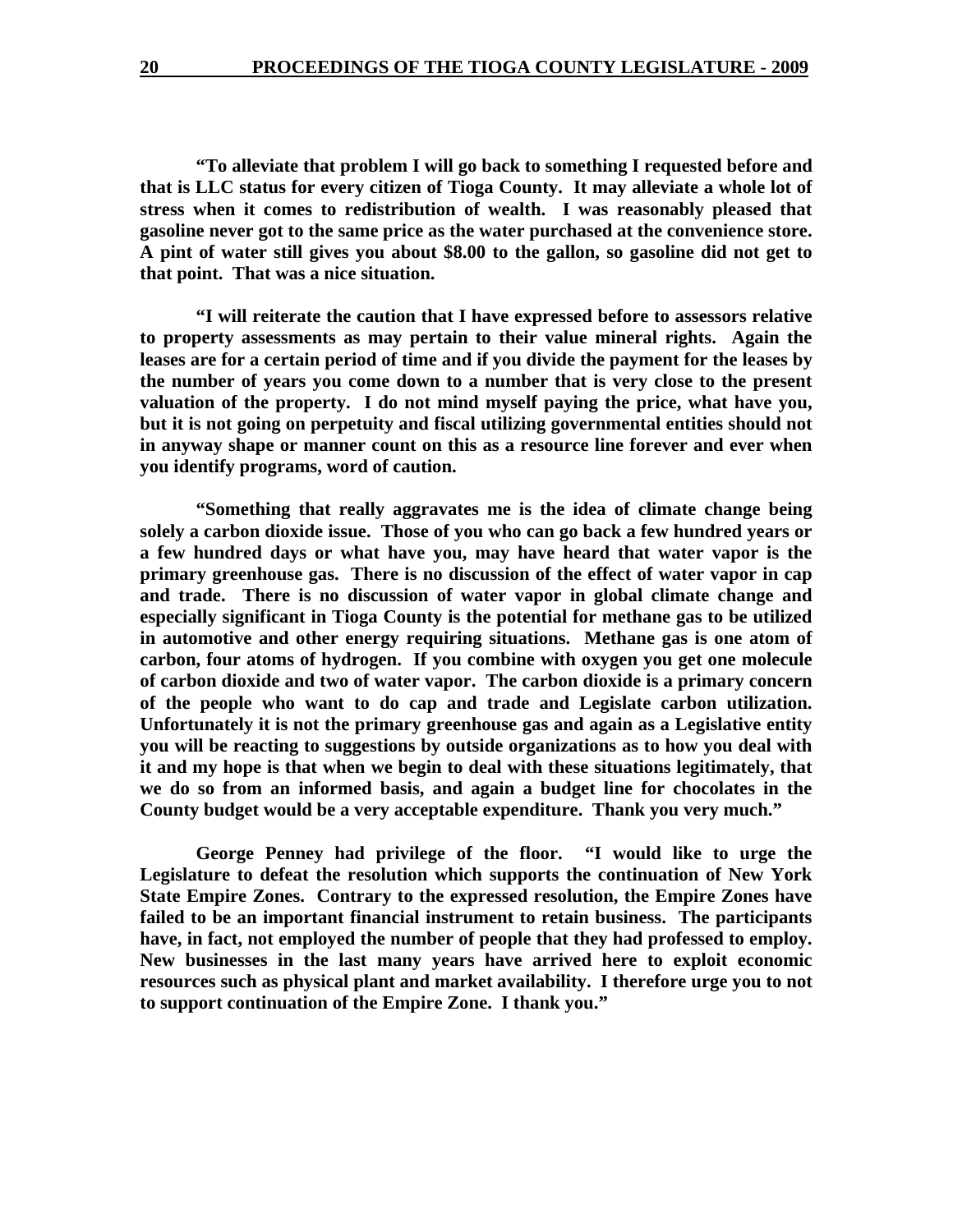| A1010<br><b>Legislative Board</b><br>1,740.34<br><b>District Attorney</b><br>2,603.78<br>A1165<br>124.50<br><b>Public Defender</b><br>7,970.24<br>A1170<br>29,737.84<br>A1175<br><b>Assigned Counsel</b><br><b>Medical Examiners/Coroners</b><br>A1185<br>402.62<br>313.60<br>A1325<br><b>Treasurer</b><br>755.01<br><b>Purchasing</b><br>A1345<br>A1355<br>9,606.22<br><b>Assessments</b><br><b>Tax Advertising/Expense</b><br>7,851.38<br>A1362<br><b>County Clerk</b><br>1,729.17<br>A1410<br><b>Department of Motor Vehicles</b><br>3,607.97<br>A1411<br>A1420<br>Law<br>7,518.28<br>3,037.11<br>A1430<br><b>Personnel</b><br>A1450<br><b>Elections</b><br>47,063.74<br>A1460<br><b>Records Management</b><br>90.32<br><b>Public Works Administration</b><br>836.34<br>A1490<br><b>Buildings</b><br>99,613.46<br>A1620<br>1,261.20<br>A1680<br><b>Information Technology</b><br>25,548.99<br><b>Education Handicapped Children</b><br>190,448.11<br>A2960<br><b>Public Safety Comm E911 System</b><br>439.95<br>4,055.37<br>A3020<br>A3110<br><b>Sheriff</b><br>15,727.79<br>28.79 |
|----------------------------------------------------------------------------------------------------------------------------------------------------------------------------------------------------------------------------------------------------------------------------------------------------------------------------------------------------------------------------------------------------------------------------------------------------------------------------------------------------------------------------------------------------------------------------------------------------------------------------------------------------------------------------------------------------------------------------------------------------------------------------------------------------------------------------------------------------------------------------------------------------------------------------------------------------------------------------------------------------------------------------------------------------------------------------------------|
|                                                                                                                                                                                                                                                                                                                                                                                                                                                                                                                                                                                                                                                                                                                                                                                                                                                                                                                                                                                                                                                                                        |
|                                                                                                                                                                                                                                                                                                                                                                                                                                                                                                                                                                                                                                                                                                                                                                                                                                                                                                                                                                                                                                                                                        |
|                                                                                                                                                                                                                                                                                                                                                                                                                                                                                                                                                                                                                                                                                                                                                                                                                                                                                                                                                                                                                                                                                        |
|                                                                                                                                                                                                                                                                                                                                                                                                                                                                                                                                                                                                                                                                                                                                                                                                                                                                                                                                                                                                                                                                                        |
|                                                                                                                                                                                                                                                                                                                                                                                                                                                                                                                                                                                                                                                                                                                                                                                                                                                                                                                                                                                                                                                                                        |
|                                                                                                                                                                                                                                                                                                                                                                                                                                                                                                                                                                                                                                                                                                                                                                                                                                                                                                                                                                                                                                                                                        |
|                                                                                                                                                                                                                                                                                                                                                                                                                                                                                                                                                                                                                                                                                                                                                                                                                                                                                                                                                                                                                                                                                        |
|                                                                                                                                                                                                                                                                                                                                                                                                                                                                                                                                                                                                                                                                                                                                                                                                                                                                                                                                                                                                                                                                                        |
|                                                                                                                                                                                                                                                                                                                                                                                                                                                                                                                                                                                                                                                                                                                                                                                                                                                                                                                                                                                                                                                                                        |
|                                                                                                                                                                                                                                                                                                                                                                                                                                                                                                                                                                                                                                                                                                                                                                                                                                                                                                                                                                                                                                                                                        |
|                                                                                                                                                                                                                                                                                                                                                                                                                                                                                                                                                                                                                                                                                                                                                                                                                                                                                                                                                                                                                                                                                        |
|                                                                                                                                                                                                                                                                                                                                                                                                                                                                                                                                                                                                                                                                                                                                                                                                                                                                                                                                                                                                                                                                                        |
|                                                                                                                                                                                                                                                                                                                                                                                                                                                                                                                                                                                                                                                                                                                                                                                                                                                                                                                                                                                                                                                                                        |
|                                                                                                                                                                                                                                                                                                                                                                                                                                                                                                                                                                                                                                                                                                                                                                                                                                                                                                                                                                                                                                                                                        |
|                                                                                                                                                                                                                                                                                                                                                                                                                                                                                                                                                                                                                                                                                                                                                                                                                                                                                                                                                                                                                                                                                        |
|                                                                                                                                                                                                                                                                                                                                                                                                                                                                                                                                                                                                                                                                                                                                                                                                                                                                                                                                                                                                                                                                                        |
|                                                                                                                                                                                                                                                                                                                                                                                                                                                                                                                                                                                                                                                                                                                                                                                                                                                                                                                                                                                                                                                                                        |
|                                                                                                                                                                                                                                                                                                                                                                                                                                                                                                                                                                                                                                                                                                                                                                                                                                                                                                                                                                                                                                                                                        |
|                                                                                                                                                                                                                                                                                                                                                                                                                                                                                                                                                                                                                                                                                                                                                                                                                                                                                                                                                                                                                                                                                        |
|                                                                                                                                                                                                                                                                                                                                                                                                                                                                                                                                                                                                                                                                                                                                                                                                                                                                                                                                                                                                                                                                                        |
|                                                                                                                                                                                                                                                                                                                                                                                                                                                                                                                                                                                                                                                                                                                                                                                                                                                                                                                                                                                                                                                                                        |
| <b>Sheriff-Court Attendants</b><br>A3110.41<br>2,013.88                                                                                                                                                                                                                                                                                                                                                                                                                                                                                                                                                                                                                                                                                                                                                                                                                                                                                                                                                                                                                                |
| <b>Probation</b><br>35.21<br>1,943.82<br>A3140                                                                                                                                                                                                                                                                                                                                                                                                                                                                                                                                                                                                                                                                                                                                                                                                                                                                                                                                                                                                                                         |
| <b>Alternatives to Incarceration</b><br>1,854.00<br>A3241                                                                                                                                                                                                                                                                                                                                                                                                                                                                                                                                                                                                                                                                                                                                                                                                                                                                                                                                                                                                                              |
| A3150<br>37,184.22<br>Jail<br>1,427.00                                                                                                                                                                                                                                                                                                                                                                                                                                                                                                                                                                                                                                                                                                                                                                                                                                                                                                                                                                                                                                                 |
| 5,000.00<br>1,789.00<br>A3315<br><b>Special Traffic Programs</b>                                                                                                                                                                                                                                                                                                                                                                                                                                                                                                                                                                                                                                                                                                                                                                                                                                                                                                                                                                                                                       |
| 610.55<br>A3410<br><b>Fire</b><br>7,476.32                                                                                                                                                                                                                                                                                                                                                                                                                                                                                                                                                                                                                                                                                                                                                                                                                                                                                                                                                                                                                                             |
| A3640<br><b>Emergency Management Office</b><br>441.25                                                                                                                                                                                                                                                                                                                                                                                                                                                                                                                                                                                                                                                                                                                                                                                                                                                                                                                                                                                                                                  |
| <b>EMO Grant Program</b><br>A3641<br>421.99                                                                                                                                                                                                                                                                                                                                                                                                                                                                                                                                                                                                                                                                                                                                                                                                                                                                                                                                                                                                                                            |
| <b>Public Health Nursing</b><br>A4010<br>54,332.36                                                                                                                                                                                                                                                                                                                                                                                                                                                                                                                                                                                                                                                                                                                                                                                                                                                                                                                                                                                                                                     |
| <b>Public Health Administration</b><br>A4011<br>169.00<br>5,266.89                                                                                                                                                                                                                                                                                                                                                                                                                                                                                                                                                                                                                                                                                                                                                                                                                                                                                                                                                                                                                     |
| A4012<br><b>Public Health Education</b><br>456.72                                                                                                                                                                                                                                                                                                                                                                                                                                                                                                                                                                                                                                                                                                                                                                                                                                                                                                                                                                                                                                      |
| A4042<br><b>Rabies Control</b><br>2,810.89                                                                                                                                                                                                                                                                                                                                                                                                                                                                                                                                                                                                                                                                                                                                                                                                                                                                                                                                                                                                                                             |
| A4044<br><b>Early Intervention</b><br>73,508.73                                                                                                                                                                                                                                                                                                                                                                                                                                                                                                                                                                                                                                                                                                                                                                                                                                                                                                                                                                                                                                        |
| A4053<br><b>Preventive/Primary Health Services</b><br>181.97                                                                                                                                                                                                                                                                                                                                                                                                                                                                                                                                                                                                                                                                                                                                                                                                                                                                                                                                                                                                                           |
| <b>Preventive Dental Services</b><br>4,498.54<br>A4054<br>269.99                                                                                                                                                                                                                                                                                                                                                                                                                                                                                                                                                                                                                                                                                                                                                                                                                                                                                                                                                                                                                       |
| A4064<br><b>Lead Poisoning Program</b><br>20,501.79                                                                                                                                                                                                                                                                                                                                                                                                                                                                                                                                                                                                                                                                                                                                                                                                                                                                                                                                                                                                                                    |
| A4070<br><b>Disease Control</b><br>10,347.21                                                                                                                                                                                                                                                                                                                                                                                                                                                                                                                                                                                                                                                                                                                                                                                                                                                                                                                                                                                                                                           |
| <b>Environmental Health</b><br>1,833.99<br>9,347.97<br>A4090                                                                                                                                                                                                                                                                                                                                                                                                                                                                                                                                                                                                                                                                                                                                                                                                                                                                                                                                                                                                                           |
| 13,504.91<br>A4210<br><b>Alcohol and Drug Services</b>                                                                                                                                                                                                                                                                                                                                                                                                                                                                                                                                                                                                                                                                                                                                                                                                                                                                                                                                                                                                                                 |
| <b>Council on Alcoholism</b><br>3,418.00<br>A4211                                                                                                                                                                                                                                                                                                                                                                                                                                                                                                                                                                                                                                                                                                                                                                                                                                                                                                                                                                                                                                      |

**The list of audited bills was submitted and is summarized as follows:**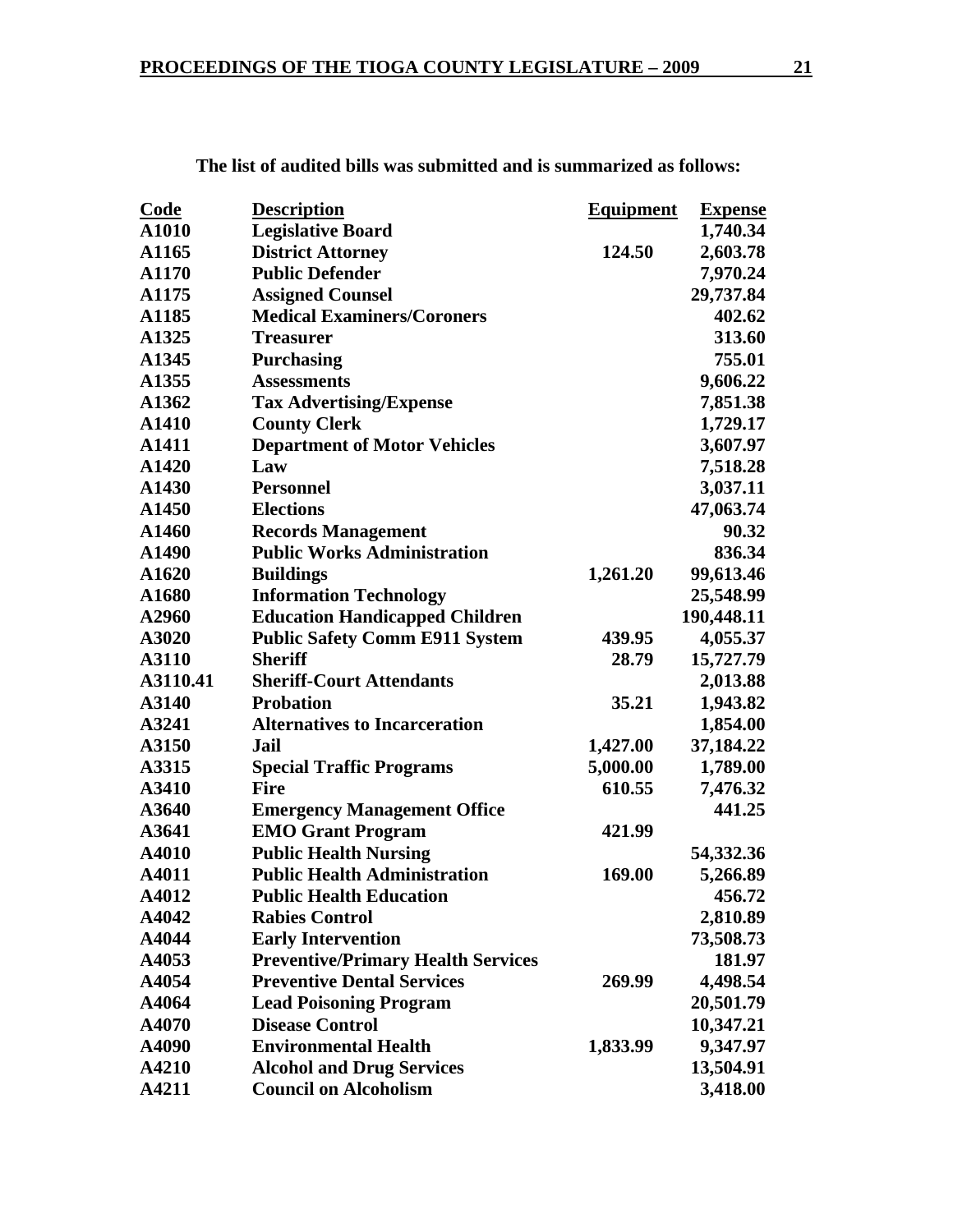| <b>PROCEEDINGS OF THE TIOGA COUNTY LEGISLATURE - 2009</b><br>22 |  |
|-----------------------------------------------------------------|--|
|-----------------------------------------------------------------|--|

| A4309               | <b>Mental Hygiene Co Admin</b>         | 8,679.73          |
|---------------------|----------------------------------------|-------------------|
| A4310               | <b>Mental Health Clinic</b>            | 78,155.20         |
| A4311               | <b>Rehabilitation Support Services</b> | 52,911.25         |
| A4315               | <b>Mental Retardation</b>              | 24,018.99         |
| A4320               | <b>Crisis Intervention Services</b>    | 5,969.34          |
| A4321               | <b>Intensive Case Management</b>       | 2,836.65          |
| A4333               | <b>Psycho Social Club</b>              | 13,407.25         |
| A5630               | <b>Bus Operations</b>                  | 81,476.35         |
| A6010               | <b>Social Services Administration</b>  | 150,662.95        |
| A6422               | <b>Economic Development</b>            | 3,163.88          |
| A6510               | <b>Veterans' Service</b>               | 169.25            |
| A6610               | <b>Sealer Weights/Measures</b>         | 204.08            |
| A8020               | <b>Planning</b>                        | 503.10            |
| A9060               | <b>Health Insurance</b>                | 108.80            |
|                     | <b>SOLID WASTE FUND</b>                | 76,148.17         |
|                     | <b>COUNTY ROAD FUND</b>                | 136,932.82        |
|                     | <b>SPECIAL GRANT FUND</b>              | 11,395.25         |
|                     | <b>CONSOLIDATED HEALTH FUND</b>        | 749,279.86        |
| <b>CAPITAL FUND</b> |                                        | 593,977.87        |
|                     | <b>WORKERS' COMP</b>                   | 3,115.67          |
| <b>GRANT TOTAL</b>  |                                        | 2,715,874.78<br>S |

 **Legislator Huttleston made a motion to approve the minutes of December 4, 9, and 18, 2008, seconded by Legislator McEwen, and carried.** 

 **Chair Weston made the following appointments:** 

 **Cornell Cooperative Extension Board Legislator William Oberbeck – 1/1/09-12/31/09** 

 **Council of Local Governments Board Legislator Loretta Sullivan – 1/13/09** 

 **Chair Weston announced the following Standing Committees for 2009:**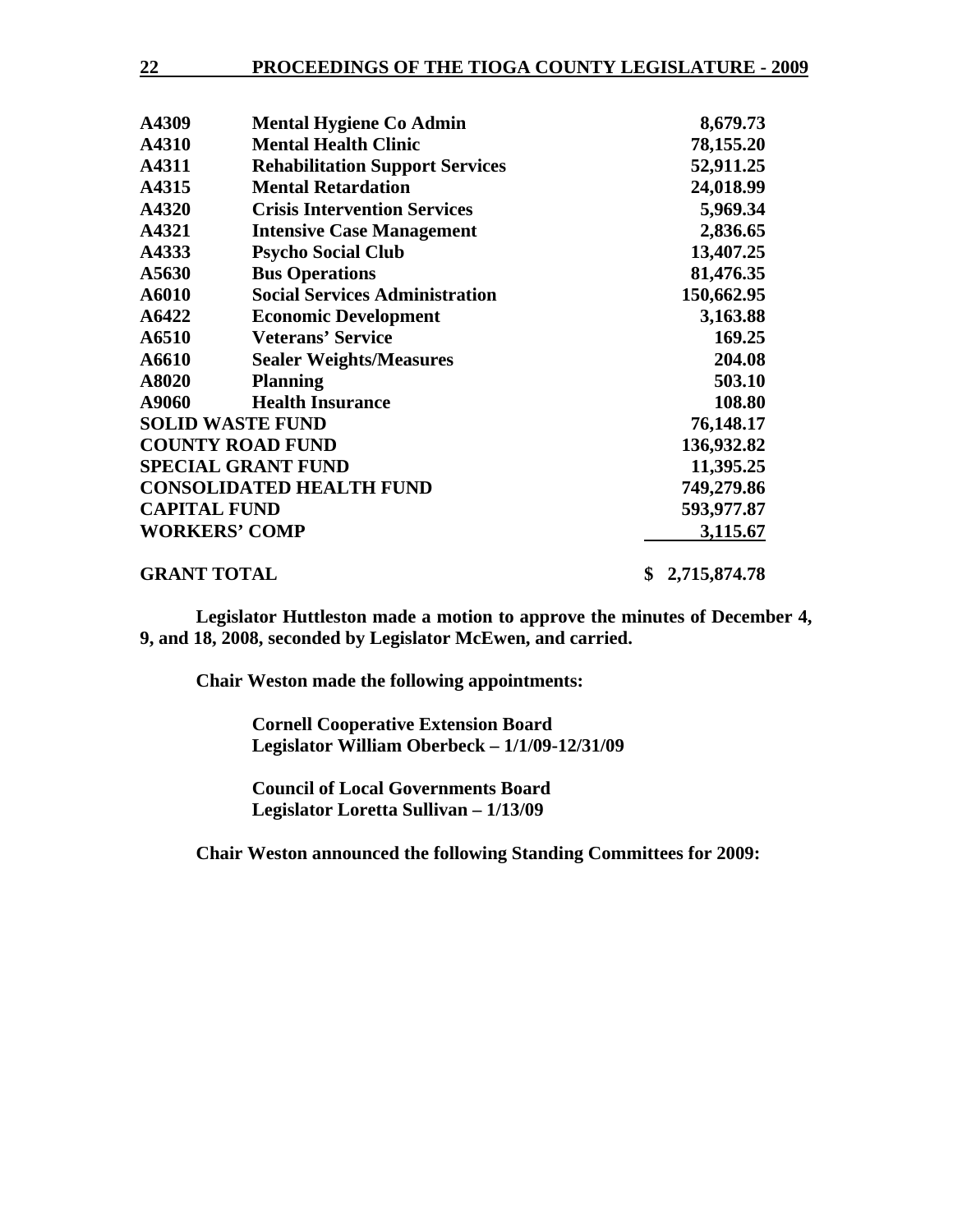|                                                                                                     | Chairman          |                 |           |            |
|-----------------------------------------------------------------------------------------------------|-------------------|-----------------|-----------|------------|
| 1. County Clerk,<br>Historian,<br><b>Real Property</b><br>Veterans/Elections,                       | <b>Sullivan</b>   | Huttleston      | Quinlan   | Sauerbrey  |
| 2. Economic<br>Development/<br>Planning/Tourism/<br><b>Job Training &amp;</b><br><b>Agriculture</b> | Quinlan           | <b>Roberts</b>  | Sullivan  | McEwen     |
| 3. Finance/Legal                                                                                    | <b>McEwen</b>     | All Legislators |           |            |
| 4. Information<br><b>Technology</b>                                                                 | <b>Monell</b>     | Sullivan        | Sauerbrey | Quinlan    |
| 5. Legislative<br>Worksessions/<br><b>Legislative support</b>                                       | Weston            | All Legislators |           |            |
| 6. Health & Human<br><b>Services</b>                                                                | <b>Huttleston</b> | Oberbeck        | Quinlan   | Monell     |
| 7. Public Safety/<br>Probation DWI, &<br><b>Safety</b>                                              | <b>Sauerbrey</b>  | Huttleston      | Roberts   | McEwen     |
| 8. Public Works/<br><b>Capital Projects</b>                                                         | <b>Roberts</b>    | Oberbeck        | Monell    | Huttleston |
| 9. Personnel/ADA                                                                                    | <b>Oberbeck</b>   | Sullivan        | Monell    | Sauerbrey  |

# *STANDING COMMITTEES OF THE COUNTY LEGISLATURE OF THE COUNTY OF TIOGA FOR 2009*

**Committee meeting reports are on file in the Legislative Clerk's Office and may be procured there by any interested person.** 

 **Legislator McEwen made a motion to have the following 12 resolutions, all on erroneous assessments, passed as one, seconded by Legislator Huttleston and carried.** 

**REFERRED TO: FINANCE COMMITTEE** 

**RESOLUTION NO. 16-09** *ERRONEOUS ASSESSMENT TOWN OF TIOGA* 

 **Adoption moved by Legislator McEwen, Seconded by Legislator Oberbeck.**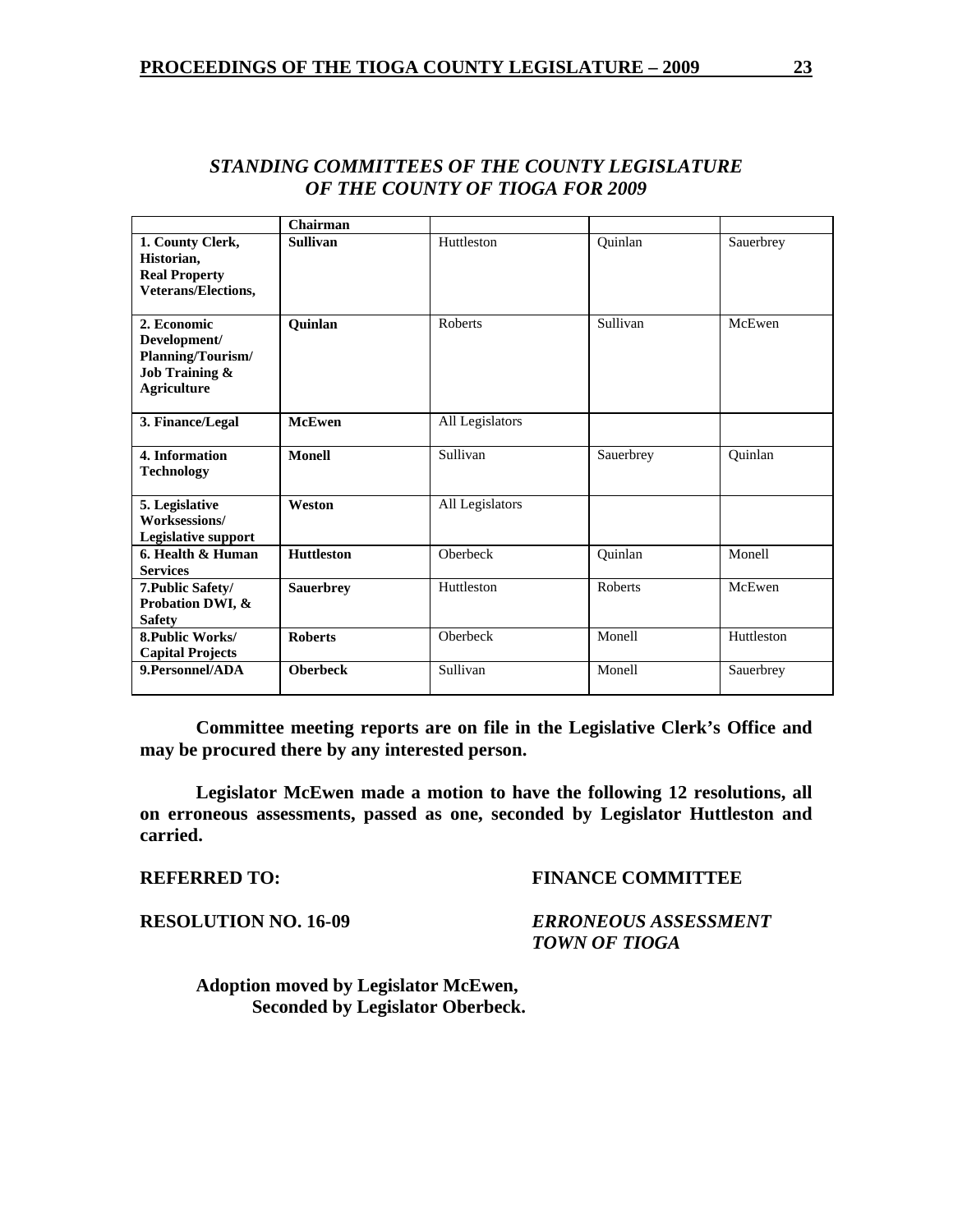**WHEREAS: The Supreme Court of the State of New York has rendered Consent**  Order Index nos. 36066 & 37664 filed on November 24<sup>th</sup>, 2008, between KEVIN T. **HARRIS and the Town of Tioga lowering the assessment on the 2008 Tax Roll of the Town of Tioga for the parcels as indicated below:** 

| Owner                  | Account # | From     | To       |  |
|------------------------|-----------|----------|----------|--|
| <b>Kevin T. Harris</b> | 1015      | \$55,000 | \$35,550 |  |
| Royal Motors, Inc.     | 1016      | \$91,600 | \$49,770 |  |
| Royal Motors, Inc.     | 45        | \$10,000 | \$5,530  |  |

**WHEREAS: The 2008 taxes for the above mentioned properties in the Town of Tioga were paid on January 31<sup>st</sup> and February 28<sup>th</sup>, 2008; therefore be it** 

**RESOLVED: That a refund of \$11,541.82 be issued KEVIN T. HARRIS/ROYAL MOTORS, INC. and mailed to Patrick J. Raymond as attorney for KEVIN T. HARRIS for overpayment of 2008 Town and County Taxes plus statutory interest at 9%; and be it further** 

**RESOLVED: That the erroneous amount of \$2,946.99 plus interest of \$245.00 be charged back to the Town of Tioga and the erroneous fire tax of \$690.61 and interest of \$57.41 be charged back to the Tioga Fire District, said taxes to be levied and collected on the next tax roll and, when collected, paid to the County Treasurer in satisfaction thereof; and be it further** 

**RESOLVED: That the erroneous solid waste tax of \$293.50 plus interest of \$24.39 be charged back to the Solid Waste Fund; and be it further** 

**RESOLVED: That the erroneous county tax of \$6,724.85 plus interest of \$559.07 be charged to the proper accounts in the records of the County Treasurer.** 

> **Roll Call: Ayes 09 Noes 00 Absent 00 CARRIED**

### **REFERRED TO: FINANCE COMMITTEE**

**RESOLUTION NO. 17-09** *ERRONEOUS ASSESSMENT TOWN OF CANDOR* 

 **Adoption moved by Legislator McEwen, seconded by Legislator Oberbeck.**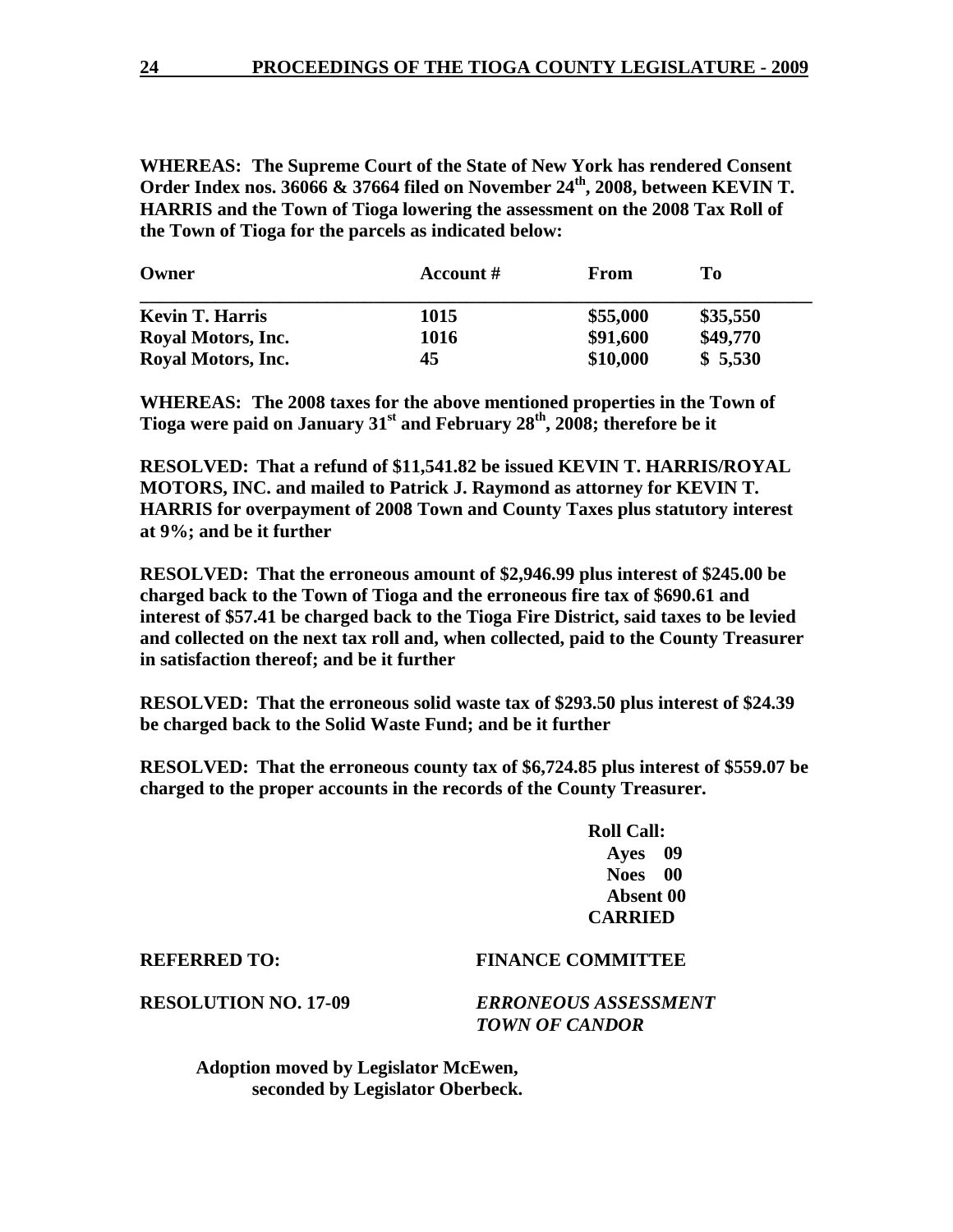**WHEREAS: The Supreme Court of the State of New York has rendered a Consent**  Order Index nos. 35971 & 37655 filed on November 19<sup>th</sup>, 2008, between **SPECTRASITE COMMUNICATIONS, INC. and the Town of Candor lowering the assessment on the 2008 Tax Roll of the Town of Candor for parcel #1842 as indicated below:** 

| Owner                                   | Account # | From     | To       |  |
|-----------------------------------------|-----------|----------|----------|--|
| <b>Spectrasite Communications, Inc.</b> | 1842      | \$32,300 | \$21,275 |  |

**WHEREAS: The 2008 taxes for the above mentioned property in the Town of**  Candor were paid on February 1<sup>st</sup>, 2008; therefore be it

**RESOLVED: That a refund of \$2,297.57 be issued SPECTRASITE COMMUNICATIONS, INC. and mailed to Patrick J. Raymond as attorney for SPECTRASITE COMMUNICATIONS, INC. for overpayment of 2008 Town and County Taxes plus statutory interest at 9%; and be it further** 

**RESOLVED: That the erroneous amount of \$753.97 plus interest of \$64.51 be charged back to the Town of Candor and the erroneous fire tax of \$241.16 and interest of \$20.63 be charged back to the Candor Fire District, said taxes to be levied and collected on the next tax roll and, when collected, paid to the County Treasurer in satisfaction thereof; and be it further** 

**RESOLVED: That the erroneous solid waste tax of \$46.93 plus interest of \$4.02 be charged back to the Solid Waste Fund; and be it further** 

**RESOLVED: That the erroneous county tax of \$1,074.42 plus interest of \$91.93 be charged to the proper accounts in the records of the County Treasurer.** 

> **Roll Call: Ayes 09 Noes 00 Absent 00 CARRIED**

### **REFERRED TO: FINANCE COMMITTEE**

**RESOLUTION NO. 18-09** *ERRONEOUS ASSESSMENT TOWN OF TIOGA* 

 **Adoption moved by Legislator McEwen, Seconded by Legislator Oberbeck.**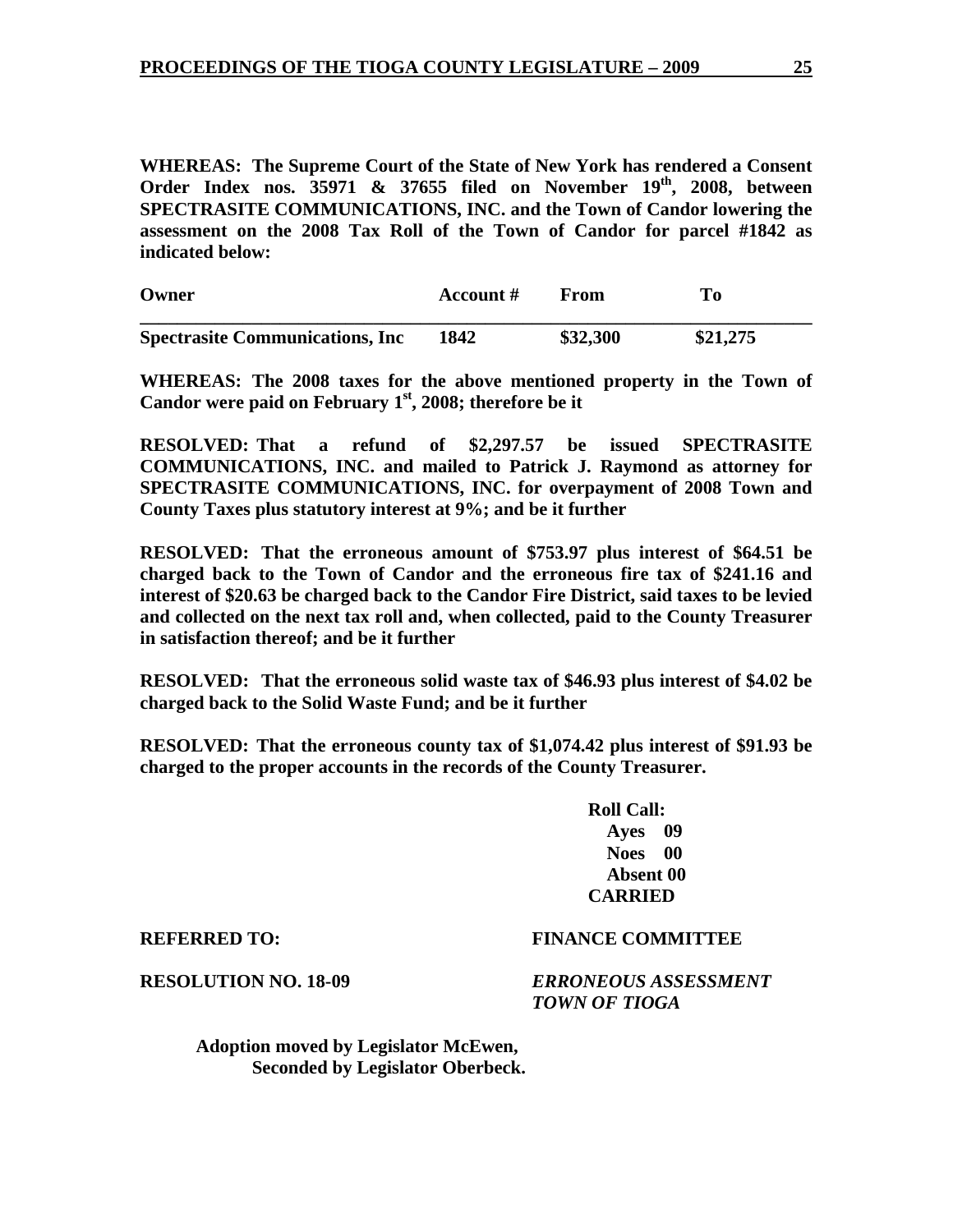**WHEREAS: An application for corrected tax roll indicates that property #691 assessed to W Michael Brock on the 2009 tax roll of the Town of Tioga is erroneous in that the property should have had an ag building exemption applied, therefore reducing the taxable amount on property #691 from \$23,800 to \$13,800; be it therefore** 

**RESOLVED: That a corrected 2009 tax bill be issued to W Michael Brock for property no. 691 by the Town of Tioga as follows:** 

### **2009 Corrected Tax**

| County            | \$1,594.05 |
|-------------------|------------|
| <b>Recycle</b>    | 66.94      |
| <b>Townwide</b>   | 634.45     |
| <b>Tioga Fire</b> | 153.42     |
| <b>TOTAL</b>      | \$2,448.86 |

**and be it further** 

**RESOLVED: That the erroneous amount of \$459.75 be charged back to the Town of Tioga and the erroneous fire tax of \$111.17 be charged back to the Tioga Fire District; and be it further** 

**RESOLVED: That the erroneous solid waste tax of \$48.51 be charged back to the Solid Waste Fund; and be it further** 

**RESOLVED: That the erroneous county tax of \$1,155.11 be charged to the proper account in the records of the County Treasurer.** 

> **Roll Call: Ayes 09 Noes 00 Absent 00 CARRIED**

**RESOLUTION NO. 19-09** *ERRONEOUS ASSESSMENT TOWN OF TIOGA* 

 **Adoption moved by Legislator McEwen, Seconded by Legislator Oberbeck.** 

# **REFERRED TO: FINANCE COMMITTEE**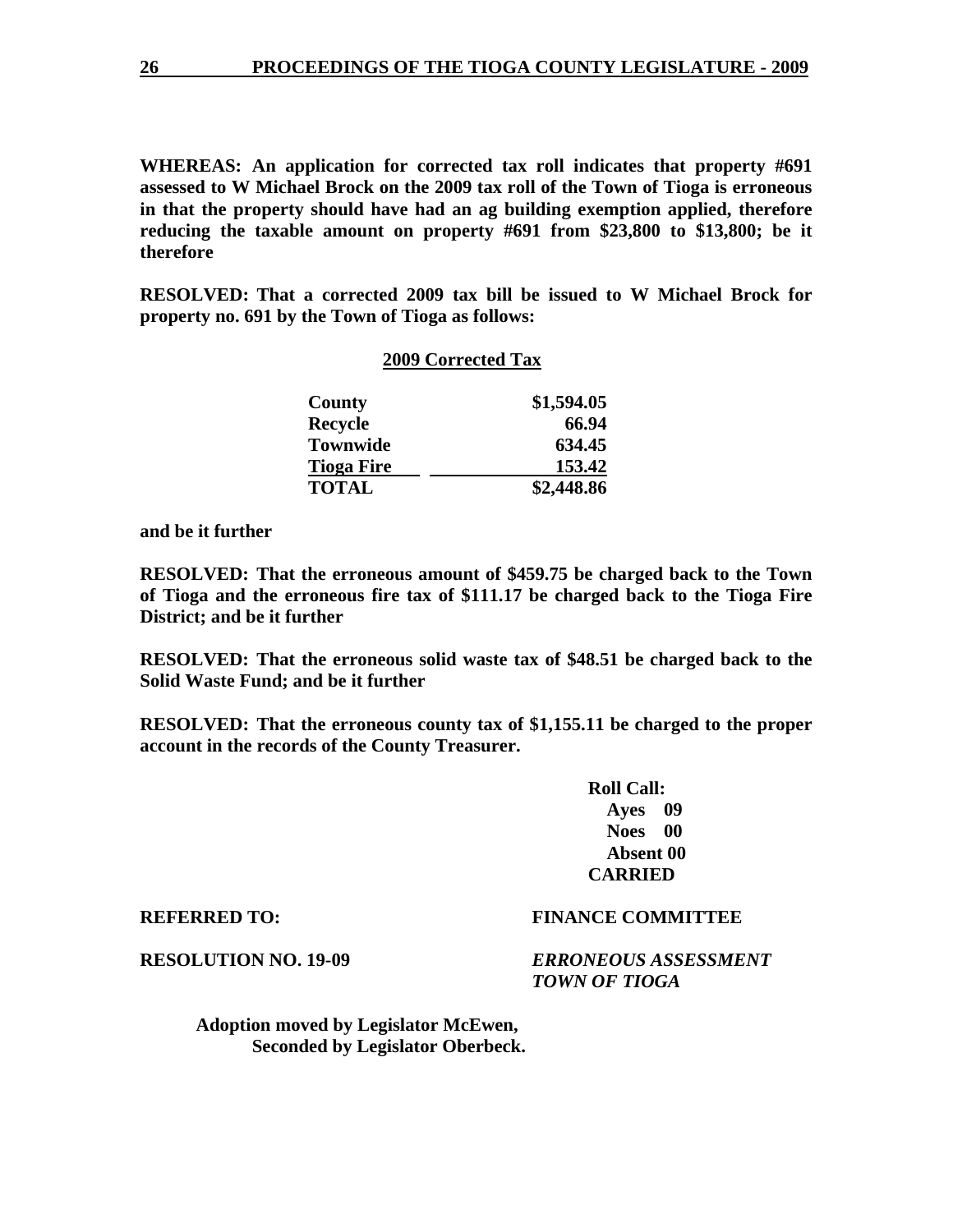**WHEREAS: The Supreme Court of the State of New York has rendered Consent Order Index nos. 36066 & 37664 filed on November 24th, 2008, between KEVIN T. HARRIS and the Town of Tioga lowering the assessment on the 2009 Tax Roll of the Town of Tioga for the parcels as indicated below:** 

| Owner                  | Account # | From     | Tо       |
|------------------------|-----------|----------|----------|
| <b>Kevin T. Harris</b> | 1015      | \$55,000 | \$36,360 |
| Royal Motors, Inc.     | 1016      | \$91,600 | \$50,904 |
| Royal Motors, Inc.     | 45        | \$10,000 | \$5,656  |

**be it therefore** 

**RESOLVED: That corrected 2009 tax bills be issued for the above mentioned properties by the Town of Tioga as indicated below:** 

|                   | <b>2009 Corrected Taxes</b> |               |            |
|-------------------|-----------------------------|---------------|------------|
|                   | Acct $#1015$                | Acct # $1016$ | Acct #45   |
| County            | \$4,199.98                  | \$5,879.97    | \$653.33   |
| <b>Recycle</b>    | 176.38                      | 246.94        | 27.44      |
| <b>Townwide</b>   | 1,671.65                    | 2,340.31      | 260.03     |
| <b>Tioga Fire</b> | 404.22                      | 565.91        | 62.88      |
|                   | \$6,452.23                  | \$9,033.13    | \$1,003.68 |

### **and be it further**

**RESOLVED: That the erroneous amount of \$2,927.68 be charged back to the Town of Tioga and the erroneous fire tax of \$707.95 be charged back to the Tioga Fire District; and be it further** 

**RESOLVED: That the erroneous solid waste tax of \$308.91 be charged back to the Solid Waste Fund; and be it further** 

**RESOLVED: That the erroneous county tax of 7,355.75 be charged to the proper account in the records of the County Treasurer.**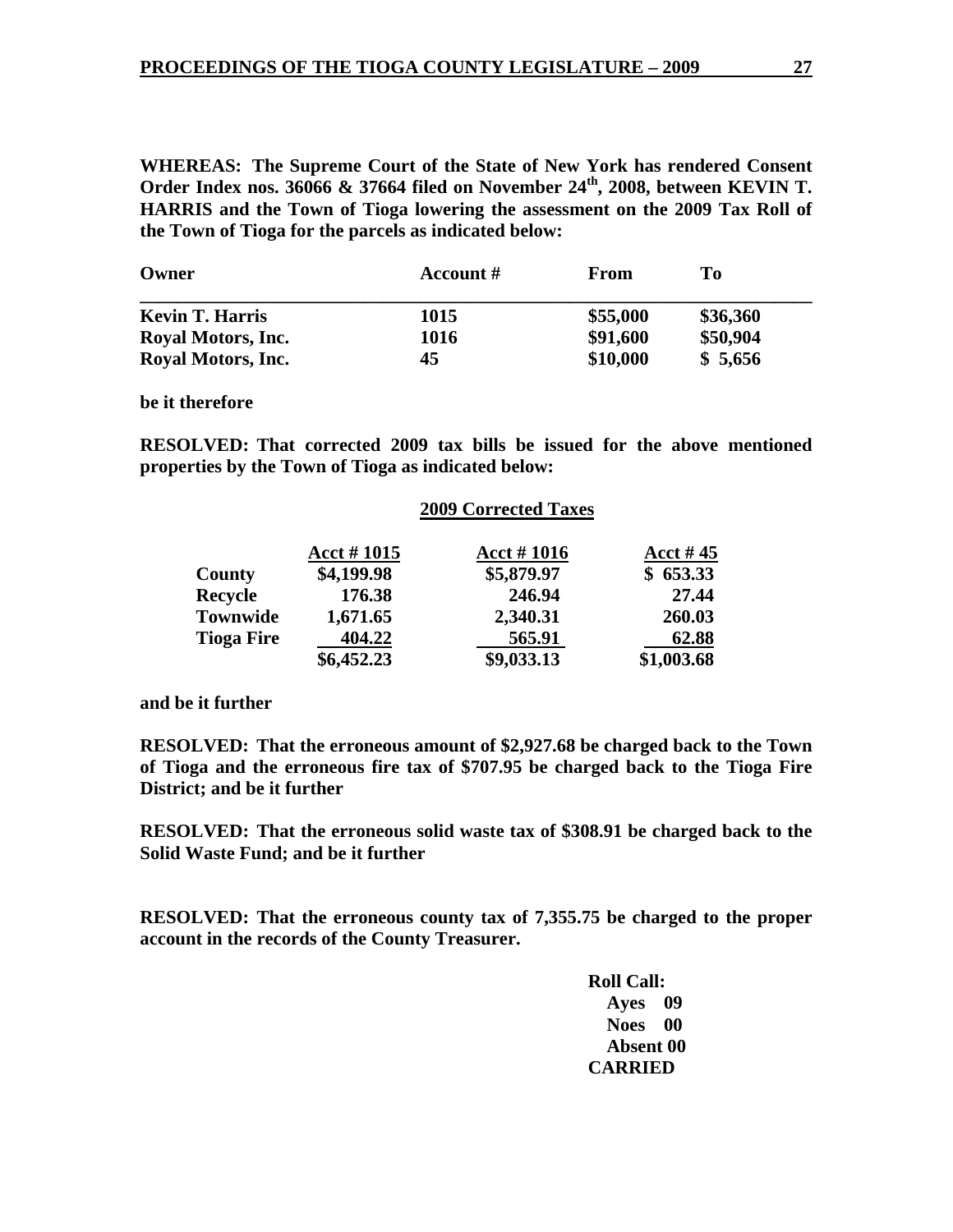**RESOLUTION NO. 20-09** *ERRONEOUS ASSESSMENT TOWN OF BARTON* 

## **Adoption moved by Legislator McEwen, Seconded by Legislator Oberbeck.**

**WHEREAS: An application for corrected tax roll indicates that property #11 assessed to Stuart J & Dawn M Etheridge on the 2009 tax roll of the Town of Barton is erroneous in that the assessed value of the property was found by the assessor to be excessive, therefore the taxable amount on property #11 was reduced from \$158,000 to \$48,700; be it therefore** 

**RESOLVED: That a corrected 2009 tax bill be issued to Stuart J & Dawn M Etheridge for property no. 11 by the Town of Barton as follows:** 

|                         | <b>2009 Corrected Tax</b> |            |  |
|-------------------------|---------------------------|------------|--|
| County                  | \$                        | 401.00     |  |
| <b>Recycle</b>          |                           | 16.85      |  |
| <b>Townwide</b>         |                           | 97.37      |  |
| <b>Returned Village</b> |                           | 846.59     |  |
| <b>Returned School</b>  |                           | 797.50     |  |
| <b>Barton Fire</b>      |                           | 28.69      |  |
| <b>TOTAL</b>            |                           | \$2,188.00 |  |

**and be it further** 

**RESOLVED: That the erroneous amount of \$218.52 be charged back to the Town of Barton and the erroneous fire tax of \$122.19 be charged back to the Barton Fire District; and be it further** 

**RESOLVED: That the erroneous solid waste tax of \$37.82 be charged back to the Solid Waste Fund; and be it further** 

**RESOLVED: That the erroneous school tax and 3% penalty of \$1,867.50 be charged back to the Waverly School District; and be it further**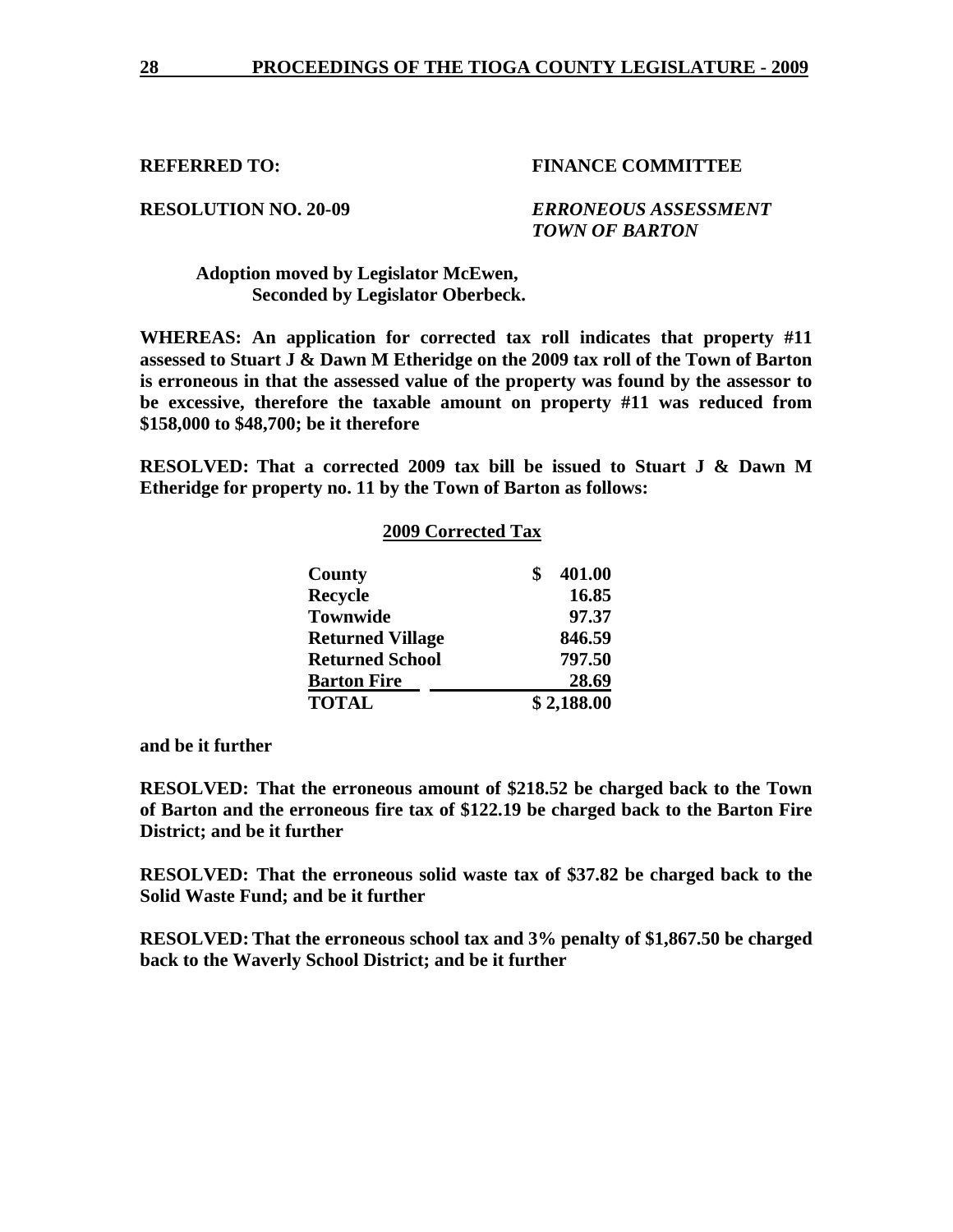**RESOLVED: That the erroneous county tax and penalty amount of \$1,086.52 be charged to the proper account in the records of the County Treasurer.** 

> **Roll Call: Ayes 09 Noes 00 Absent 00 CARRIED**

**REFERRED TO: FINANCE COMMITTEE** 

**RESOLUTION NO. 21-09** *ERRONEOUS ASSESSMENT TOWN OF BARTON* 

 **Adoption moved by Legislator McEwen, Seconded by Legislator Oberbeck.** 

**WHEREAS: An application for corrected tax roll indicates that property #492 assessed to Stuart J & Dawn M Etheridge on the 2009 tax roll of the Town of Barton is erroneous in that a garage located on the property was duplicated therefore increasing the assessment, and the assessment should be reduced from \$91,600 to \$55,000; be it therefore** 

**RESOLVED: That a corrected 2009 tax bill be issued to Stuart J & Dawn M Etheridge for property no. 492 by the Town of Barton as follows:** 

| 2009 COFFECIEU TAX      |            |
|-------------------------|------------|
| <b>County</b>           | 452.87     |
| <b>Recycle</b>          | 19.03      |
| <b>Townwide</b>         | 109.96     |
| <b>Returned Village</b> | 2,126.94   |
| <b>Returned School</b>  | 992.63     |
| <b>Barton Fire</b>      | 52.52      |
| <b>TOTAL</b>            | \$3,753.95 |

 **2009 Corrected Tax** 

**and be it further** 

**RESOLVED: That the erroneous amount of \$73.18 be charged back to the Town of Barton and the erroneous fire tax of \$34.95 be charged back to the Barton Fire District; and be it further** 

**RESOLVED: That the erroneous solid waste tax of \$12.66 be charged back to the Solid Waste Fund; and be it further**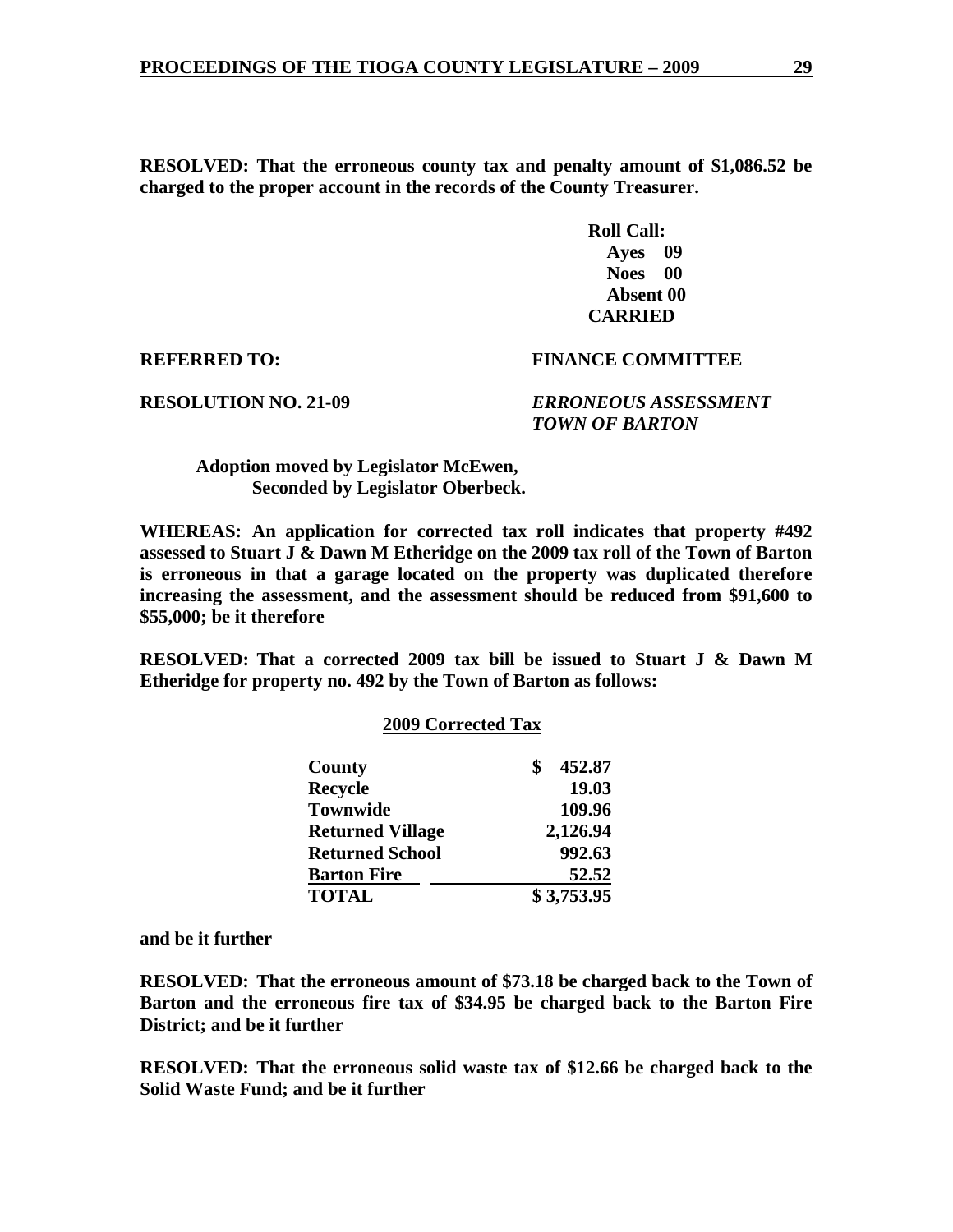**RESOLVED: That the erroneous county tax of \$301.36 be charged to the proper account in the records of the County Treasurer.** 

> **Roll Call: Ayes 09 Noes 00 Absent 00 CARRIED**

**REFERRED TO: FINANCE COMMITTEE** 

**RESOLUTION NO. 22-09** *ERRONEOUS ASSESSMENT TOWN OF CANDOR* 

 **Adoption moved by Legislator McEwen, Seconded by Legislator Oberbeck.** 

**WHEREAS: An application for corrected tax roll indicates that property #1842 assessed to Alberta Weisz and Deborah Parmalee on the 2009 tax roll of the Town of Candor is erroneous in that the assessment was lowered from \$46,860 to \$34,440; be it therefore** 

**RESOLVED: That a corrected 2009 tax bill be issued to Alberta Weisz and Deborah Parmalee for property no. 1842 by the Town of Candor as follows:** 

|  | <b>2009 Corrected Tax</b> |  |
|--|---------------------------|--|
|  |                           |  |

| County             | \$3,851.71 |
|--------------------|------------|
| <b>Recycle</b>     | 161.73     |
| <b>Townwide</b>    | 2,001.50   |
| <b>Part Town</b>   | 440.55     |
| <b>Candor Fire</b> | 669.14     |
| <b>TOTAL</b>       | \$7,124.63 |

**and be it further** 

**RESOLVED: That the erroneous amount of \$892.17 be charged back to the Town of Candor and the erroneous fire tax of \$241.31 be charged back to the Candor Fire District; and be it further** 

**RESOLVED: That the erroneous solid waste tax of \$59.87 be charged back to the Solid Waste Fund; and be it further**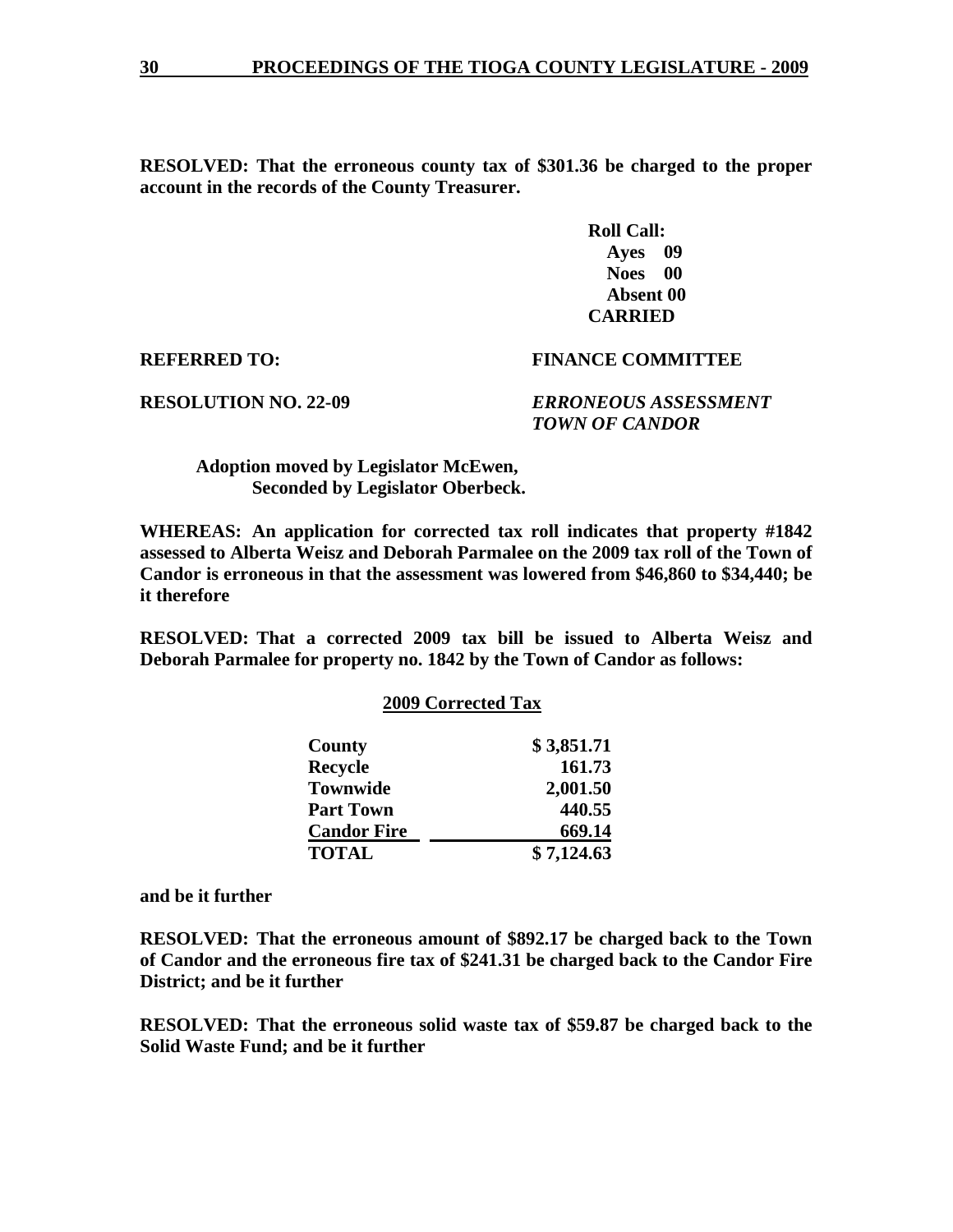**RESOLVED: That the erroneous county tax of \$1,425.82 be charged to the proper account in the records of the County Treasurer.** 

> **Roll Call: Ayes 09 Noes 00 Absent 00 CARRIED**

**REFERRED TO: FINANCE COMMITTEE** 

**RESOLUTION NO. 23-09** *ERRONEOUS ASSESSMENT TOWN OF CANDOR* 

 **Adoption moved by Legislator McEwen, Seconded by Legislator Oberbeck.** 

**WHEREAS: A Small Claims Court decision lowered the assessment of property #1740 assessed to Patrick Ballester on the 2009 tax roll of the Town of Candor from \$31,300 to \$26,100; be it therefore** 

**RESOLVED: That a corrected 2009 tax bill be issued to Patrick Ballester for property no. 1740 by the Town of Candor as follows:** 

### **2009 Corrected Tax**

| County             | \$3,001.60 |
|--------------------|------------|
| <b>Recycle</b>     | 126.04     |
| <b>Townwide</b>    | 1,537.98   |
| <b>Part Town</b>   | 338.52     |
| <b>Candor Fire</b> | 507.10     |
| <b>TOTAL</b>       | \$5,511.24 |

**and be it further** 

**RESOLVED: That the erroneous amount of \$373.87 be charged back to the Town of Candor and the erroneous fire tax of \$101.03 be charged back to the Candor Fire District; and be it further** 

**RESOLVED: That the erroneous solid waste tax of \$25.11 be charged back to the Solid Waste Fund; and be it further** 

**RESOLVED: That the erroneous county tax of \$598.03 be charged to the proper account in the records of the County Treasurer.**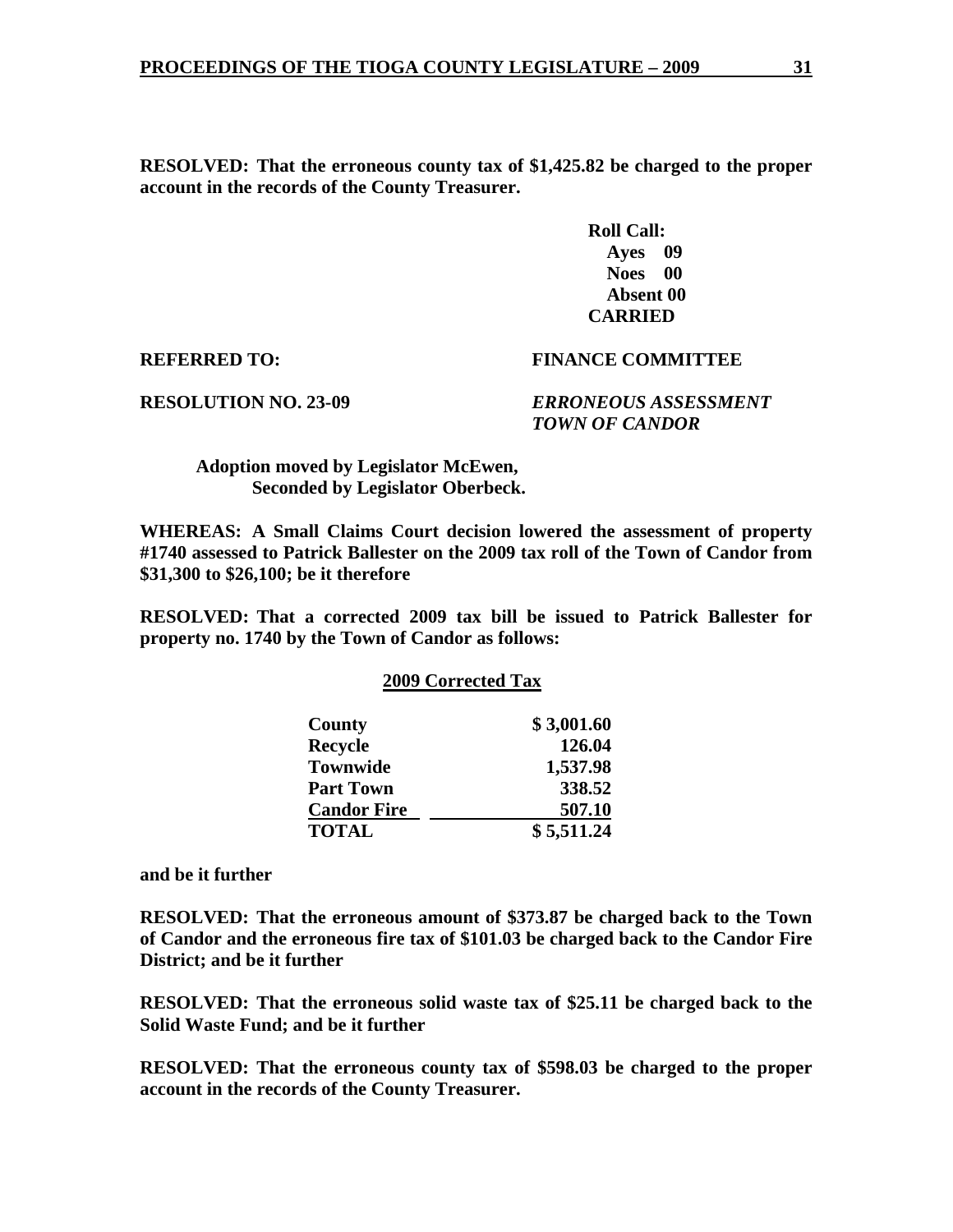**Roll Call: Ayes 09 Noes 00 Absent 00 CARRIED** 

## **REFERRED TO: FINANCE COMMITTEE**

### **RESOLUTION NO. 24-09** *ERRONEOUS ASSESSMENT TOWN OF CANDOR*

 **Adoption moved by Legislator McEwen, Seconded by Legislator Oberbeck.** 

**WHEREAS: A Small Claims Court decision lowered the assessment of property #1381 assessed to Alfonso & Christine Capriglione on the 2009 tax roll of the Town of Candor from \$22,800 to \$17,200; be it therefore** 

**RESOLVED: That a corrected 2009 tax bill be issued to Alfonso & Christine Capriglione for property no. 1381 by the Town of Candor as follows:** 

### **2009 Corrected Tax**

| County             | \$1,978.07 |
|--------------------|------------|
| <b>Recycle</b>     | 83.06      |
| <b>Townwide</b>    | 1,013.54   |
| <b>Part Town</b>   | 223.09     |
| <b>Candor Fire</b> | 334.18     |
| <b>TOTAL</b>       | \$3,631.94 |

**and be it further** 

**RESOLVED: That the erroneous amount of \$402.62 be charged back to the Town of Candor and the erroneous fire tax of \$108.80 be charged back to the Candor Fire District; and be it further** 

**RESOLVED: That the erroneous solid waste tax of \$27.04 be charged back to the Solid Waste Fund; and be it further** 

**RESOLVED: That the erroneous county tax of \$644.02 be charged to the proper account in the records of the County Treasurer.**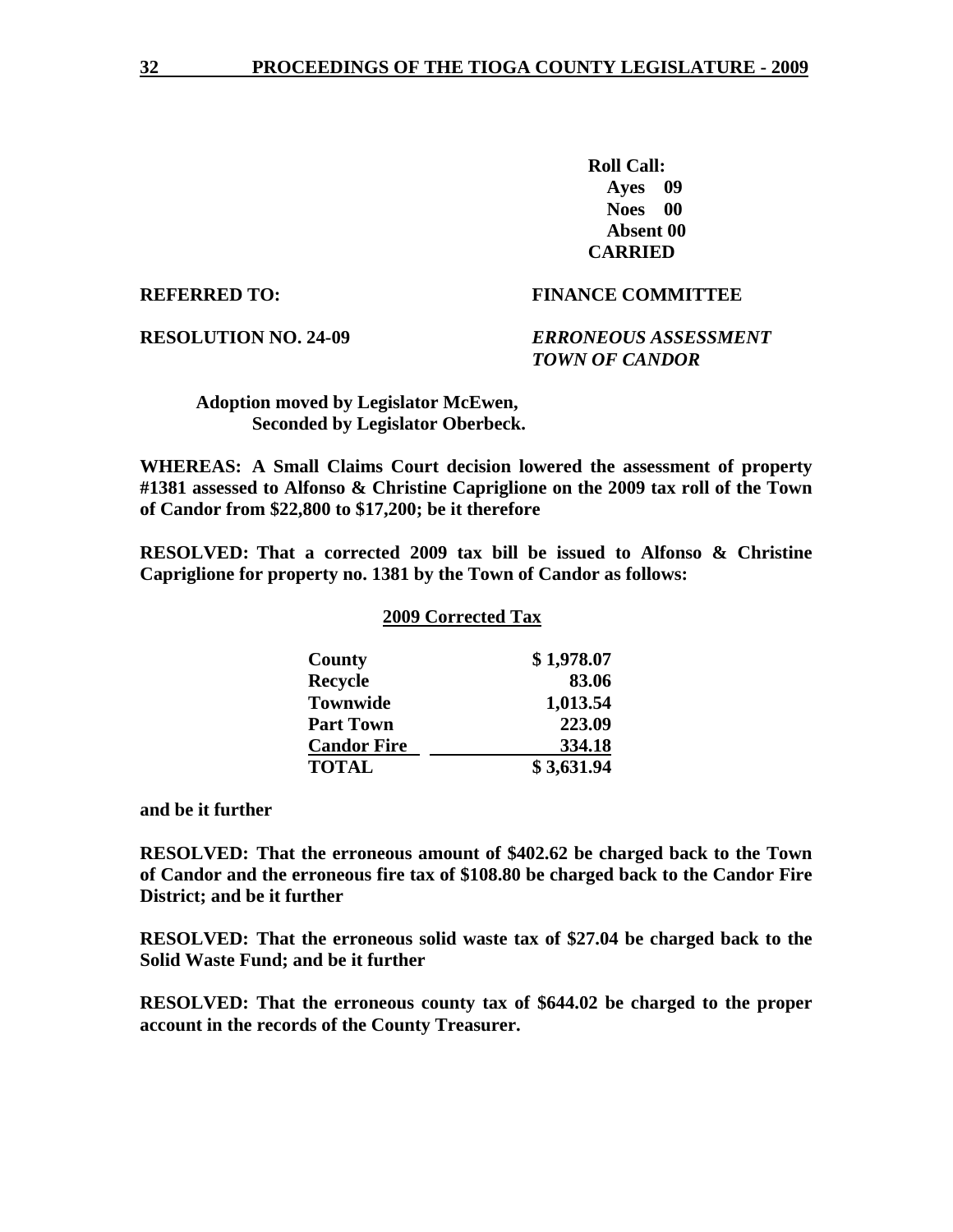**Roll Call: Ayes 09 Noes 00 Absent 00 CARRIED** 

### **REFERRED TO: FINANCE COMMITTEE**

**RESOLUTION NO. 25-09** *ERRONEOUS ASSESSMENT TOWN OF OWEGO* 

 **Adoption moved by Legislator McEwen, Seconded by Legislator Oberbeck.** 

**WHEREAS: An application for corrected tax roll indicates that property #13718 assessed to Central New York Oil & Gas, LLC on roll section 6 of the 2009 tax roll of the Town of Owego is erroneous in that the a gas meter station was removed from the property prior to the 2008 taxable status date; therefore the assessment should have been reduced to \$0; be it therefore** 

**RESOLVED: That the erroneous amount of \$1,111.60 be charged back to the Town of Owego and the erroneous fire tax of \$604.92 be charged back to the Owego Fire District; and be it further** 

**RESOLVED: That the erroneous solid waste tax of \$169.78 be charged back to the Solid Waste Fund; and be it further** 

**RESOLVED: That the erroneous county tax of \$4,042.75 be charged to the proper account in the records of the County Treasurer.** 

> **Roll Call: Ayes 09 Noes 00 Absent 00 CARRIED**

### **REFERRED TO: FINANCE COMMITTEE**

**RESOLUTION NO. 26-09** *ERRONEOUS ASSESSMENT TOWN OF NEWARK VALLEY* 

 **Adoption moved by Legislator McEwen, Seconded by Legislator Oberbeck.**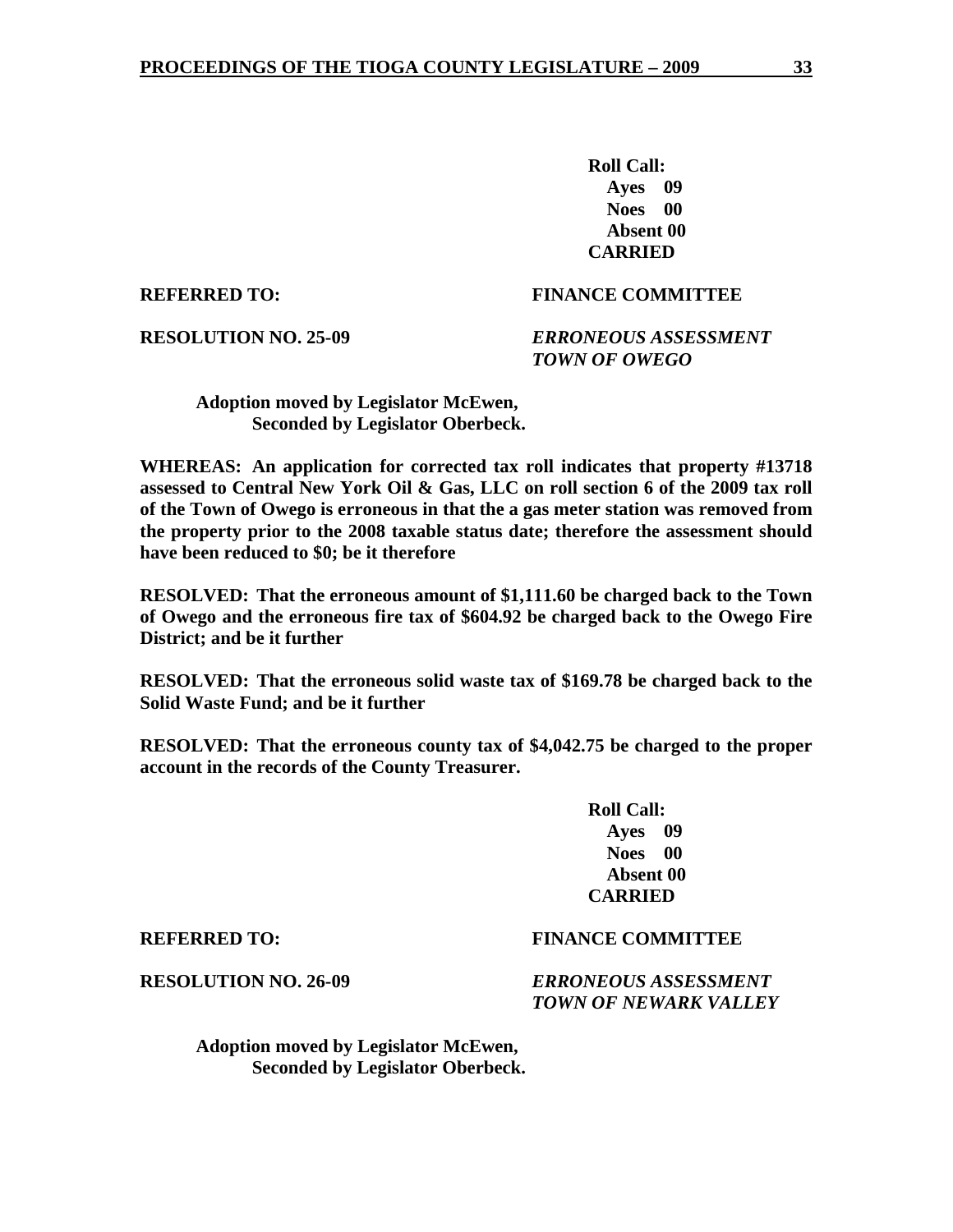**WHEREAS: An application for corrected tax roll indicates that incorrect information was submitted causing an unpaid Village of Newark Valley tax of \$658.06 to be relevied on the bill for property #217 assessed to Clifford & Frances Alexander on the 2009 tax rolls of the Town of Newark Valley; said Village tax should have been relevied on the bill for property #351 assessed to Lori Kunow & Robert Scarinzi on the 2009 tax rolls of the Town of Newark Valley; be it therefore** 

**RESOLVED: That a corrected 2009 tax bill be issued to Clifford & Frances Alexander for property no. 217 by the Town of Newark Valley as follows:** 

### **2009 Corrected Bill for #217 Alexander**

| County                    | 820.28     |
|---------------------------|------------|
| <b>Recycle</b>            | 34.48      |
| <b>Townwide</b>           | 356.54     |
| <b>Newark Valley Fire</b> | 84.86      |
| <b>TOTAL</b>              | \$1,296.16 |

**and be it further** 

**RESOLVED: That a corrected 2009 tax bill be issued to Lori Kunow & Robert Scarinzi for property no. 351 by the Town of Newark Valley as follows:** 

| County                    | \$<br>672.36 |
|---------------------------|--------------|
| <b>Recycle</b>            | 28.26        |
| <b>Townwide</b>           | 292.25       |
| <b>Return Village</b>     | 658.06       |
| <b>Return School</b>      | 1,715.91     |
| <b>Newark Valley Fire</b> | 69.56        |
| <b>TOTAL</b>              | \$3,436.40   |

 **Noes 00 Absent 00 CARRIED**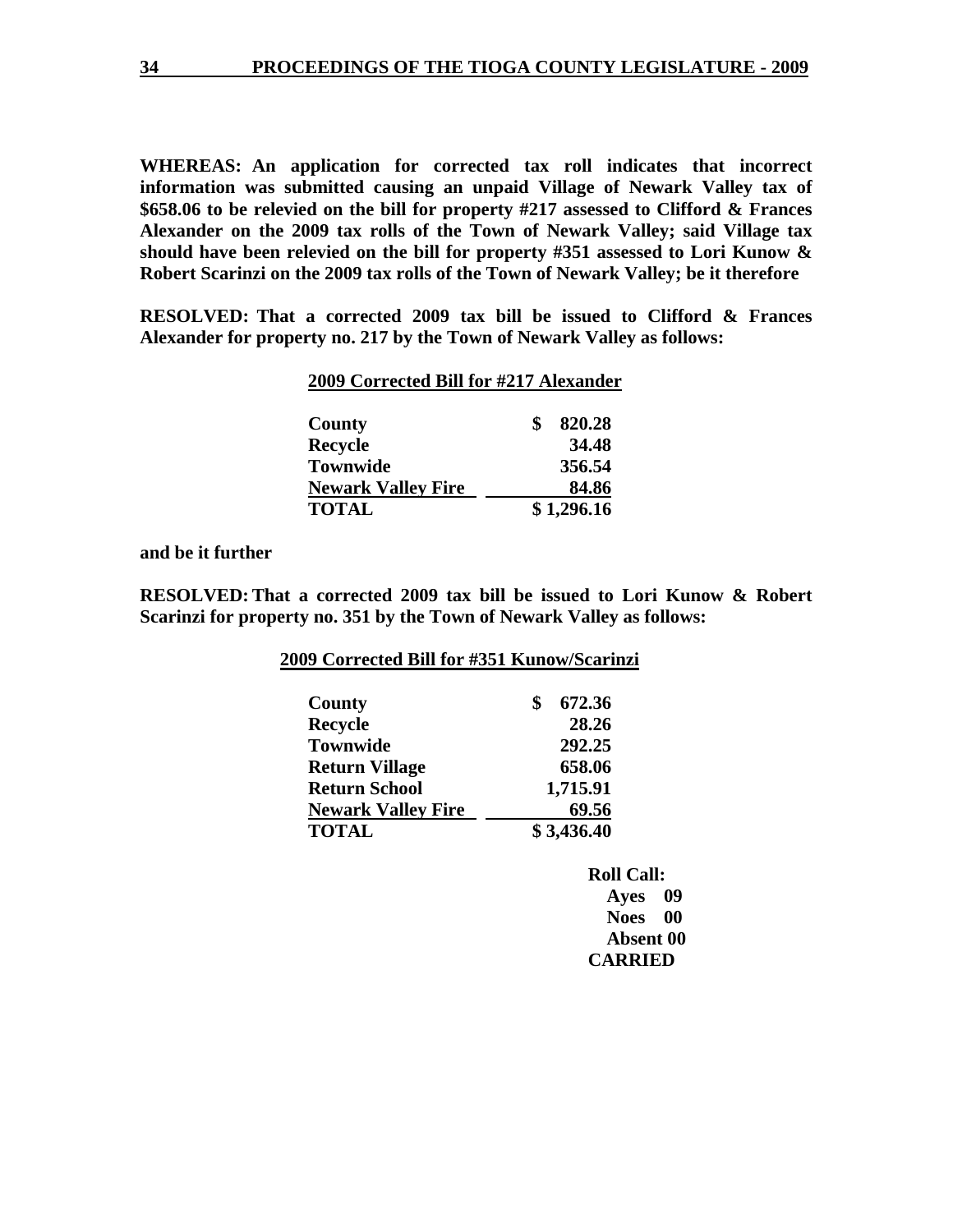## **RESOLUTION NO. 27-09** *ERRONEOUS ASSESSMENT TOWN OF NEWARK VALLEY*

## **Adoption moved by Legislator McEwen, Seconded by Legislator Oberbeck.**

**WHEREAS: An application for corrected tax roll indicates that incorrect information was submitted causing an unpaid Village of Newark Valley tax of \$732.16 to be relevied on the bill for property #101 assessed to Kenneth Schneider on the 2009 tax rolls of the Town of Newark Valley; said Village tax should have been relevied on the bill for property #315 assessed to James Irvine, Sr. on the 2009 tax rolls of the Town of Newark Valley; be it therefore** 

**RESOLVED: That a corrected 2009 tax bill be issued to Kenneth Schneider for property no. 101 by the Town of Newark Valley as follows:** 

| 2009 Corrected Bill for #101 Schneider |        |
|----------------------------------------|--------|
| County                                 | 582.71 |
| <b>Recycle</b>                         | 24.49  |
| <b>Townwide</b>                        | 253.28 |
| <b>Newark Valley Fire</b>              | 60.29  |
| <b>TOTAL</b>                           | 920.77 |

**and be it further** 

**RESOLVED: That a corrected 2009 tax bill be issued to James Irvine, Sr. for property no. 315 by the Town of Newark Valley as follows:** 

### **2009 Corrected Bill for #315 Irvine**

| County                    | \$<br>851.66             |
|---------------------------|--------------------------|
| Recycle                   | 35.80                    |
| <b>Townwide</b>           | 370.18                   |
| <b>Return Village</b>     | 732.16                   |
| <b>Return School</b>      | 2,173.49                 |
| <b>Newark Valley Fire</b> | 88.11                    |
| <b>TOTAL</b>              | \$4,251.40               |
|                           | <b>Roll Call:</b>        |
|                           | 09<br>Ayes               |
|                           | $\bf{00}$<br><b>Noes</b> |
|                           | Absent 00                |
|                           | <b>CARRIED</b>           |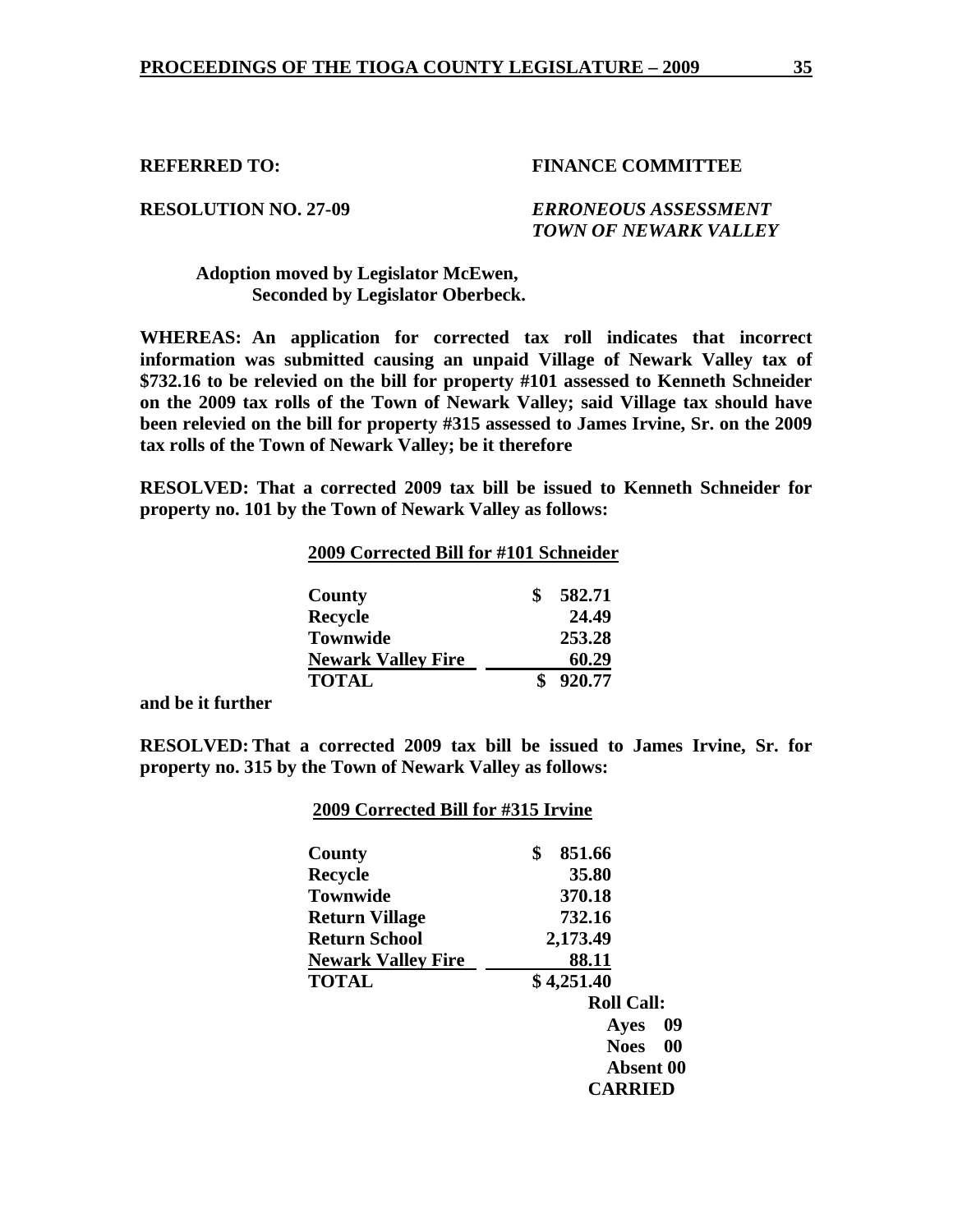### **REFERRED TO: INFORMATION TECHNOLOGY COMMITTEE FINANCE COMMITTEE**

**RESOLUTION NO. 28–09** *CO-APPLICANT WITH SOUTHERN TIER EAST REGIONAL PLANNING DEVELOPMENT BOARD FOR GEOSPATIAL RESOURCE PROGRAM SUBMISSION TO NEW YORK STATE'S SHARED SERVICES/LOCAL GOVERNMENT EFFICIENCY GRANT PROGRAM* 

 **Adoption moved by Legislator Sauerbrey, seconded by Legislator McEwen.** 

**WHEREAS: The Southern Tier East Regional Planning Development Board has invited its member counties to participate as Co-Applicants in an application titled the Southern Tier East Regional Geospatial Resource (RGR) Program to be submitted to the New York State Department of State's Shared Services/Local Government Efficiency Grant Program; and** 

**WHEREAS: The Southern Tier East Geospatial Resource Program is intended to promote a service sharing arrangement to save County tax dollars by sharing functions such as training, identifying common impediments to Geographical Information System (GIS) programs, and researching a searchable mutually accessible & editable data application resulting in the implementation of the most efficient and effective practices for development and maintenance of spatial data and tools in GIS technology; and** 

**WHEREAS: The funding request for this proposed project is for \$50,000, with a required Local Share of a ten percent cash match or \$5,000 to be provided solely by STERPDB; and** 

**WHEREAS: The application shall not create any financial obligation on the part of the County; and** 

**WHEREAS: It is the intent of the County of Tioga desires to participate in such regional program; therefore be it** 

**RESOLVED: That in furtherance of its participation the County of Tioga hereby designates the Director of the Southern Tier East Regional Planning Development Board, Robert A. Augenstern, as Lead Applicant Contact Person to submit an application for the 2008-2009 program years and authorizes him to execute all financial and/or administrative processes relating to the grant program; and be it further**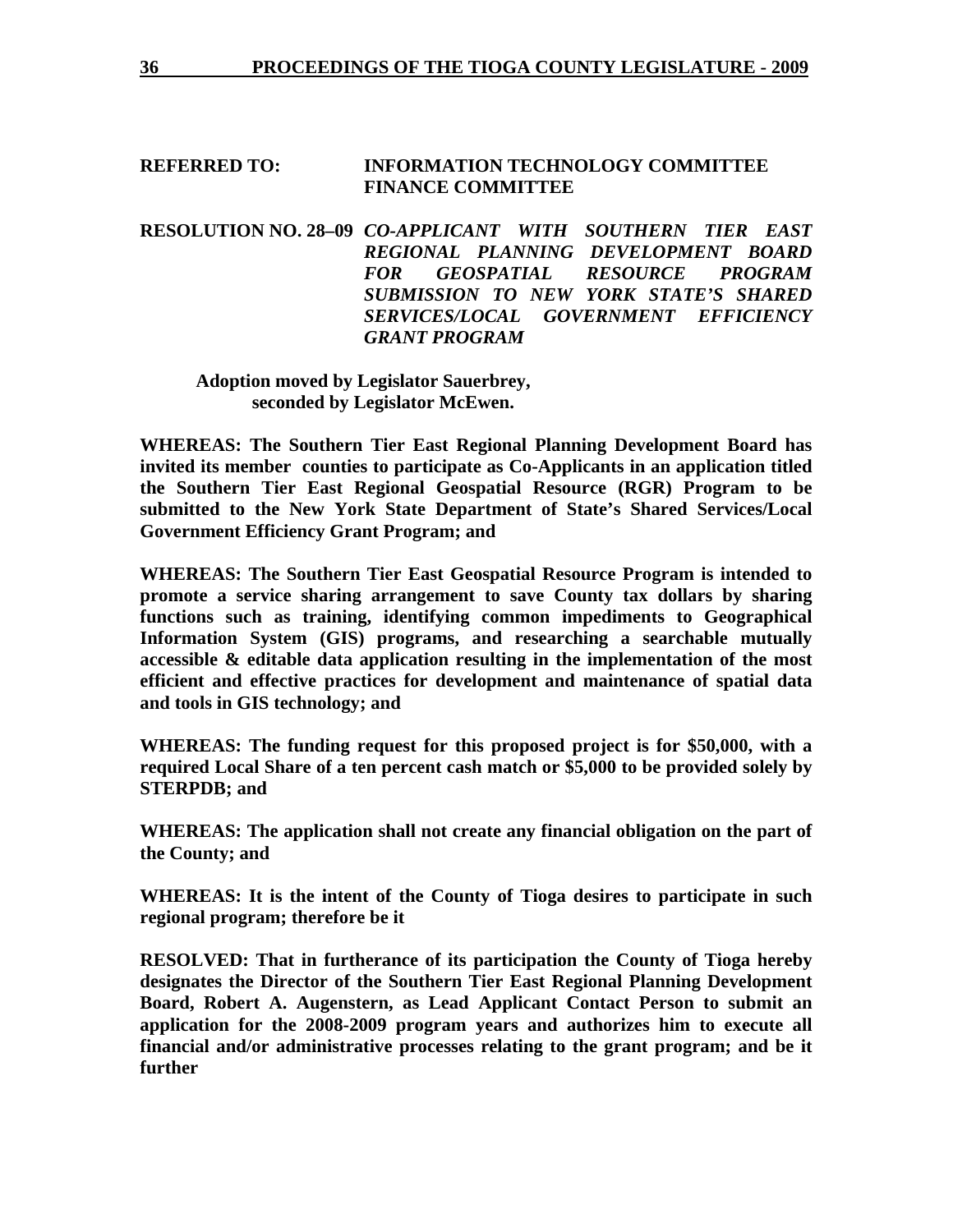**RESOLVED: The funding request for this proposed project is for \$50,000, with a required Local Share of a ten percent cash match or \$5,000 to be provided solely by STERPDB; and be it further** 

**RESOLVED: That as a Co-Applicant, the County agrees that its GIS personnel will: participate in the Regional GIS User Group; participate in STERPDB sponsored GIS training; contribute information, ideas, comments and critiques to the study/survey and plan to develop a shared searchable web data application.** 

> **Roll Call: Ayes 09 Noes 00 Absent 00 CARRIED**

## **REFERRED TO: ADMINISTRATIVE SERVICES COMMITTEE COUNTY CLERK'S COMMITTEE FINANCE COMMITTEE**

**RESOLUTION NO. 29–09** *GRANT APPLICATION FOR BACK-FILING OF DOCUMENTS FOR THE COUNTY CLERK'S OFFICE* 

 **Adoption moved by Legislator Sullivan, seconded by Legislator Huttleston.** 

**WHEREAS: The County Clerk's Department plans to submit a proposal thru the Local Government Records Management Improvement Fund Grant; and** 

**WHEREAS: The \$75,000 grant will be used to hire a firm, to perform back-filing and indexing of documents for the County Clerk's Office; and** 

**WHEREAS: The Count Clerk will apply for this grant with no local matching funds for the 2009-2010 grant year; therefore be it** 

**RESOLVED: That the back-filing proposal be hereby approved for submission to the New York State Archives for funding the service for the 2009-2010 grant year; and be it further** 

**RESOLVED: That the amount of \$75,000 for Records Management be appropriated from State Aid-Records Management A3060.00 to Appropriation Account A1460.41-140 Records Management State Grant Program.**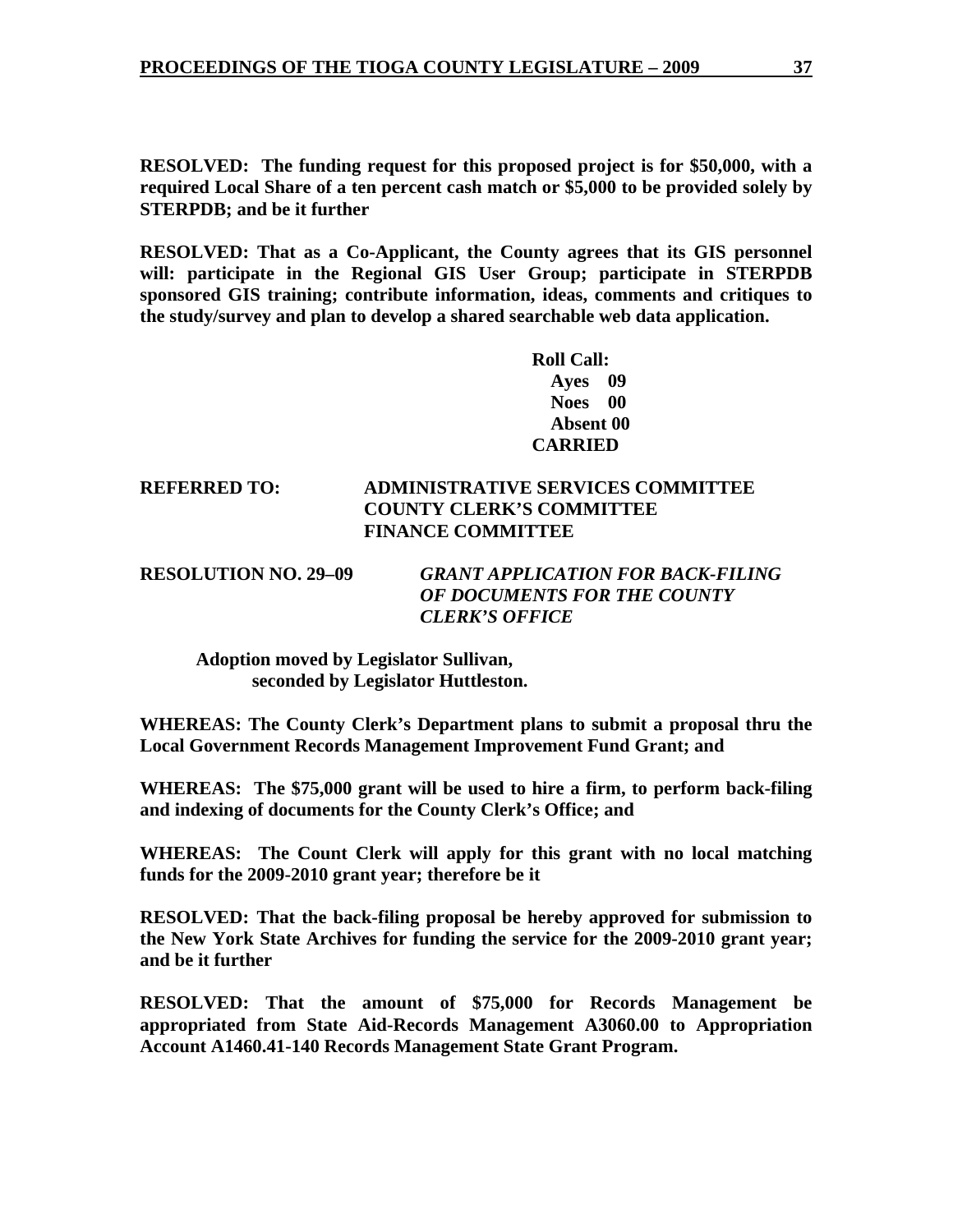**Roll Call: Ayes 09 Noes 00 Absent 00 CARRIED** 

## **REFERRED TO: INFORMATION TECHNOLOGY FINANCE COMMITTEE**

## **RESOLUTION NO. 30–09** *GRANT APPLICATION FOR AN E-MAIL FILING SYSTEM TO PRESERVE AND FILE E-MAIL ELECTRONICALLY*

## **Adoption moved by Legislator Sauerbrey, seconded by Legislator Roberts.**

**WHEREAS: The Information Technology Department plans to submit a proposal thru the Local Government Records Management Improvement Fund Grant; and** 

**WHEREAS: The \$75,000 grant will be used to purchase an e-mail system to perform preservation of e-mail and electronic documents for County departments; and** 

**WHEREAS: Information Technology will apply for this grant with no local matching funds for the 2009-2010 grant year; therefore be it** 

**RESOLVED: That the E-mail system proposal be hereby approved for submission to the New York State Archives for funding the service for the 2009-2010 grant year; and be it further** 

**RESOLVED: That the amount of \$75,000 for Records Management be appropriated from State Aid-Records Management A3060.00 to Appropriation Account A1460.41-140 Records Management State Grant Program.**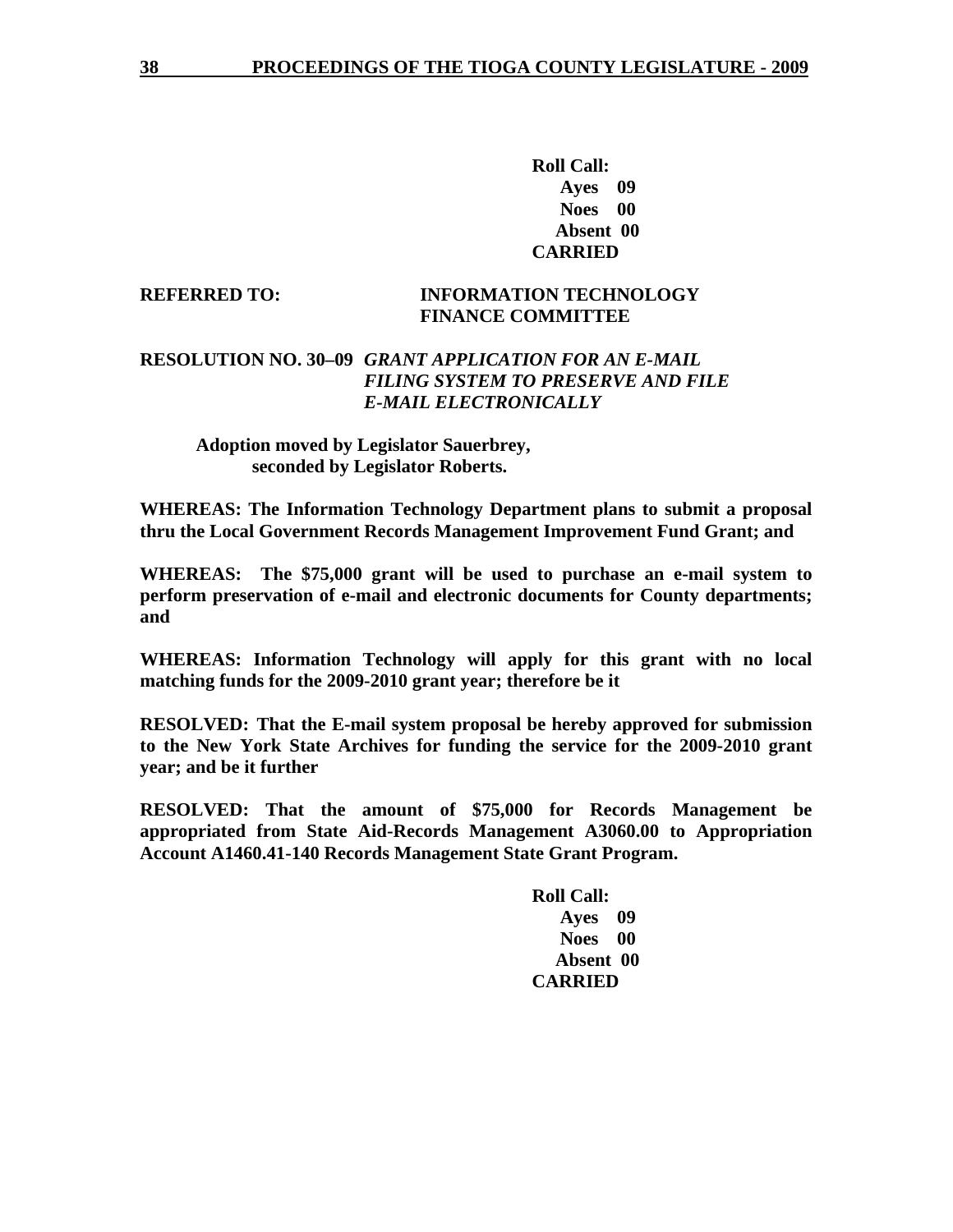### **REFERRED TO: PUBLIC SAFETY COMMITTEE FINANCE COMMITTEE**

## **RESOLUTION NO. 31-09** *ENCUMBER FUNDS FROM SHERIFF'S GRANT – NYS DCJS OPERATION SAFE CHILD GRANT*

 **Adoption moved by Legislator Sauerbrey, Seconded by Legislator Roberts.** 

**WHEREAS: The Sheriff's Office was awarded a DCJS Grant in 2008 for "Operation Safe Child" (SA-05058050) in the amount of \$15,000; and** 

**WHEREAS: This funding was appropriated in 2008 and unspent funds remain and need to be re-appropriated in 2009; therefore be it** 

**RESOLVED: That the remaining funds in DCJS Operation Safe Child Grant (SA-05058050) be re-appropriated in 2009 as follows:** 

| <b>From:</b> | <b>State Aid-Sheriff NYS DCJS</b><br>Grant (SA-05058050)                        | A3389.00                           | \$1,070 |
|--------------|---------------------------------------------------------------------------------|------------------------------------|---------|
| To:          | <b>Sheriff DCJS Grant (SA-05058050)</b><br><b>Equipment (Equipment Not Car)</b> | A3997.20.130                       | \$1,070 |
|              |                                                                                 | $\mathbf{D}$ all $\mathbf{C}$ all. |         |

**Roll Call: Ayes 09 Noes 00 Absent 00 CARRIED** 

### **REFERRED TO: PUBLIC SAFETY COMMITTEE FINANCE COMMITTEE**

**RESOLUTION NO. 32-09** *ENCUMBER FUNDS FROM SHERIFF'S GRANT –NYS WMD GRANT LE07-1003-EOO* 

 **Adoption moved by Legislator Sauerbrey, Seconded by Legislator Roberts.** 

**WHEREAS: The Sheriff's Office was awarded a NYS WMD Grant in 2008 (LE07- 1003-EOO) in the amount of \$54,000; and**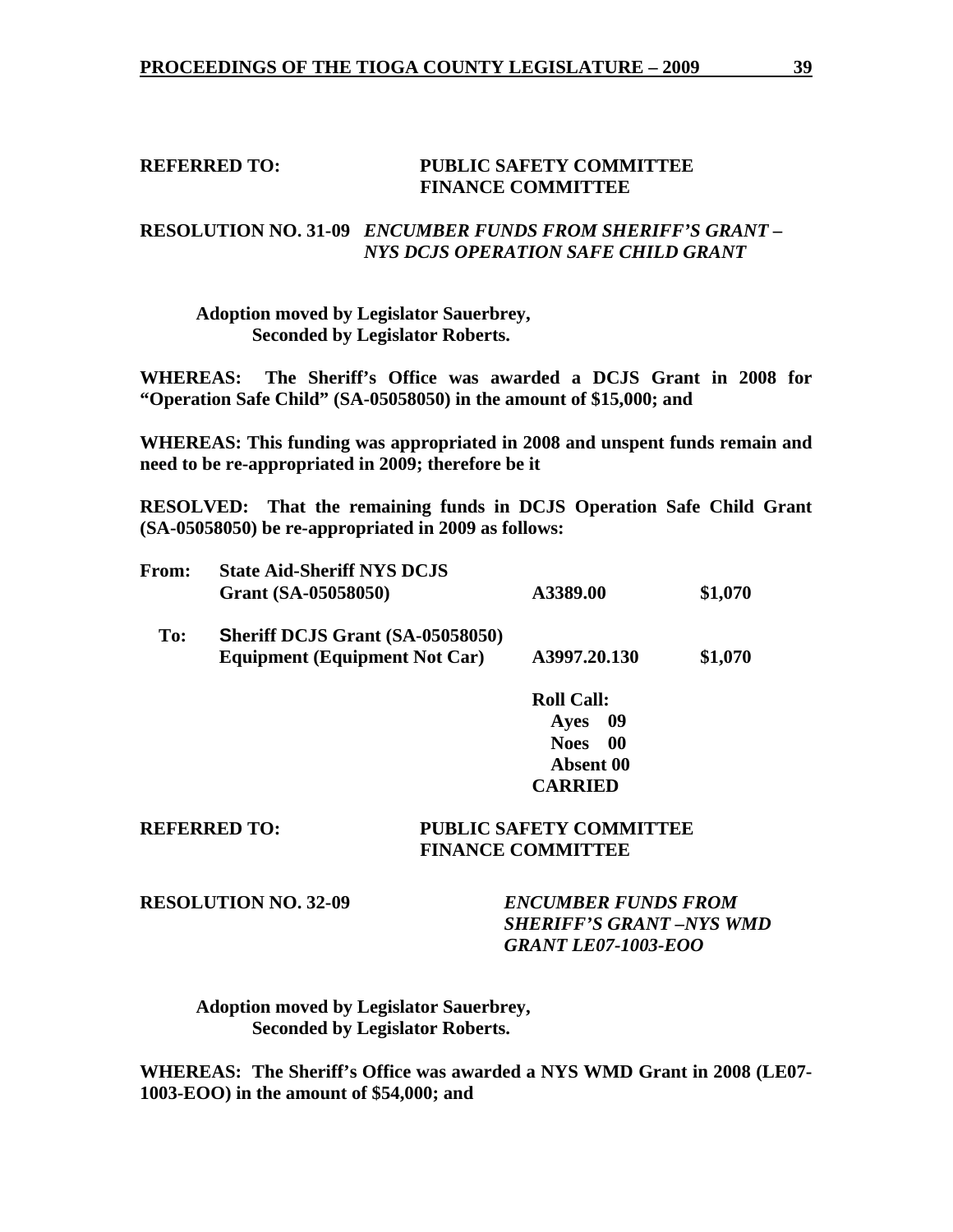**WHEREAS: This funding was appropriated in 2008 and unspent funds remain which need to be re-appropriated in 2009; therefore be it** 

**RESOLVED: That the remaining funds in NYS WMD Grant (LE07-1003-EOO) reappropriated in 2009 as follows:** 

| From: State Aid-Sheriff LE07-1003-EOO                                  | A3397.00 | \$32,186 |
|------------------------------------------------------------------------|----------|----------|
| $\sim$ $\sim$ $\sim$ $\sim$ $\sim$ $\sim$ $\sim$ $\sim$<br>$\sim$<br>- | $\cdots$ |          |

**To: Sheriff LE07-1003-EOO Grant-Personnel A3117.10.30 \$12,096 Sheriff LE07-1003-EOO Grant-Equipment A3117.20.130 \$20,090** 

> **Roll Call: Ayes 09 Noes 00 Absent 00 CARRIED**

## **REFERRED TO: PUBLIC SAFETY COMMITTEE FINANCE COMMITTEE**

**RESOLUTION NO. 33-09** *FUND SHERIFF'S GRANT –NYS CHILD PASSENGER SAFETY GRANT* 

 **Adoption moved by Legislator Sauerbrey, Seconded by Legislator Roberts.** 

**WHEREAS: The Sheriff's Office has been awarded a Child Passenger Safety Program Grant (CS-5400191) from the NYS Governor's Traffic Safety Committee in the amount of \$1,922; and** 

**WHEREAS: This funding now needs to be appropriated; therefore be it** 

**RESOLVED: That the NYS Child Passenger Safety Grant (CS-5400191) be appropriated as follows:** 

| State Aid-Sheriff NYS CPSG(CS-5400191)<br>From: | A3396.00 | \$1,922 |
|-------------------------------------------------|----------|---------|
|-------------------------------------------------|----------|---------|

 **To: Sheriff CPSG(CS-5400191) Grant Equipment (Equipment Not Car) A3116.20.130 \$1,922 Roll Call: Ayes 09 Noes 00 Absent 00 CARRIED**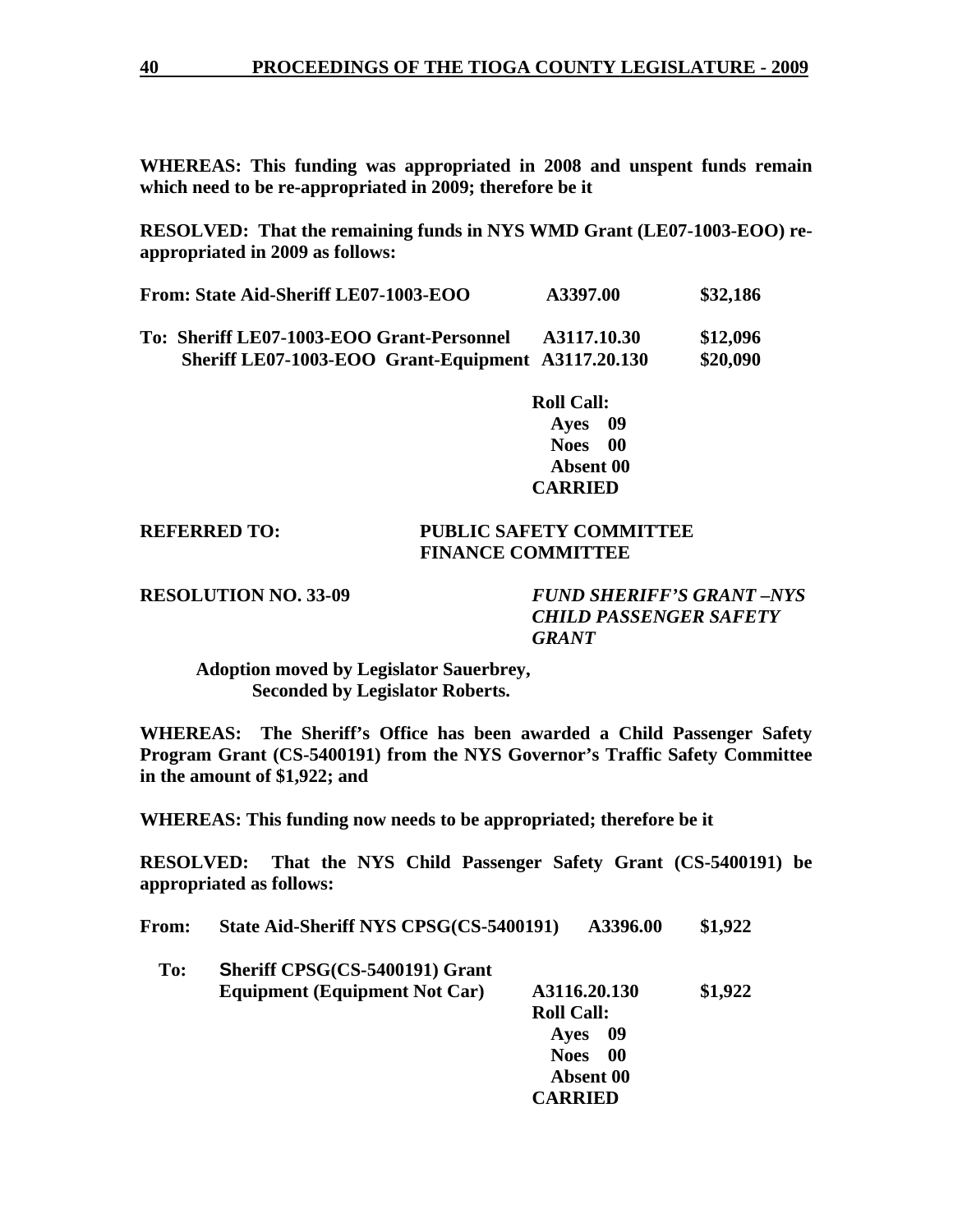### **REFERRED TO: PUBLIC SAFETY COMMITTEE FINANCE COMMITTEE**

**RESOLUTION NO. 34-09** *FUND SHERIFF'S GRANT – STEP GRANT* 

 **Adoption moved by Legislator Sauerbrey, Seconded by Legislator Roberts.** 

**WHEREAS: The Sheriff's Office has been awarded a STEP (Selective Traffic Enforcement) Grant PT-5400171 from the Governor's Traffic Safety Committee in the amount of \$24,120; and** 

**WHEREAS: This funding now needs to be appropriated, therefore be it** 

**RESOLVED: That the STEP Grant be appropriated as follows:** 

**From: A3390. State Aid-Sheriff STEP Grant PT-5400171 \$24,120** 

**To: A3111.10.30 STEP Grant-Personnel Services (O/T) \$24,120** 

 **Roll Call: Ayes 09 Noes 00 Absent 00 CARRIED** 

**REFERRED TO: PUBLIC SAFETY COMMITTEE FINANCE COMMITTEE** 

**RESOLUTION NO. 35-09** *FUND SHERIFF'S GRANT – BUCKLE UP NEW YORK GRANT* 

 **Adoption moved by Legislator Sauerbrey, Seconded by Legislator Huttleston.** 

**WHEREAS: The Sheriff's Office has been awarded a BUNY (Buckle Up New York) Grant PT-5400151 from the Governor's Traffic Safety Committee in the amount of \$3,600; and** 

**WHEREAS: This funding now needs to be appropriated; therefore be it** 

**RESOLVED: That the BUNY Grant be appropriated as follows:**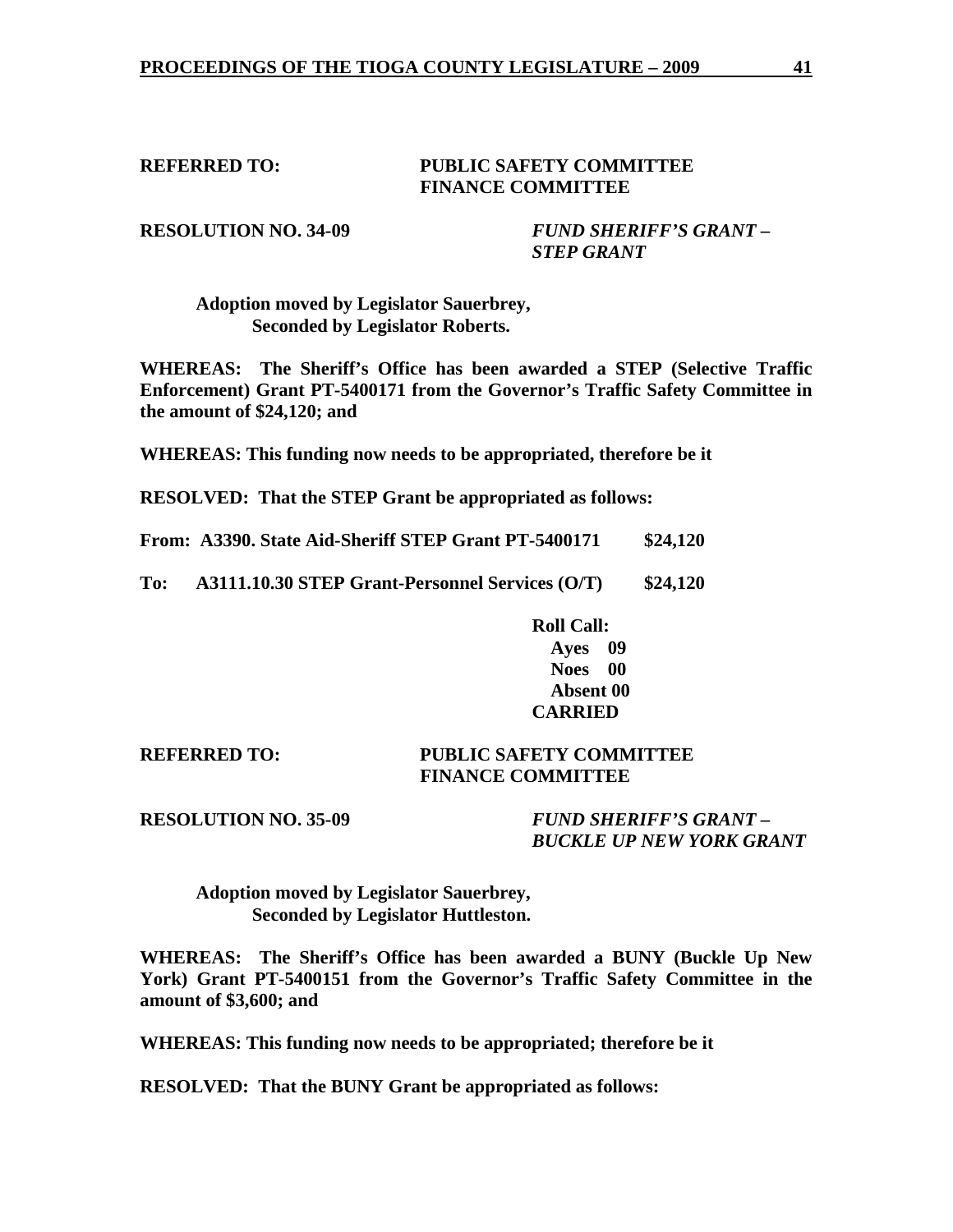**From: A3395. State Aid-Sheriff BUNY Grant PT-5400151 \$3,600** 

**To: A3115.10.30 BUNY Grant-Personnel Services (O/T) \$3,600** 

 **Roll Call: Ayes 09 Noes 00 Absent 00 CARRIED** 

### **REFERRED TO: HEALTH & HUMAN SERVICES COMMITTEE**

**RESOLUTION NO. 36-09** *MODIFY FEE SCHEDULE PUBLIC HEALTH* 

> **Adoption moved by Legislator Huttleston, seconded by Legislator McEwen.**

**WHEREAS: The current rate schedule for Tioga County Department of Public Health services is below the level to insure maximum reimbursement; and** 

**WHEREAS: The Department of Public Health would be able to increase revenues with the adjusted rate; and** 

**WHEREAS: Our independent auditors have recommended that the Public Health services rate be adjusted; therefore be it** 

**RESOLVED: That the fee schedule be modified as follows retroactive to January 1, 2009:** 

**Physical Therapy \$120.00 per visit Speech Pathology** \$120.00 per visit  **Occupational Therapy \$120.00 per visit Home Health Aide 5 47.00 per hour**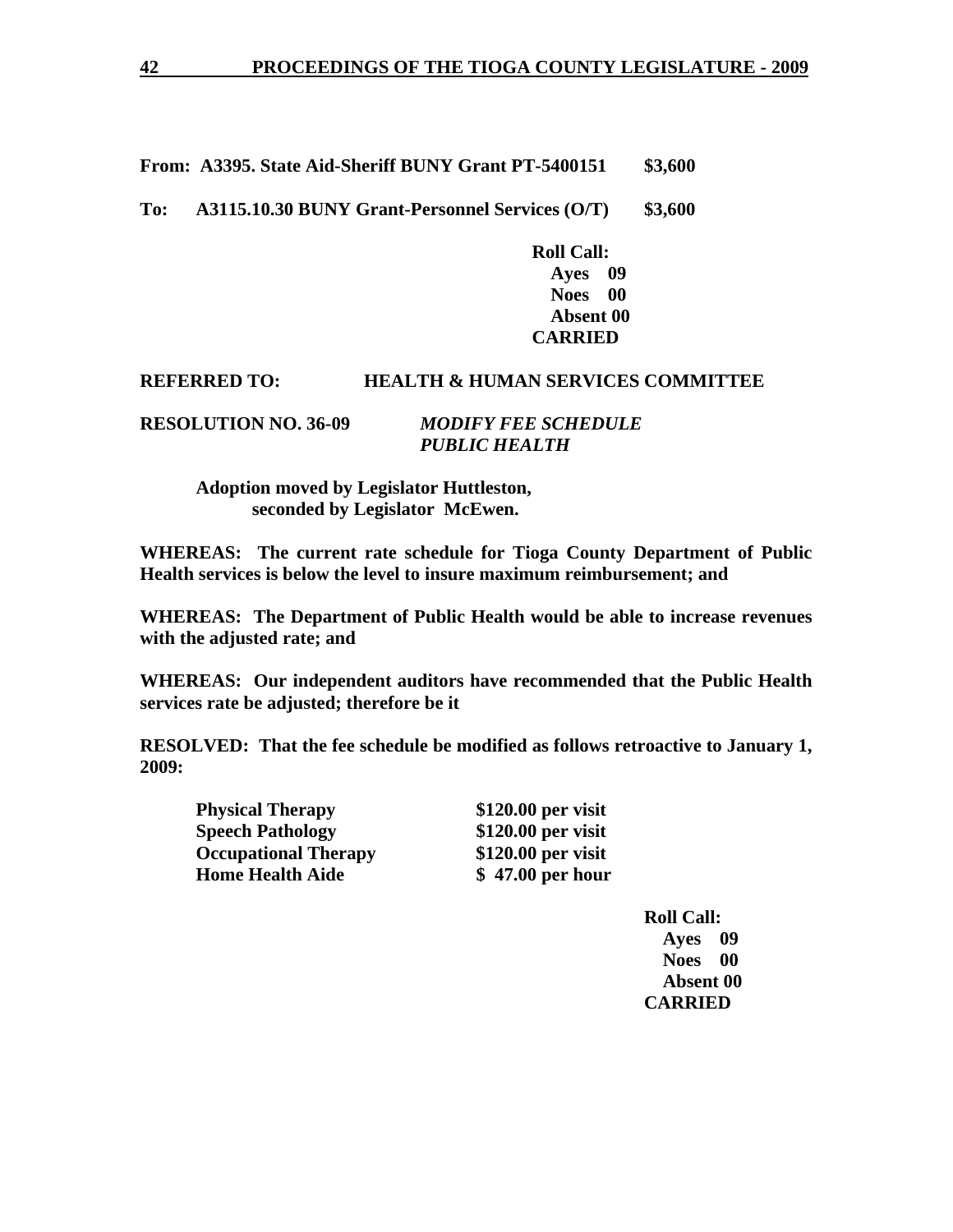### **REFERRED TO: ED&P COMMITTEE**

## **RESOLUTION NO. 37–09** *SUPPORT OF CONTINUATION OF NEW YORK STATE EMPIRE ZONE PROGRAM*

### **Adoption moved by Legislator Sauerbrey, seconded by Legislator Monell.**

**WHEREAS: The County of Tioga is desirous of a balanced economy including a broad range of business, industry and tourism; and** 

**WHEREAS: The growth of business and jobs throughout Tioga County and the State of New York is a priority especially in our current economic climate; and** 

**WHEREAS: In an effort to stimulate this growth, various economic development initiatives including the New York State Empire Zone are essential to compete in the global economy; and** 

**WHEREAS: The availability of New York State Empire Zone program incentives in Tioga County since 1998 has been an important financial instrument to attract and retain business; and** 

**WHEREAS: Partnering the Empire Zone with various loan & grant programs and tax incentives programs insures the competitive advantage of locating to our rural county; and** 

**WHEREAS: The New York State Empire Zone program currently has a sunset date of June 30, 2011; therefore be it** 

**RESOLVED: That the Tioga County Legislature hereby requests the State of New York to continue the existence and administrative grant support of the Empire Zone program to the sunset date of June 30, 2011; and be it further** 

**RESOLVED: That the Tioga County Legislature concurs with other counties in the State of New York who also agree in the importance of maintaining the continued operation and incentives that the New York State Empire Zone program offers; and be it further**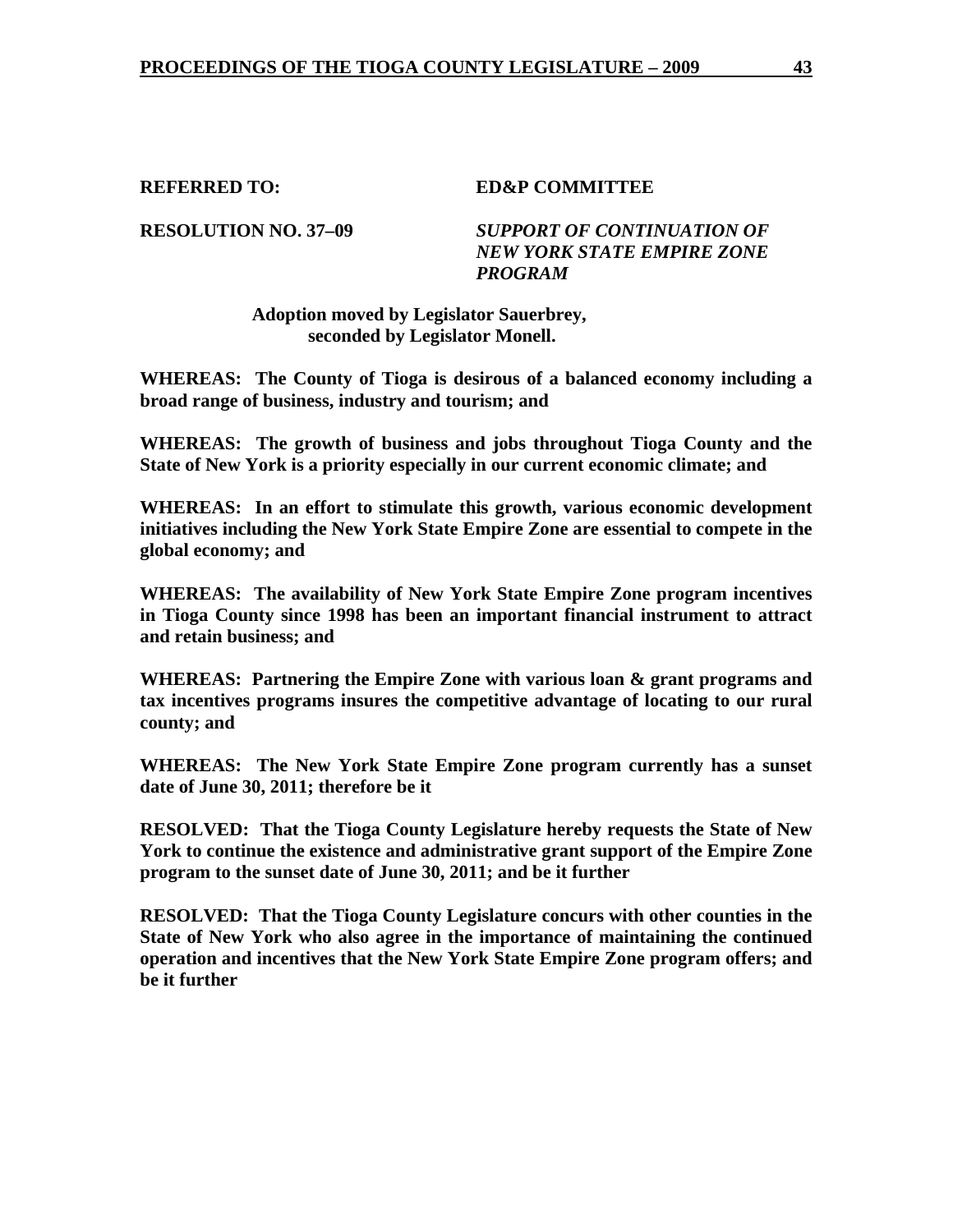**RESOLVED: That the Tioga County Legislature forward this resolution supporting the continuation of the New York State Empire Zone Program to New York State Governor David A. Paterson, Senate Majority Leader, Assembly Speaker, Assembly Majority Leader, Senate Minority Leader, State Senator Thomas W. Libous, Assemblyman Gary D. Finch, Assemblywoman Donna Lupardo and Assemblyman Thomas O'Mara, to encourage and enlist their support.** 

 **On roll call vote on the above resolution, six members voted Aye, Legislators Oberbeck, Quinlan, and Roberts voting no, and the resolution was adopted.** 

### **REFERRED TO: HEALTH & HUMAN SERVICES COMMITTEE**

| <b>RESOLUTION NO. 38-09</b> | <b>RESOLUTION TO APPOINT VICKI</b> |
|-----------------------------|------------------------------------|
|                             | <b>COMSTOCK TO THE COMMUNITY</b>   |
|                             | <b>SERVICES BOARD</b>              |

 **Adoption moved by Legislator Huttleston, seconded by Legislator Roberts.** 

**WHEREAS: The Tioga County Community Services Board has vacant positions available; and** 

**WHEREAS: Vicki Comstock, residing at Owego, NY, has expressed interest in filling a vacant position; and** 

**WHEREAS: The Community Services Board formally nominated Vicki Comstock for a position at its December 2008 meeting, and recommends to the Tioga County Legislature that she be appointed to the Community Services Board; now therefore be it** 

**RESOLVED: That the Tioga County Legislature hereby appoints Vicki Comstock to the Tioga County Community Services Board for the remainder of a vacant term ending December 31, 2009.** 

### **CARRIED**

**REFERRED TO: PUBLIC SAFETY COMMITTEE** 

**RESOLUTION NO. 39-09** *APPOINT - FIRE ADVISORY BOARD*

**Adoption moved by Legislator Sauerbrey. Seconded by Legislator Roberts.**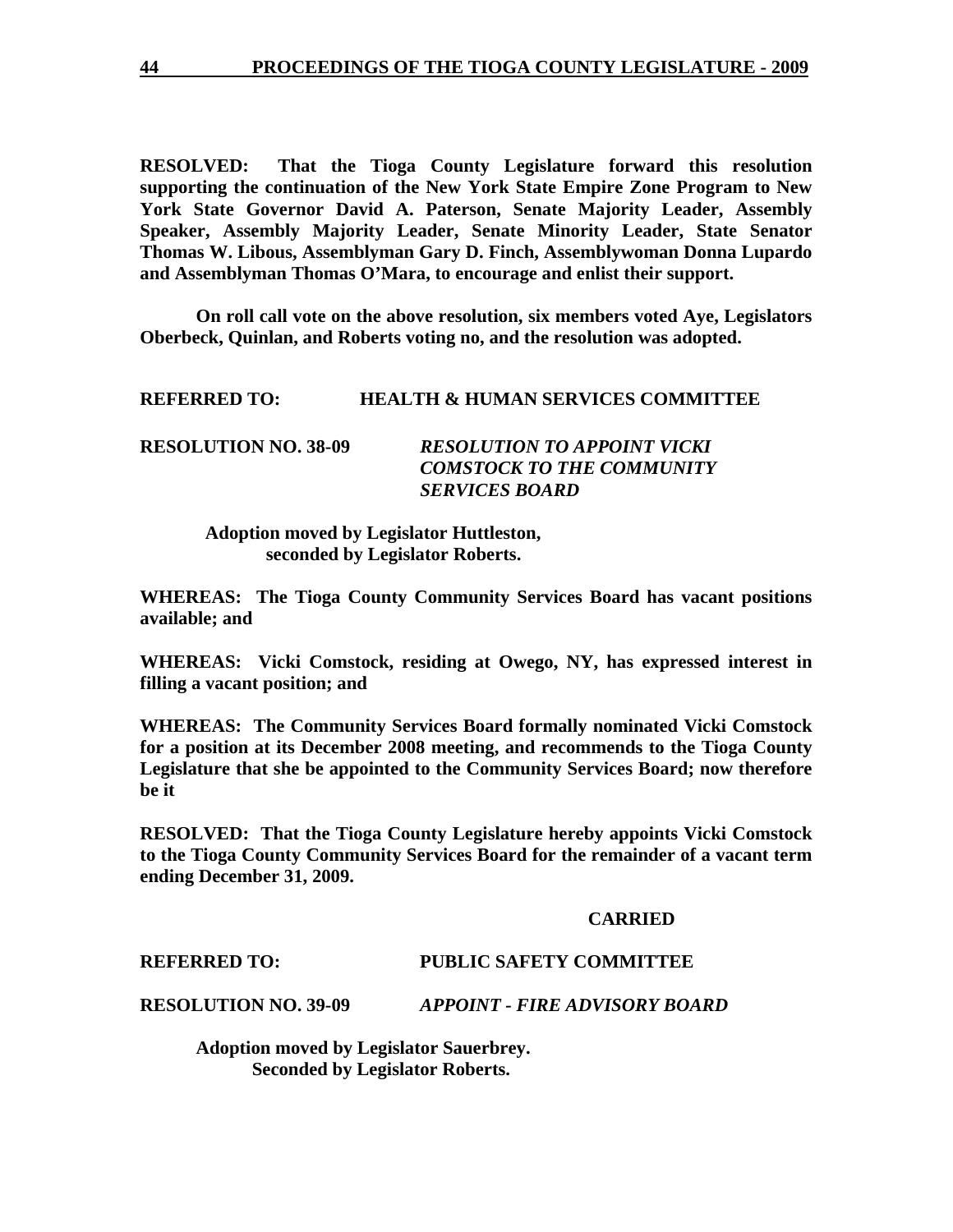**RESOLVED: That upon recommendation of the Tioga County Fire Chiefs, the following members be and are hereby appointed to the Tioga County Fire Advisory Board for the year 2009:** 

| <b>OFFICERS:</b> | <b>CHAIRMAN</b>  | <b>STEVE FEDOROWICZ</b> |
|------------------|------------------|-------------------------|
|                  | VICE CHAIRMAN    | DON HOWARD              |
|                  | <b>SECRETARY</b> | <b>MICHAEL RODEN</b>    |

| <b>Membership:</b>   |                          |                          |
|----------------------|--------------------------|--------------------------|
| <b>DEPARTMENT</b>    | <b>DELEGATE</b>          | <b>ALTERNATE</b>         |
| <b>APALACHIN</b>     | <b>MICHAEL RODEN</b>     | <b>SHAUN FOLAND</b>      |
| <b>BERKSHIRE</b>     | <b>BRET WELCH</b>        | <b>DELBERT ARMSTRONG</b> |
| <b>CAMPVILLE</b>     | <b>KEN SCHNEIDER</b>     | <b>ROB ZIEMBA</b>        |
| <b>CANDOR</b>        | <b>JOHN ROMAN Jr.</b>    | <b>TOM KING</b>          |
| <b>HALSEY VALLEY</b> | <b>RON FRISBIE</b>       | <b>DAVE BUMP</b>         |
| <b>LOCKWOOD</b>      | <b>DAVE CURTIS</b>       | <b>BOB LONG</b>          |
| <b>NEWARK VALLEY</b> | <b>ERNIE TUETKIN</b>     | <b>GEORGE WAHL</b>       |
| <b>NICHOLS</b>       | <b>TRUMAN KITTLE</b>     | <b>JEFF HILLER</b>       |
| <b>OWEGO</b>         | <b>TOM TAFT</b>          | <b>TYLER BOLAND</b>      |
| <b>RICHFORD</b>      | <b>KENNETH GORDINIER</b> | <b>JOHN KEENER</b>       |
| <b>SOUTHSIDE</b>     | <b>FRANK OKRASINSKI</b>  | <b>JOE STOCKS</b>        |
| <b>SPENCER</b>       | <b>CHRIS GARLAND</b>     | <b>DEREK GRIER</b>       |
| <b>TIOGA CENTER</b>  | <b>MILTON KEMP</b>       | <b>ART MAYER</b>         |
| <b>WAVERLY</b>       | <b>DON HOWARD</b>        | <b>JEFF WHEELER</b>      |
| <b>WELTONVILLE</b>   | <b>STEVE GUNTHER</b>     | <b>RON HOLBROOK</b>      |
|                      |                          |                          |

### **CARRIED**

### **REFERRED TO: HEALTH & HUMAN SERVICES COMMITTEE**

**RESOLUTION NO. 40-09** *REAPPOINT MEMBERS* 

 *PUBLIC TRANSIT ADVISORY COUNCIL SOCIAL SERVICES* 

 **Adoption moved by Legislator Huttleston, Seconded by Legislator Roberts.** 

**RESOLVED: That the following members be and hereby are reappointed to the Public Transit Advisory Council for a four year term of January 1, 2009 through December 31, 2012:**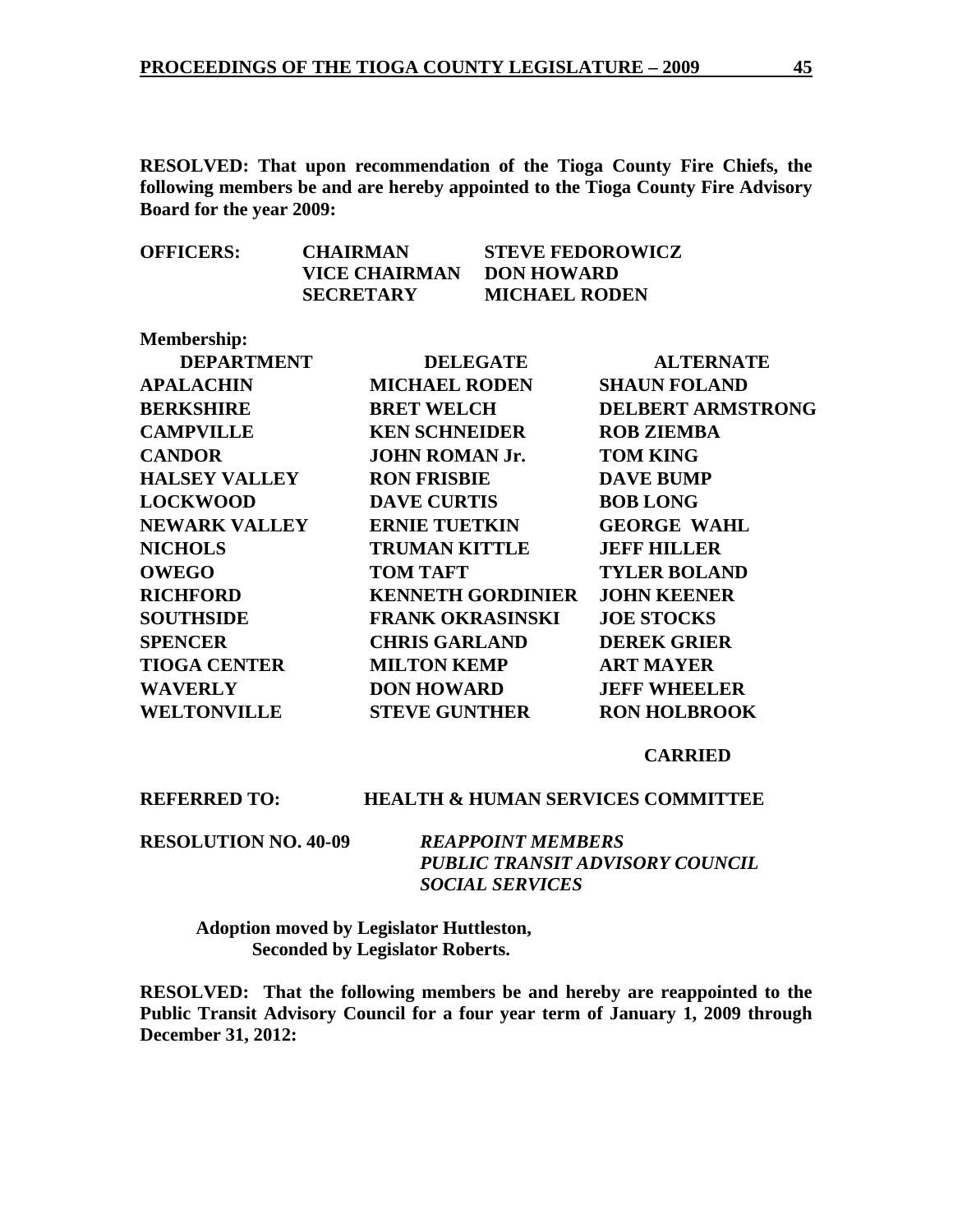**Director of Aging Services Representative Tioga County Tourism Rider County Transit System Rider County Transit System Representative NYS DOT Representative Broome Metropolitan Transit Representative Non-Profit Human Services Agency Representative Community at large** 

### **CARRIED**

**REFERRED TO: LEGAL** 

**RESOLUTION NO. 41–09** *TRANSFER PORTION OF OLD ROUTE 96 TO ADJACENT LANDOWNER* 

 **Adoption moved by Legislator McEwen, seconded by Legislator Roberts.** 

**WHEREAS: Resolution 203-07 accepted Maintenance Jurisdiction from New York State Department of Transportation over a certain portion of Old Route 96, the custody and control of which was taken over by the State of New York; and** 

**WHEREAS: The intent of the accepting of Maintenance Jurisdiction was and is to convey that portion of Old Route 96 to Robert W. and Joan M. Weiss, the adjacent landowners, as the property itself has no public purpose to the State in maintenance of the new Route 96; and** 

**WHEREAS: On August 15, 2008, New York State officially discontinued maintenance and abandonment of that portion of Old Route 96, leaving the County with full ownership and control of that portion; and** 

**WHEREAS: Surveys of that portion of Old Route 96 to be transferred have been completed; and** 

**WHEREAS: The County Attorney has reviewed the surveys and prepared a deed from the County to Robert W. and Joan M. Weiss describing the Old Route 96 property to be conveyed; therefore be it** 

**RESOLVED: That the Chair of the Tioga County Legislature is authorized to execute a Quit Claim deed and any related documents to effectuate the transfer to Robert W. and Joan M. Weiss.**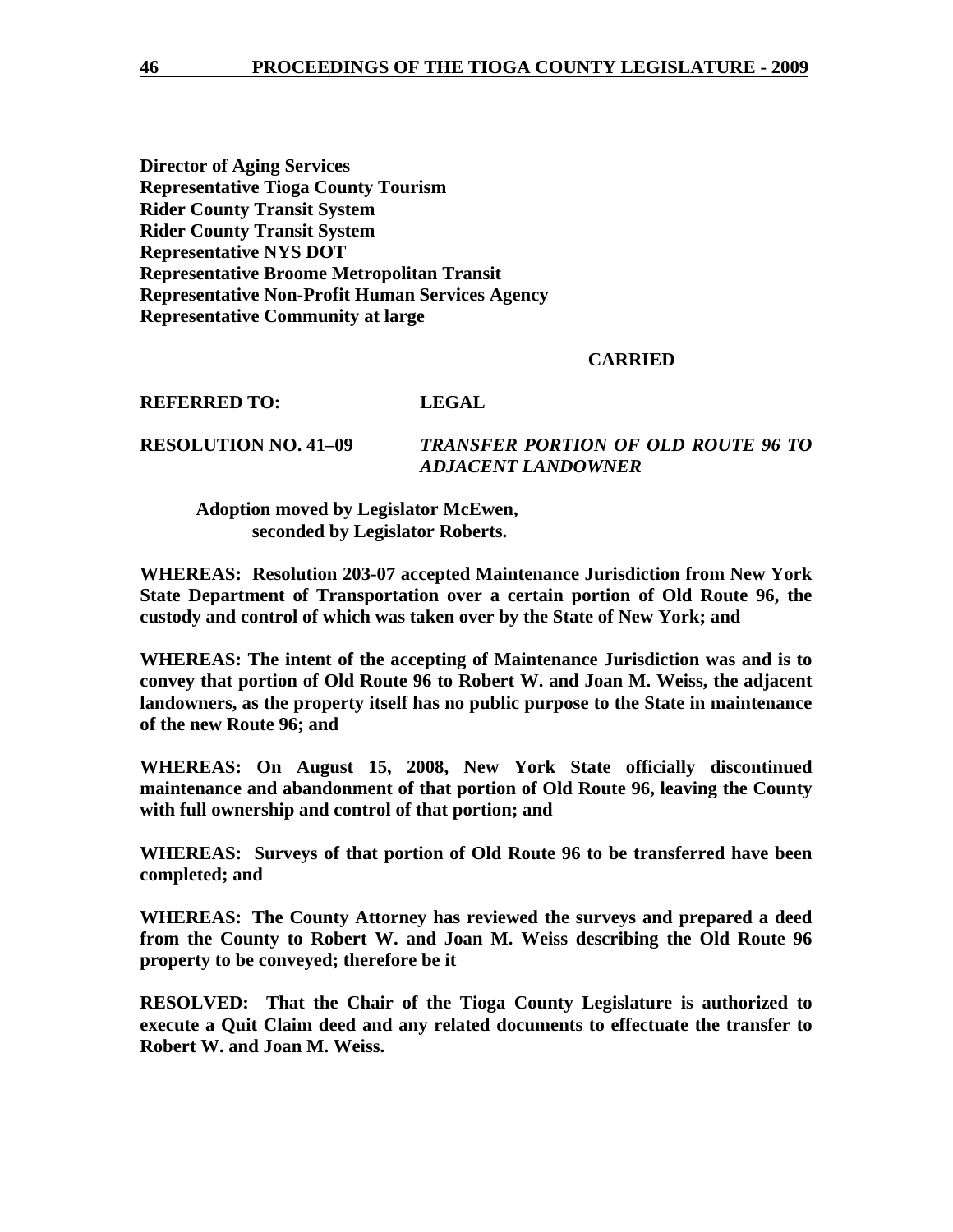**Roll Call: Ayes 09 Noes 00 Absent 00 CARRIED** 

 **Legislator Sullivan introduced Local Law Introductory No. A of 2009.** 

 **County of Tioga** 

 **Local Law No. of the Year 2009.** 

**A Local Law authorizing the adjustment of exemptions for veterans under Real Property Tax Law Section 458(5), which law shall be known as the Veterans' Eligible Funds Adjustment Law.** 

**Be It Enacted by the Legislature of the County of Tioga as follows:** 

*SECTION I: LEGISLATIVE INTENT* 

**It is the purpose and intent of this local law to authorize adjustment in the amount of exemption under Real Property Tax Law Section 458(5) if the total assessed value of the real property for which such exemption has been granted increases or decreases as the result of a revaluation or update of assessments, and a material change in level of assessment, as provided in title two of article twelve of the Real Property Tax Law, is certified for the assessment roll pursuant to the rules of the state board.** 

*SECTION II: LEGISLATIVE AUTHORITY* 

**This local law is enacted pursuant to the provisions of Real Property Tax Law Section 458 (5).** 

*SECTION III: SHORT TITLE* 

**This local law shall be known as the Veterans' Eligible Funds Adjustment Law.**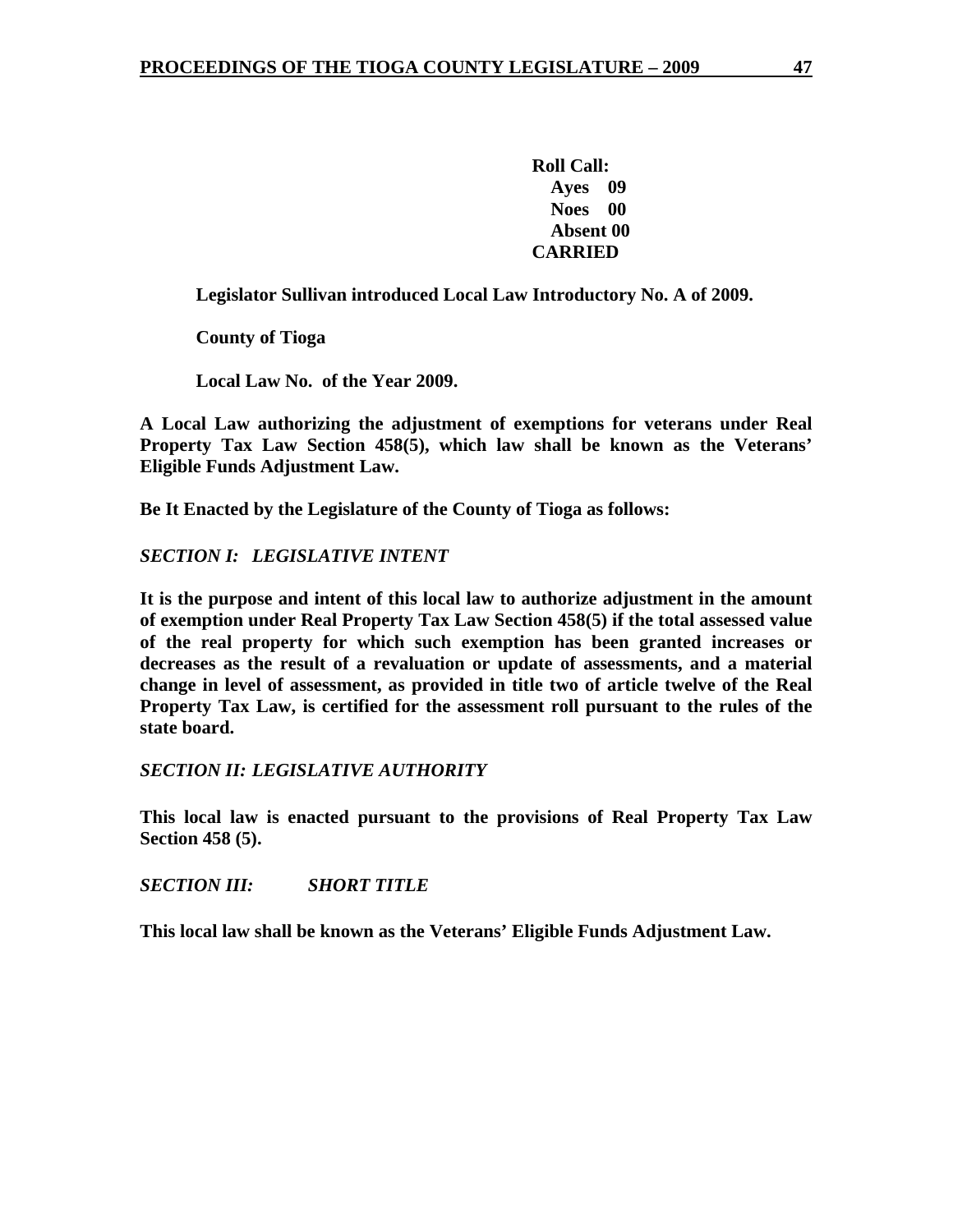## *SECTION IV: CHANGE IN EXEMPTION*

**If in any village or town the total assessed value of the real property for which such the eligible funds veterans' exemption has been granted increases or decreases as the result of a revaluation or update of assessments, and a material change in level of assessment, as provided in title two of article twelve of the Real Property Tax Law, is certified for the assessment roll pursuant to the rules of the state board, the village or town assessor, as applicable, shall increase or decrease the amount of eligible funds veterans' exemption applicable to any County levied tax by multiplying the amount of the exemption by the change in the level of assessment for the County, as determined by and certified by the New York State Office of Real Property Services pursuant to the rules of that Office.** 

### *SECTION V: OWNER APPLICATION; RECOMPUTING OF EXEMPTIONS*

**1. At any time within one year after an assessment change which falls under Real Property Tax Law Section 458(5), any owner of property who previously received an exemption pursuant to Section 458 of the Real Property Tax Law but opted instead, as a result of a revaluation or update, to receive exemption pursuant to Section 458-a of the Real Property Tax Law may apply to the local assessor to again receive exemption under Section 458.** 

**2. The local assessor shall recompute all exemptions granted under Section 458 in the manner set forth in Section 458(5)(b) of the Real Property Tax Law.** 

### *SECTION VI: EFFECTIVE DATE*

**This local law shall take effect upon its filing with the Secretary of State in and for the State of New York.** 

## **REFERRING TO: ADMINISTRATIVE SERVICES COMMITTEE**

**RESOLUTION NO. 42-09** *SCHEDULE PUBLIC HEARING LOCAL LAW INTRODUCTORY NO. A OF 2009* 

> **Adoption moved by Legislator McEwen, Seconded by Legislator Sullivan.**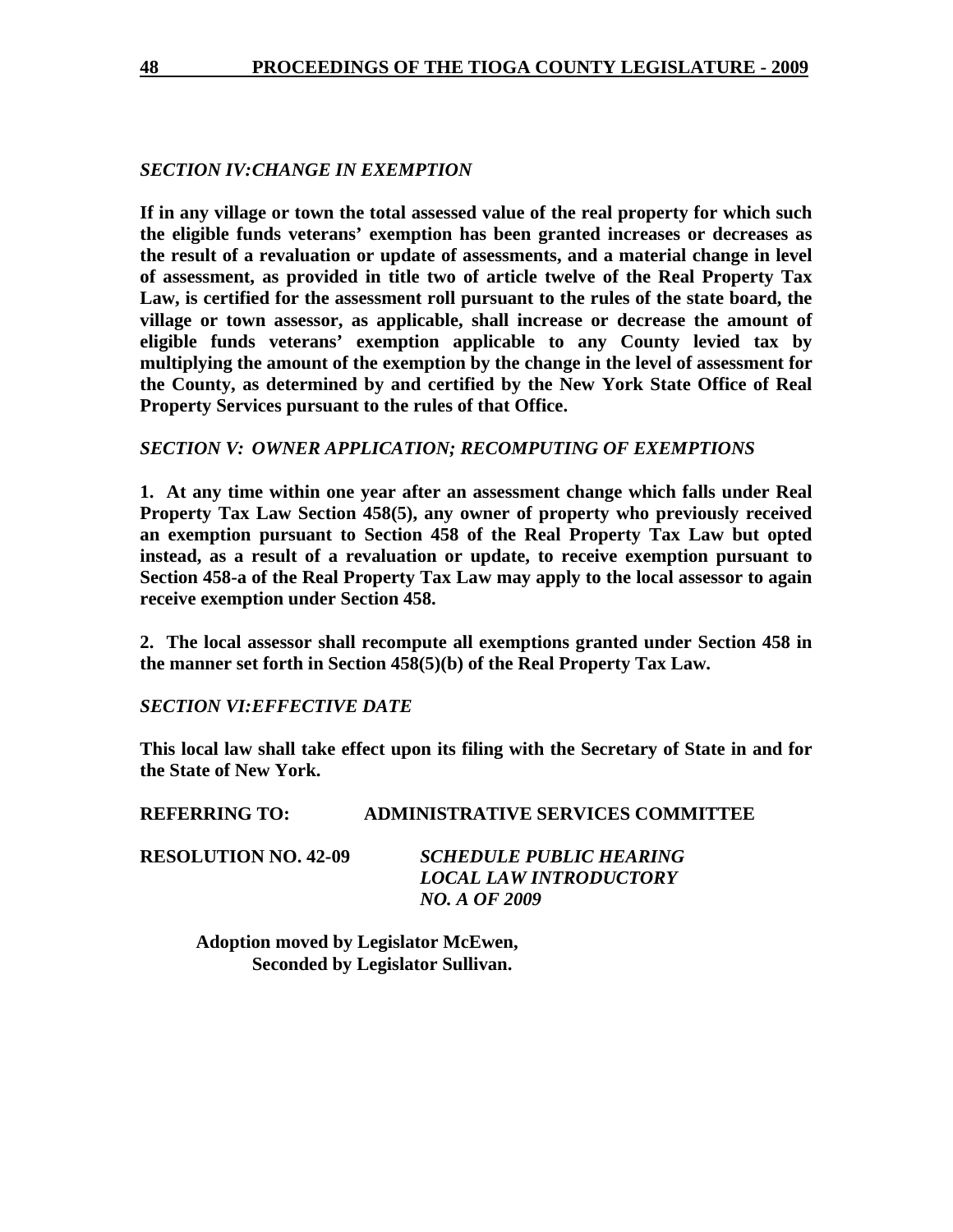**RESOLVED: That a public hearing shall be scheduled on Introductory Local Law No. A of 2009 A Local Law authorizing the adjustment of exemptions for veterans under Real Property Tax Law Section 458(5), which law shall be known as the Veterans' Eligible Funds Adjustment Law in the Edward D. Hubbard Auditorium of the County Office Building, 56 Main Street, Owego, New York 13827 on Thursday, February 5, 2009 at 1:30 P.M. All persons desiring to present written or oral comments may do so at said time.** 

### **CARRIED**

## **REFERRED TO: LEGISLATIVE SUPPORT COMMITTEE FINANCE COMMITTEE PERSONNEL COMMITTEE**

**RESOLUTION NO. 43–09** *AUTHORIZE MEMORANDUM OF UNDERSTANDING BETWEEN TIOGA COUNTY AND RURAL ECONOMIC AREA PARTNERSHIP (REAP)* 

## **Adoption moved by Legislator Oberbeck, seconded by Legislator Sullivan.**

**WHEREAS: Rural Economic Area Partnership (REAP) is in need of contracting for secretarial and other administrative support services; and** 

**WHEREAS: Tioga County is able to provide such services under the terms and conditions set forth in the Memorandum of Understanding; and** 

**WHEREAS: The Deputy Clerk to the Tioga County Legislature is willing to provide the necessary secretarial and other administrative support services set forth in the Memorandum of Understanding; and** 

**WHEREAS: The Legislative Clerk is willing to allow such services to be rendered in the total amount of \$1,224.00 as set forth in the Memorandum of Understanding; and** 

**WHEREAS: The County Attorney has reviewed and approved said Memorandum of Understanding; therefore be it** 

**RESOLVED: That the Tioga County Legislature authorize the Legislative Chair to enter into contract via said Memorandum of Understanding with Amber Keefer providing the secretarial and other administrative support services to Rural Economic Area Partnership for the six month period of January 1, 2009 through June 30, 2009; and be it further**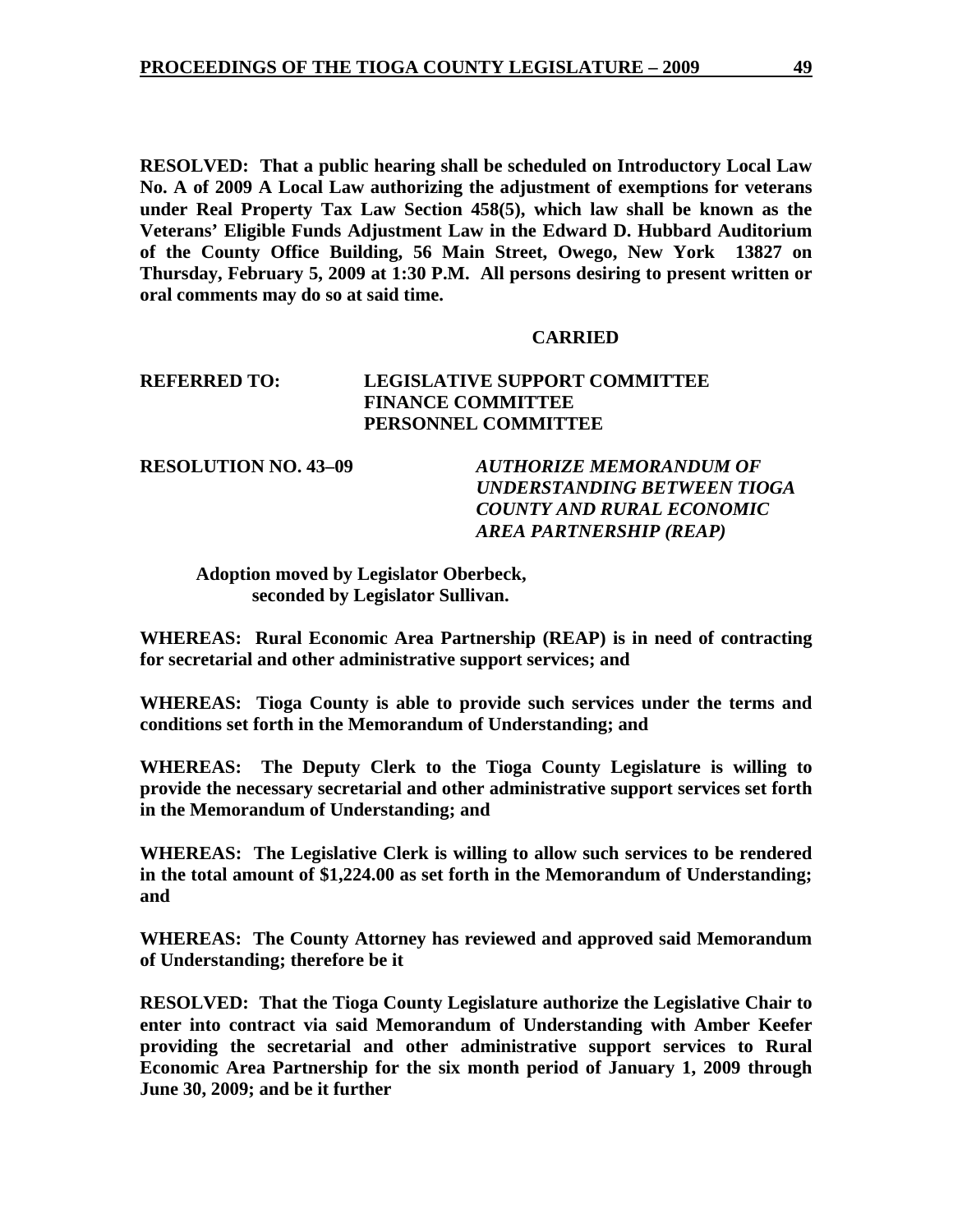**RESOLVED: That the Legislative Clerk will invoice Rural Economic Area Partnership for six equal payments of \$204.00 per month for the total amount of \$1,224.00 for said secretarial and other administrative services and monies received shall be forwarded to Tioga County Treasurer's Office for deposit in Other General Government Income Revenue Account 1289.10.** 

> **Roll Call: Ayes 09 Noes 00 Absent 00 CARRIED**

## **REFERRED TO: HEALTH & HUMAN SERVICES PERSONNEL COMMITTEE**

**RESOLUTION NO. 44–09** *AUTHORIZE CONTRACT WITH LIBERTY RESOURCES, INC. SOCIAL SERVICES* 

 **Adoption moved by Legislator Huttleston, Seconded by Legislator McEwen.** 

**WHEREAS: Legislative approval is required according to County Policy 46 prior to entering into any new contractual agreements for Tioga County; and** 

**WHEREAS: The steps outlined in County Policy 46 have been completed and approval to proceed has been received; and** 

**WHEREAS: Tioga County's 2009 Flexible Funding for Family Services Plan includes 100% State funding for the provision of multi-systemic therapy (MST), a family-focused and community-based preventive treatment program; and** 

**WHEREAS: These State allocations are time-limited and do not warrant the hiring of a permanent County employee; and** 

**WHEREAS: The Department has found Liberty Resources, Inc. willing and able to provide the resources necessary to move forward with this program; therefore be it** 

**RESOLVED: That the Tioga County Legislature authorizes the Commissioner of Social Services to sign a contract with Liberty Resources, Inc. for the provision of multi-systemic therapy.**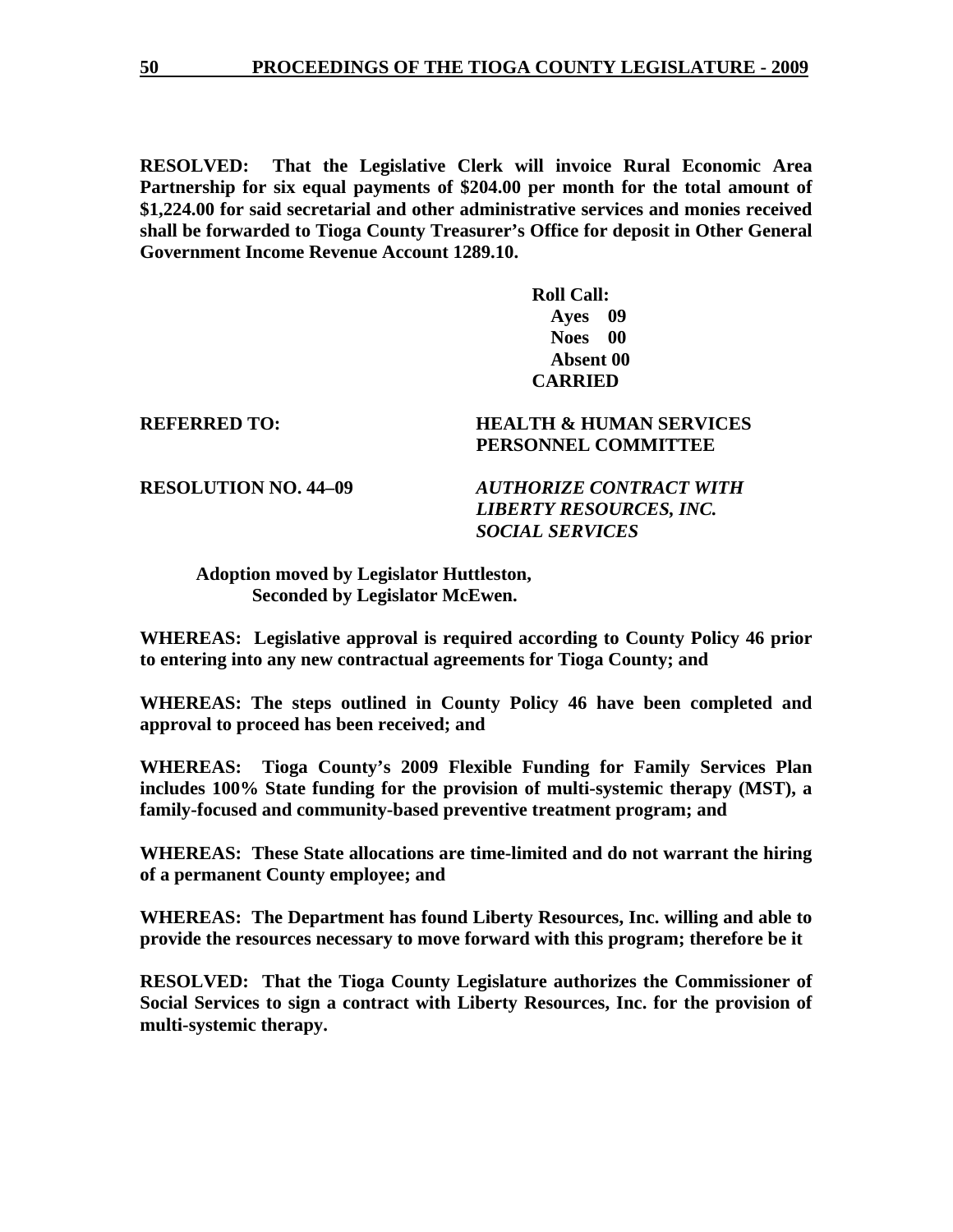**Roll Call: Ayes 09 Noes 00 Absent 00 CARRIED** 

**REFERRED TO: HEALTH & HUMAN SERVICES PERSONNEL COMMITTEE** 

**RESOLUTION NO. 45–09** *AUTHORIZE CONTRACT WITH TIOGA OPPORTUNITIES, INC. SOCIAL SERVICES* 

 **Adoption moved by Legislator Huttleston, Seconded by Legislator McEwen.** 

**WHEREAS: Legislative approval is required according to County Policy 46 prior to entering into any new contractual agreements for Tioga County; and** 

**WHEREAS: The steps outlined in County Policy 46 have been completed and approval to proceed has been received; and** 

**WHEREAS: Tioga County's 2009 Flexible Funding for Family Services Plan includes 100% State funding for the provision of Intensive Case Management Services for the Disabled Population remaining on Public Assistance and a Work Experience Crew Coordinator; and** 

**WHEREAS: These state allocations are time-limited and do not warrant the hiring of a permanent County Employee; and** 

**WHEREAS: Tioga Opportunities, Inc. has agreed to provide the services and is well-equipped within the community to provide said services; therefore be it** 

**RESOLVED: That Tioga County DSS utilize FFFS funding to contract with Tioga Opportunities, Inc. for the provision of Intensive Case Management Services for the Disabled Population remaining on Public Assistance and a Work Experience Crew Coordinator.**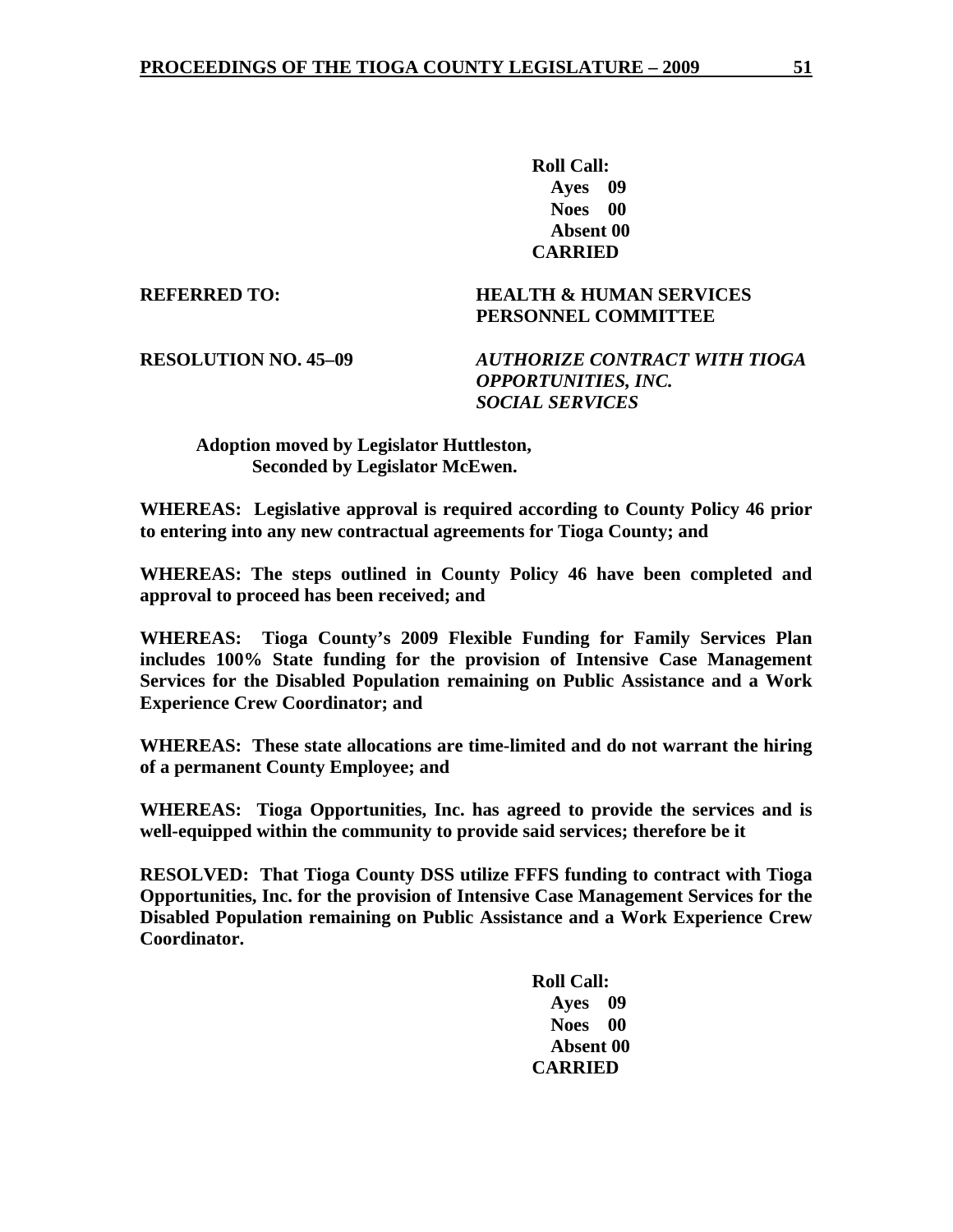### **REFERRED TO: PUBLIC SAFETY COMMITTEE PERSONNEL COMMITTEE**

**RESOLUTION NO. 46–09** *APPOINT STOP DWI SCHOOL ASSOCIATES* 

> **Adoption moved by Legislator Sauerbrey, Seconded by Legislator Sullivan.**

**WHEREAS: It is the desire of the STOP DWI Program to appoint STOP DWI School Associates in the following School Districts: Candor, Newark Valley, Owego Apalachin, Spencer VanEtten, Tioga, and Waverly; and** 

**WHEREAS: It is the desire of the following persons to fill the STOP DWI School Associate positions for the calendar year 2009 with the exception of the months of July and August: Matt Gelder to serve the Candor School District; Matthew Cicchetti to serve the Newark Valley School District; Joan Beck to serve the Owego Apalachin School District; Michelle McNamara to serve the Spencer VanEtten School District; Janice Barto to serve the Tioga Central School District and Debra Lauper to serve the Waverly School District; and** 

**WHEREAS: The Tioga County Attorney has approved the agreement that defines the rights and responsibilities of all the parties involved and that outlines the compensation to be paid to the STOP DWI School Associates. The Contract further defines the STOP DWI School Associates as Independent Contractors not entitled to County employee benefits; be it therefore** 

**RESOLVED: That Matt Gelder be appointed STOP DWI School Associate to serve the Candor School District for the calendar year 2009; Mathew Cicchetti be appointed STOP DWI School Associate to serve the Newark Valley School District for the calendar year 2009; Joan Beck be appointed STOP DWI School Associate to serve the Owego Apalachin School District for calendar year 2009; Michelle McNamara be appointed the STOP DWI School Associate to serve the Spencer VanEtten School District for the calendar year 2009; Janice Barto be appointed the STOP DWI School Associate to serve as the Tioga Central School District for calendar year 2009; and Debra Lauper be appointed STOP DWI School Associate to serve the Waverly School District for the calendar year 2009 in accordance with the signed and approved STOP DWI School Associate Agreement for 2009.**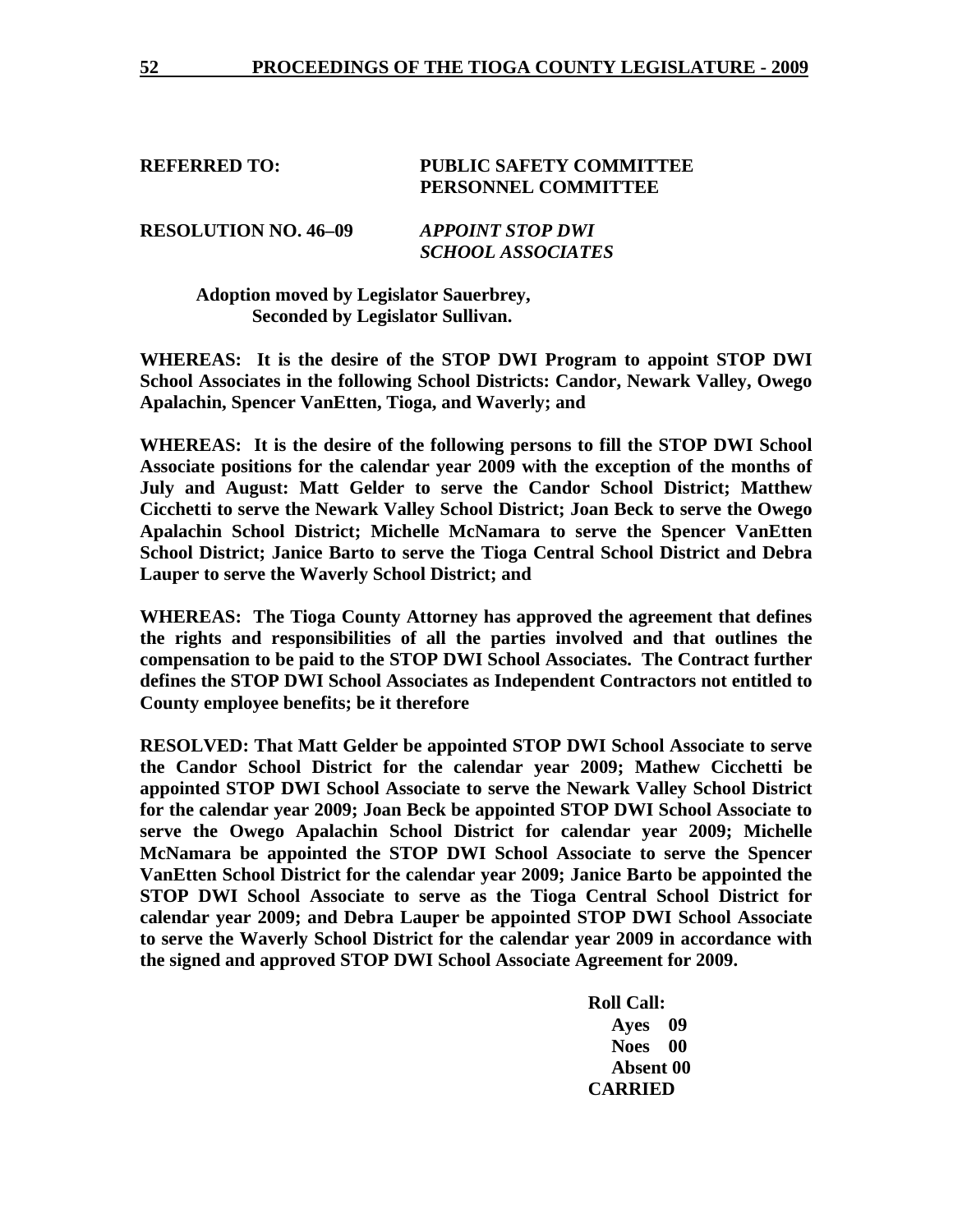**Legislator McEwen made a motion to have the following late-filed resolutions considered, seconded by Legislator Oberbeck and carried.** 

 **Legislator McEwen made a motion to have the following 17 resolutions, all on erroneous assessments, passed as one, seconded by Legislator Oberbeck and carried.** 

**REFERRED TO: FINANCE COMMITTEE** 

**RESOLUTION NO. 47-09** *ERRONEOUS ASSESSMENT TOWN OF OWEGO* 

 **Adoption moved by Legislator McEwen, seconded by Legislator Roberts.** 

**WHEREAS: The school tax collector for the Owego Apalachin School District has informed the Tioga County Treasurer that the returned school taxes on property no. 56, assessed to Maray Adams on the 2009 tax roll for the Town of Owego is erroneous in that the school taxes were paid to the school tax collector; be it therefore** 

**RESOLVED: That a corrected tax bill be issued to Maray Adams for property no. 56 by the Town of Owego as follows:** 

| <b>2009 Corrected Tax Bill</b> |          |
|--------------------------------|----------|
| County                         | \$120.76 |
| <b>Recycle</b>                 | 5.07     |
| <b>Townwide</b>                | 9.83     |
| <b>TOTAL</b>                   | \$135.66 |

**and be it further** 

**RESOLVED: That the erroneous school tax and interest of \$292.13 be charged back to the Owego Apalachin School District; and be it further** 

**RESOLVED: That the erroneous county penalty of \$20.45 be charged to the proper account in the records of the County Treasurer**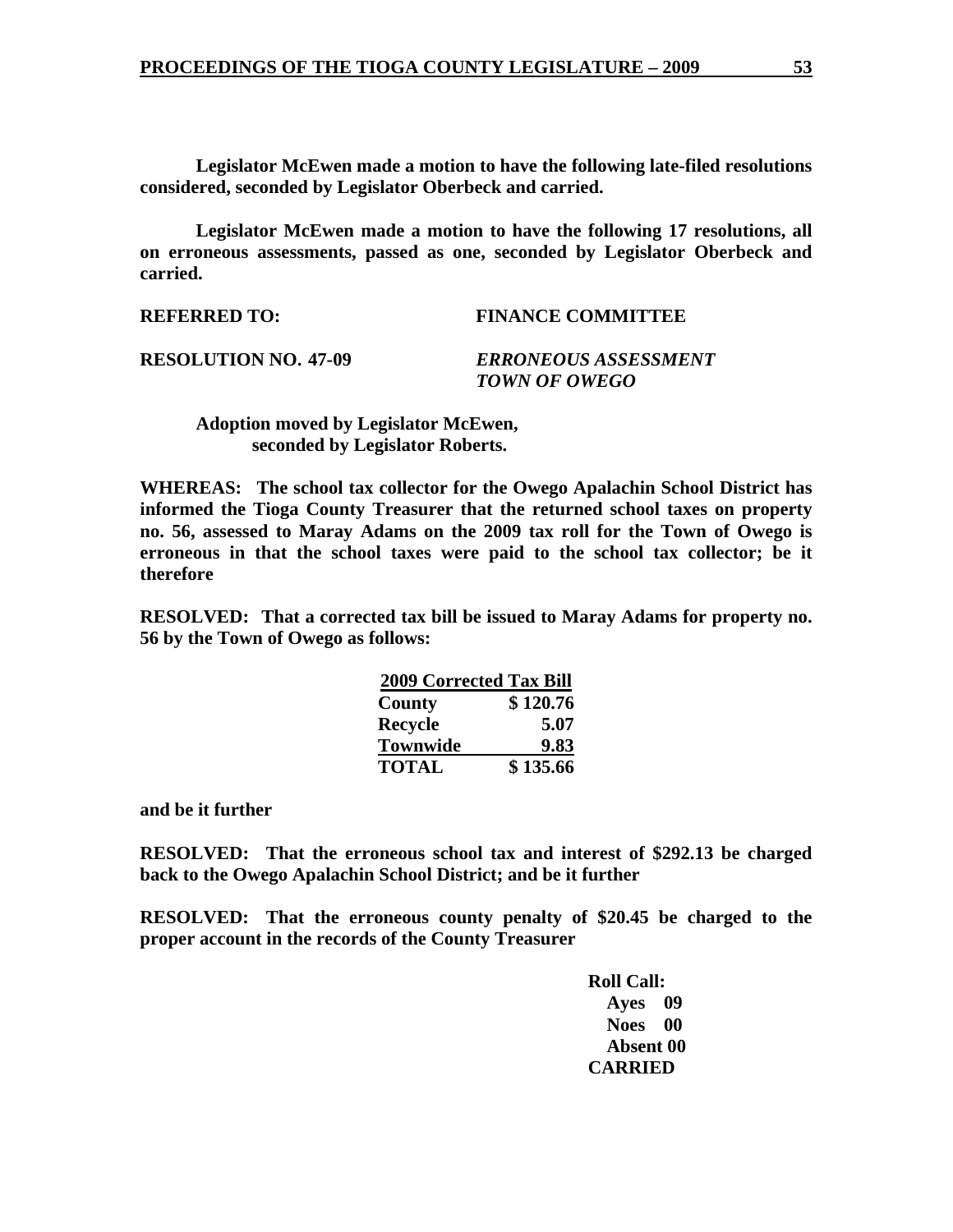**RESOLUTION NO. 48-09** *ERRONEOUS ASSESSMENT TOWN OF OWEGO* 

 **Adoption moved by Legislator McEwen, seconded by Legislator Roberts.** 

**WHEREAS: The school tax collector for the Owego Apalachin School District has informed the Tioga County Treasurer that the returned school taxes on property no. 77, assessed to Lori Willchock on the 2009 tax roll for the Town of Owego is erroneous in that the school taxes were paid to the school tax collector; be it therefore** 

**RESOLVED: That a corrected tax bill be issued to Lori Willchock for property no. 77 by the Town of Owego as follows:** 

| <b>2009 Corrected Tax Bill</b> |          |
|--------------------------------|----------|
| County                         | \$748.72 |
| <b>Recycle</b>                 | 31.44    |
| <b>Townwide</b>                | 60.95    |
| <b>TOTAL</b>                   | \$841.11 |

**and be it further** 

**RESOLVED: That the erroneous school tax and interest of \$1,147.15 be charged back to the Owego Apalachin School District; and be it further** 

**RESOLVED: That the erroneous county penalty of \$80.30 be charged to the proper account in the records of the County Treasurer** 

| <b>Roll Call:</b> |      |
|-------------------|------|
| Ayes 09           |      |
| <b>Noes</b>       | - 00 |
| Absent 00         |      |
| <b>CARRIED</b>    |      |

## **REFERRED TO: FINANCE COMMITTEE**

**RESOLUTION NO. 49-09** *ERRONEOUS ASSESSMENT TOWN OF OWEGO* 

 **Adoption moved by Legislator McEwen, seconded by Legislator Roberts.**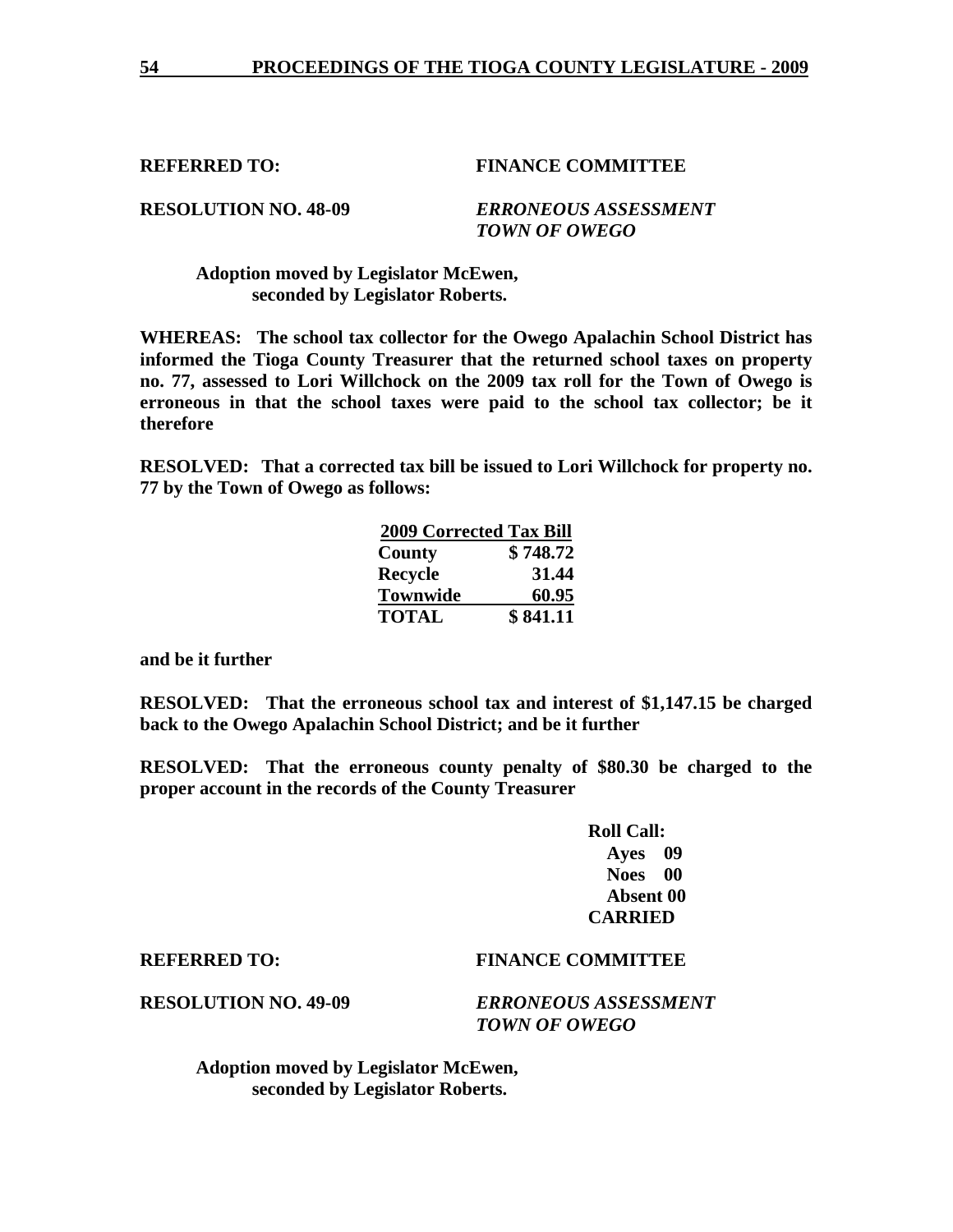**WHEREAS: The school tax collector for the Owego Apalachin School District has informed the Tioga County Treasurer that the returned school taxes on property no. 323, assessed to Loan Mortgage Corporation Fed. on the 2009 tax roll for the Town of Owego is erroneous in that the school taxes were paid to the school tax collector; be it therefore** 

**RESOLVED: That a corrected tax bill be issued to Loan Mortgage Corporation Fed. for property no. 323 by the Town of Owego as follows:** 

|                 | <b>2009 Corrected Tax Bill</b> |
|-----------------|--------------------------------|
| County          | \$599.61                       |
| Recycle         | 25.18                          |
| <b>Townwide</b> | 48.81                          |
| <b>TOTAL</b>    | \$673.60                       |

**and be it further** 

**RESOLVED: That the erroneous school tax and interest of \$1,450.46 be charged back to the Owego Apalachin School District; and be it further** 

**RESOLVED: That the erroneous county penalty of \$101.53 be charged to the proper account in the records of the County Treasurer** 

> **Roll Call: Ayes 09 Noes 00 Absent 00 CARRIED**

# **REFERRED TO: FINANCE COMMITTEE**

**RESOLUTION NO. 50-09** *ERRONEOUS ASSESSMENT TOWN OF OWEGO* 

 **Adoption moved by Legislator McEwen, seconded by Legislator Roberts.** 

**WHEREAS: The school tax collector for the Owego Apalachin School District has informed the Tioga County Treasurer that the returned school taxes on property no. 570, assessed to Kenneth Brown on the 2009 tax roll for the Town of Owego is erroneous in that the school taxes were paid to the school tax collector; be it therefore**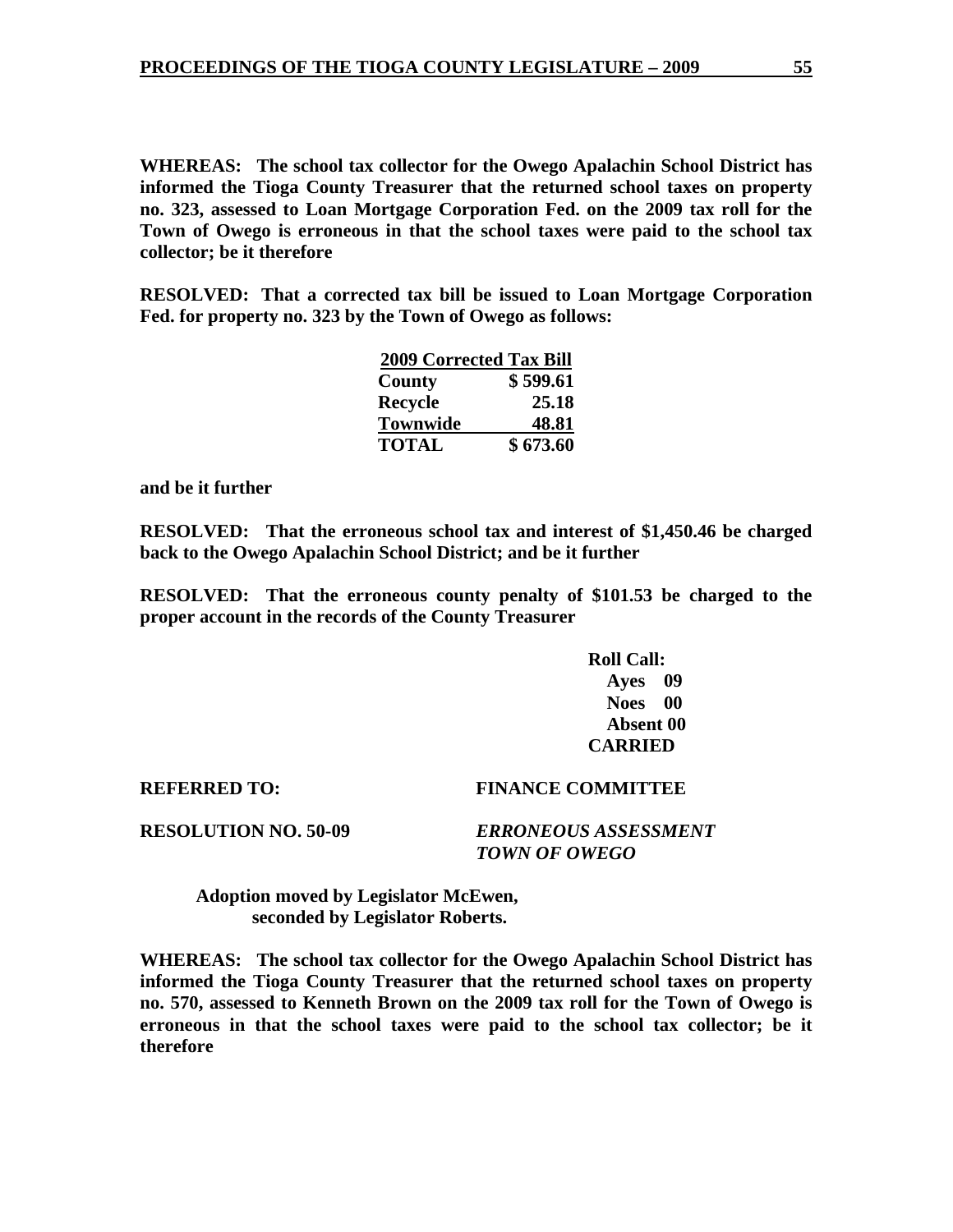**RESOLVED: That a corrected tax bill be issued to Kenneth Brown for property no. 570 by the Town of Owego as follows:** 

| <b>2009 Corrected Tax Bill</b> |          |
|--------------------------------|----------|
| County                         | \$630.06 |
| <b>Recycle</b>                 | 26.46    |
| <b>Townwide</b>                | 51.29    |
| <b>TOTAL</b>                   | \$707.81 |

**and be it further** 

**RESOLVED: That the erroneous school tax and interest of \$1,524.12 be charged back to the Owego Apalachin School District; and be it further** 

**RESOLVED: That the erroneous county penalty of \$106.69 be charged to the proper account in the records of the County Treasurer** 

> **Roll Call: Ayes 09 Noes 00 Absent 00 CARRIED**

### **REFERRED TO: FINANCE COMMITTEE**

**RESOLUTION NO. 51-09** *ERRONEOUS ASSESSMENT TOWN OF OWEGO* 

 **Adoption moved by Legislator McEwen, seconded by Legislator Roberts.** 

**WHEREAS: The school tax collector for the Owego Apalachin School District has informed the Tioga County Treasurer that the returned school taxes on property no. 932, assessed to Russell Fuller on the 2009 tax roll for the Town of Owego is erroneous in that the school taxes were paid to the school tax collector; be it therefore** 

**RESOLVED: That a corrected tax bill be issued to Russell Fuller for property no. 932 by the Town of Owego as follows:**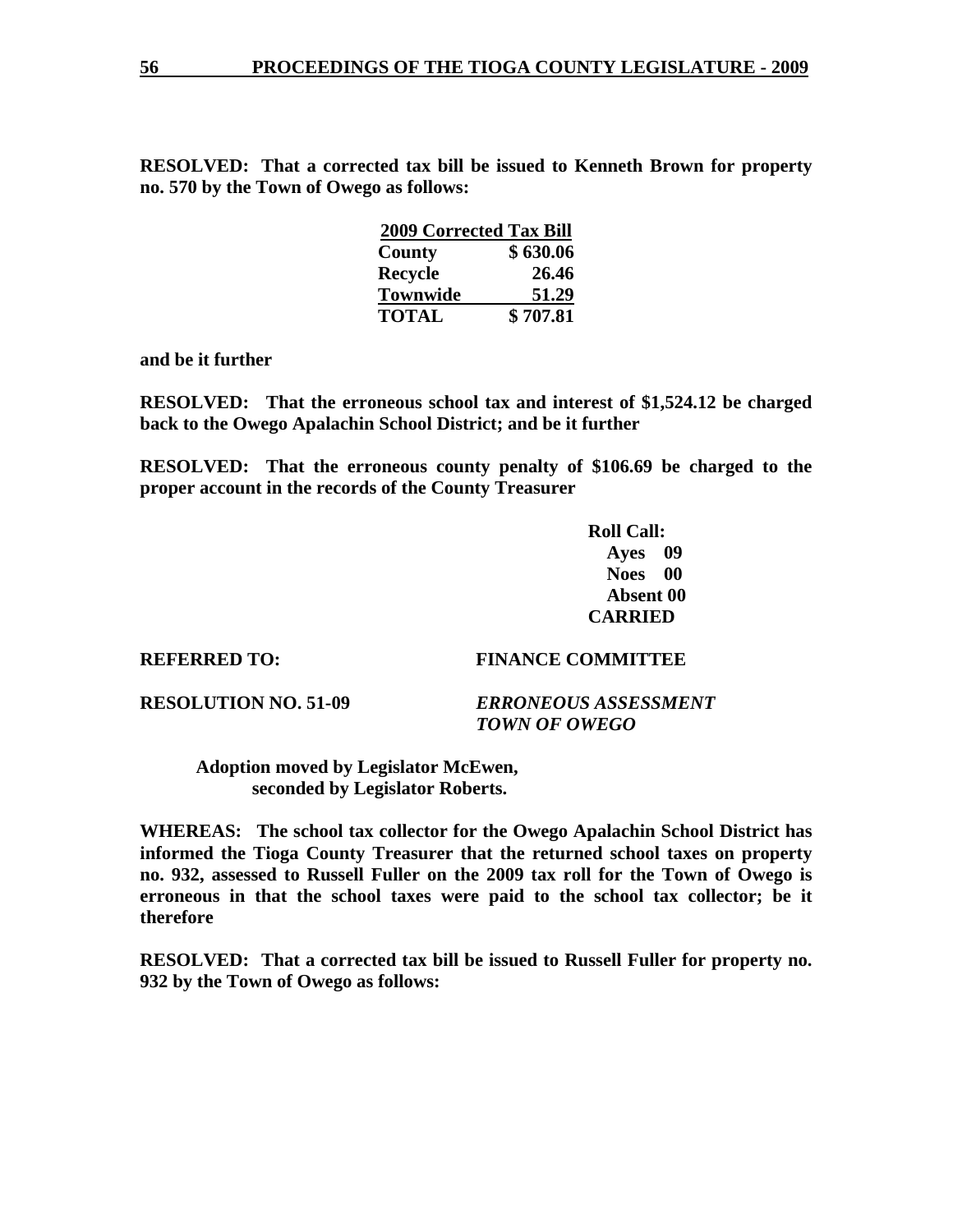| <b>2009 Corrected Tax Bill</b> |              |
|--------------------------------|--------------|
| County                         | \$381.19     |
| Recycle                        | <b>16.01</b> |
| <b>Townwide</b>                | 31.03        |
| <b>TOTAL</b>                   | \$428.23     |

**and be it further** 

**RESOLVED: That the erroneous school tax and interest of \$922.09 be charged back to the Owego Apalachin School District; and be it further** 

**RESOLVED: That the erroneous county penalty of \$64.55 be charged to the proper account in the records of the County Treasurer** 

> **Roll Call: Ayes 09 Noes 00 Absent 00 CARRIED**

### **REFERRED TO: FINANCE COMMITTEE**

**RESOLUTION NO. 52-09** *ERRONEOUS ASSESSMENT TOWN OF OWEGO* 

 **Adoption moved by Legislator McEwen, seconded by Legislator Roberts.** 

**WHEREAS: The school tax collector for the Owego Apalachin School District has informed the Tioga County Treasurer that the returned school taxes on property no. 1595, assessed to Darea A Marye on the 2009 tax roll for the Town of Owego is erroneous in that the school taxes were paid to the school tax collector; be it therefore** 

**RESOLVED: That a corrected tax bill be issued to Darea A Marye for property no. 1595 by the Town of Owego as follows:** 

| <b>2009 Corrected Tax Bill</b> |          |
|--------------------------------|----------|
| County                         | \$363.33 |
| <b>Recycle</b>                 | 15.26    |
| <b>Townwide</b>                | 29.58    |
| <b>TOTAL</b>                   | \$408.17 |

**and be it further**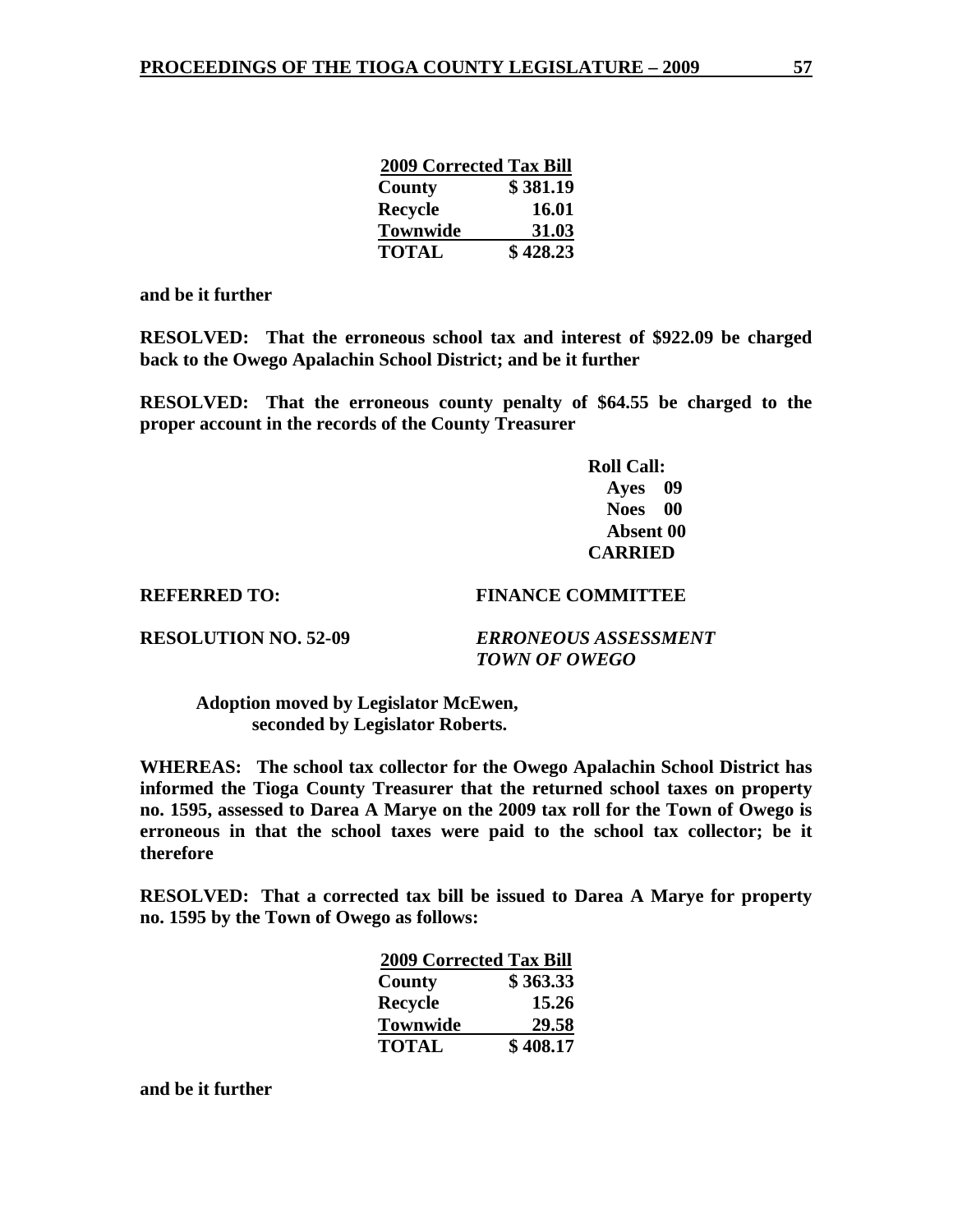**RESOLVED: That the erroneous school tax and interest of \$214.90 be charged back to the Owego Apalachin School District; and be it further** 

**RESOLVED: That the erroneous county penalty of \$15.04 be charged to the proper account in the records of the County Treasurer** 

> **Roll Call: Ayes 09 Noes 00 Absent 00 CARRIED**

### **REFERRED TO: FINANCE COMMITTEE**

**RESOLUTION NO. 53-09** *ERRONEOUS ASSESSMENT TOWN OF OWEGO* 

 **Adoption moved by Legislator McEwen, seconded by Legislator Roberts.** 

**WHEREAS: The school tax collector for the Owego Apalachin School District has informed the Tioga County Treasurer that the returned school taxes on property no. 4214, assessed to Cindy L Powell on the 2009 tax roll for the Town of Owego is erroneous in that the school taxes were paid to the school tax collector; be it therefore** 

**RESOLVED: That a corrected tax bill be issued to Cindy L Powell for property no. 4214 by the Town of Owego as follows:** 

|                       | <b>2009 Corrected Tax Bill</b> |            |
|-----------------------|--------------------------------|------------|
| County                |                                | 678.36     |
| <b>Recycle</b>        |                                | 28.49      |
| <b>Townwide</b>       |                                | 55.22      |
| <b>Part Town</b>      |                                | 131.30     |
| <b>Apalachin Fire</b> |                                | 123.86     |
| <b>TOTAL</b>          |                                | \$1,017.23 |

**and be it further** 

**RESOLVED: That the erroneous school tax and interest of \$976.97 be charged back to the Owego Apalachin School District; and be it further** 

**RESOLVED: That the erroneous county penalty of \$68.39 be charged to the proper account in the records of the County Treasurer**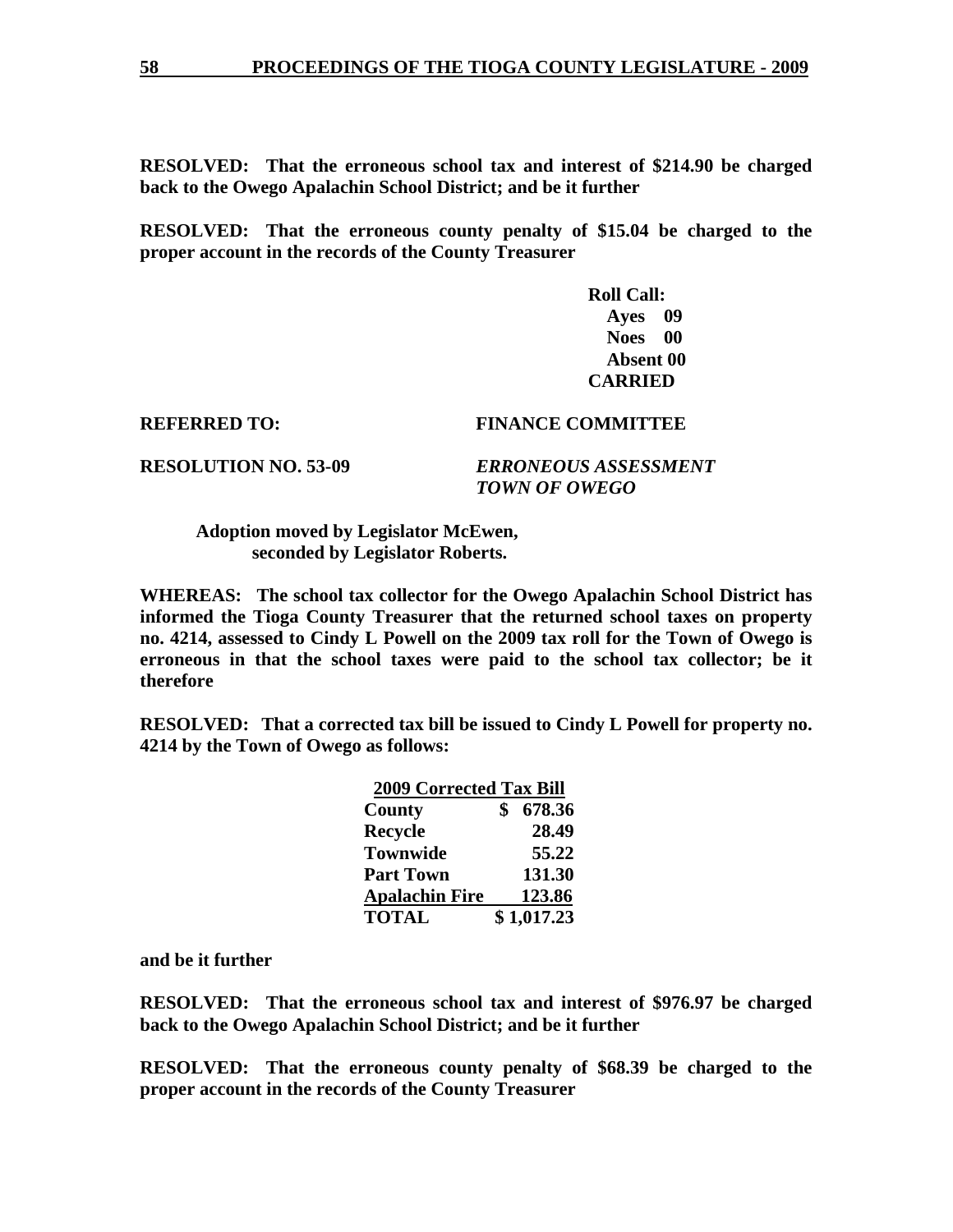**Roll Call: Ayes 09 Noes 00 Absent 00 CARRIED** 

### **REFERRED TO: FINANCE COMMITTEE**

**RESOLUTION NO. 54-09** *ERRONEOUS ASSESSMENT TOWN OF OWEGO* 

 **Adoption moved by Legislator McEwen, seconded by Legislator Roberts.** 

**WHEREAS: The school tax collector for the Owego Apalachin School District has informed the Tioga County Treasurer that the returned school taxes on property no. 7907, assessed to the Quinn Family Irrev. Trust on the 2009 tax roll for the Town of Owego is erroneous in that the school taxes were paid to the school tax collector; be it therefore** 

**RESOLVED: That a corrected tax bill be issued to the Quinn Family Irrev. Trust for property no. 7907 by the Town of Owego as follows:** 

|                       | <b>2009 Corrected Tax Bill</b> |  |
|-----------------------|--------------------------------|--|
| County                | \$1,170.86                     |  |
| <b>Recycle</b>        | 49.17                          |  |
| <b>Townwide</b>       | 87.99                          |  |
| <b>Part Town</b>      | 209.22                         |  |
| <b>Apalachin Fire</b> | 232.19                         |  |
| <b>TOTAL</b>          | \$1,749.43                     |  |

**and be it further** 

**RESOLVED: That the erroneous school tax and interest of \$1,817.52 be charged back to the Owego Apalachin School District; and be it further** 

**RESOLVED: That the erroneous county penalty of \$127.23 be charged to the proper account in the records of the County Treasurer**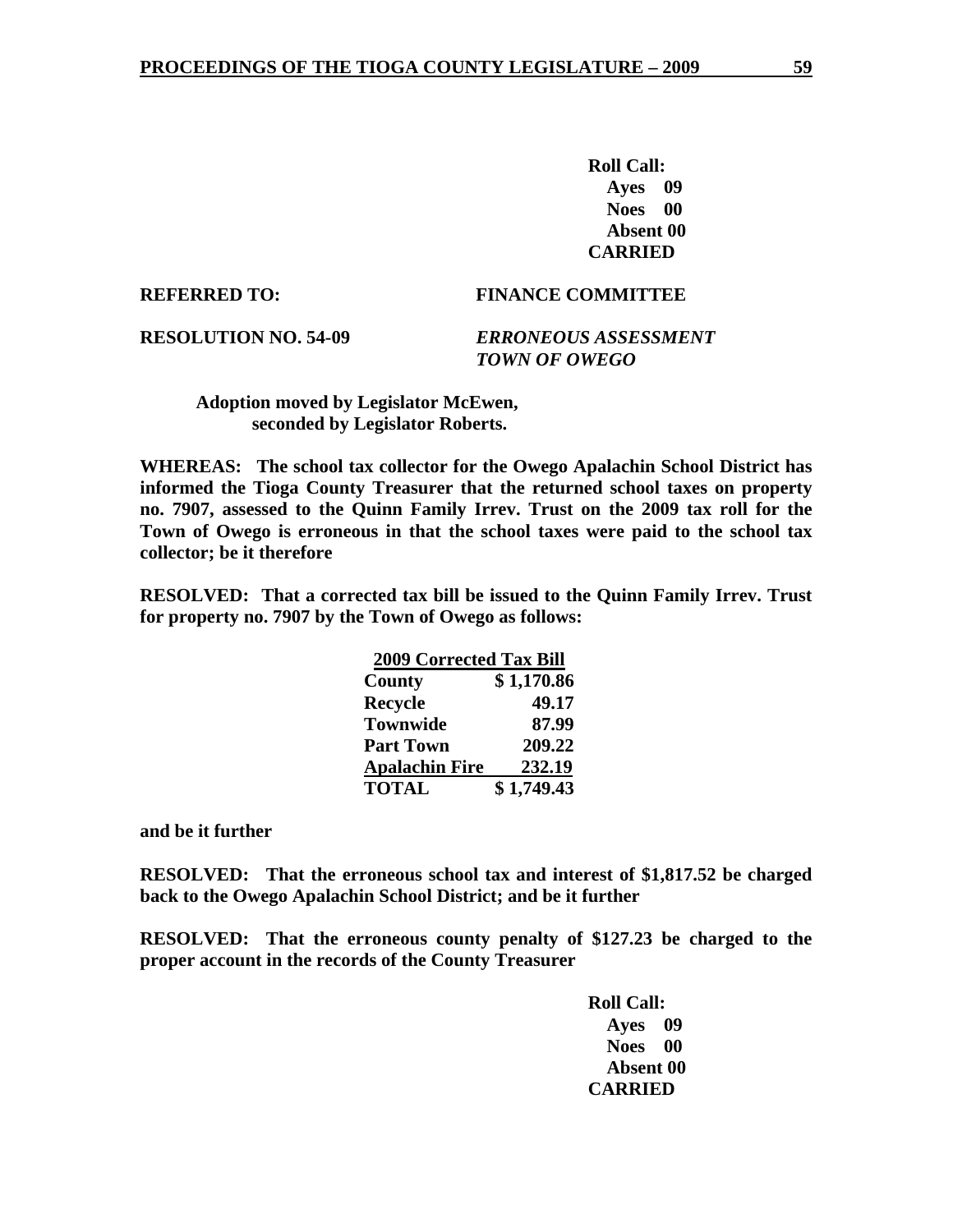**RESOLUTION NO. 55-09** *ERRONEOUS ASSESSMENT TOWN OF OWEGO* 

 **Adoption moved by Legislator McEwen, seconded by Legislator Roberts.** 

**WHEREAS: The school tax collector for the Owego Apalachin School District has informed the Tioga County Treasurer that the returned school taxes on property no. 10095, assessed to Richard C. Barto on the 2009 tax roll for the Town of Owego is erroneous in that the school taxes were paid to the school tax collector; be it therefore** 

**RESOLVED: That a corrected tax bill be issued to Richard C. Barto for property no. 10095 by the Town of Owego as follows:** 

| <b>2009 Corrected Tax Bill</b> |            |
|--------------------------------|------------|
| County                         | 702.52     |
| <b>Recycle</b>                 | 29.50      |
| <b>Townwide</b>                | 57.19      |
| <b>Part Town</b>               | 135.98     |
| <b>Owego Fire</b>              | 105.12     |
| <b>TOTAL</b>                   | \$1,030.31 |

**and be it further** 

**RESOLVED: That the erroneous school tax and interest of \$1,699.40 be charged back to the Owego Apalachin School District; and be it further** 

**RESOLVED: That the erroneous county penalty of \$118.96 be charged to the proper account in the records of the County Treasurer**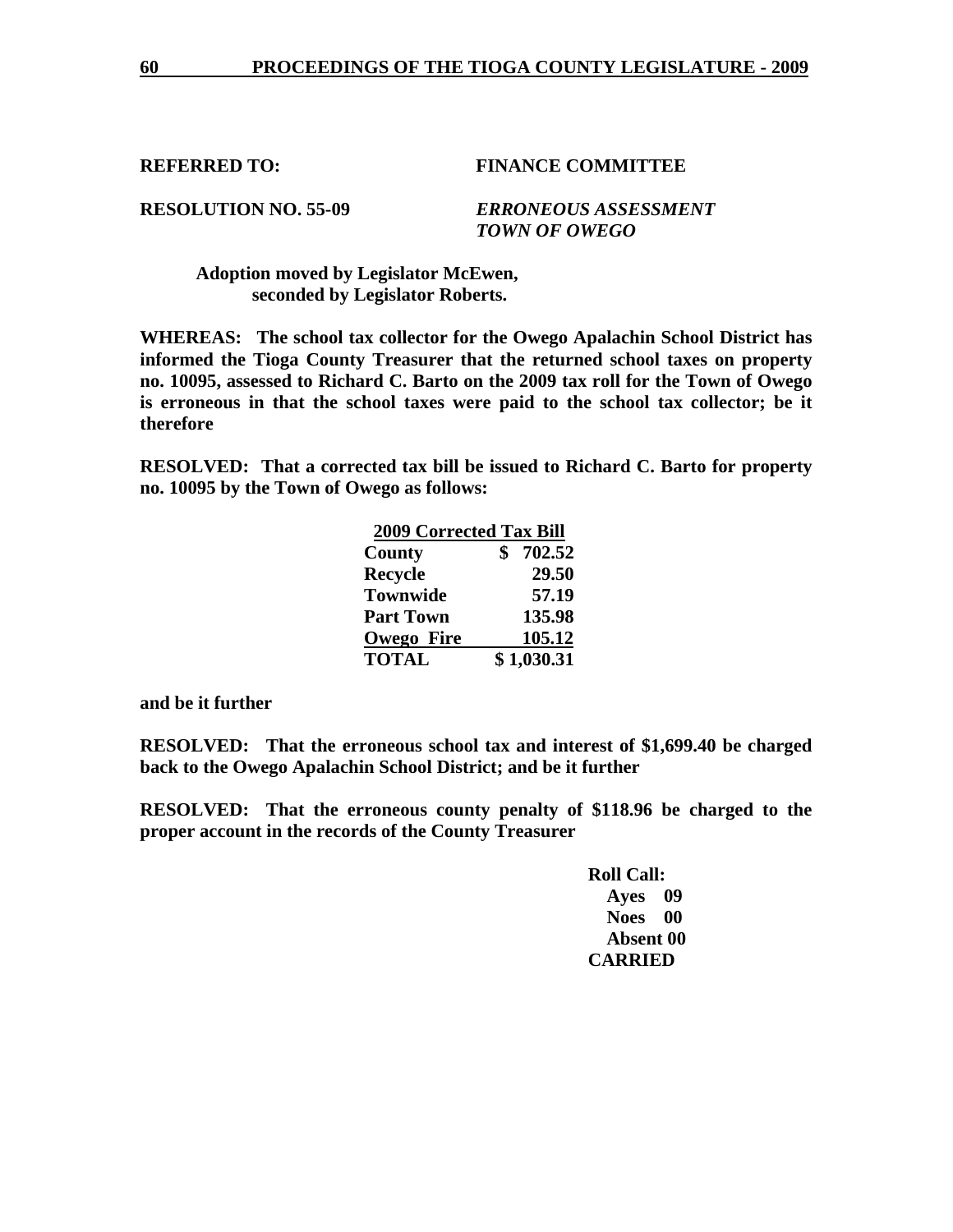**RESOLUTION NO. 56-09** *ERRONEOUS ASSESSMENT TOWN OF OWEGO* 

 **Adoption moved by Legislator McEwen, seconded by Legislator Roberts.** 

**WHEREAS: The school tax collector for the Owego Apalachin School District has informed the Tioga County Treasurer that the returned school taxes on property no. 12759, assessed to Gregory R. Woolever on the 2009 tax roll for the Town of Owego is erroneous in that the school taxes were paid to the school tax collector; be it therefore** 

**RESOLVED: That a corrected tax bill be issued to Gregory R. Woolever for property no. 12759 by the Town of Owego as follows:** 

|                   | <b>2009 Corrected Tax Bill</b> |  |
|-------------------|--------------------------------|--|
| County            | \$1,063.75                     |  |
| Recycle           | 44.67                          |  |
| <b>Townwide</b>   | 86.60                          |  |
| <b>Part Town</b>  | 205.90                         |  |
| <b>Owego Fire</b> | 159.17                         |  |
| <b>TOTAL</b>      | \$1,560.09                     |  |

**and be it further** 

**RESOLVED: That the erroneous school tax and interest of \$1,909.22 be charged back to the Owego Apalachin School District; and be it further** 

**RESOLVED: That the erroneous county penalty of \$133.65 be charged to the proper account in the records of the County Treasurer**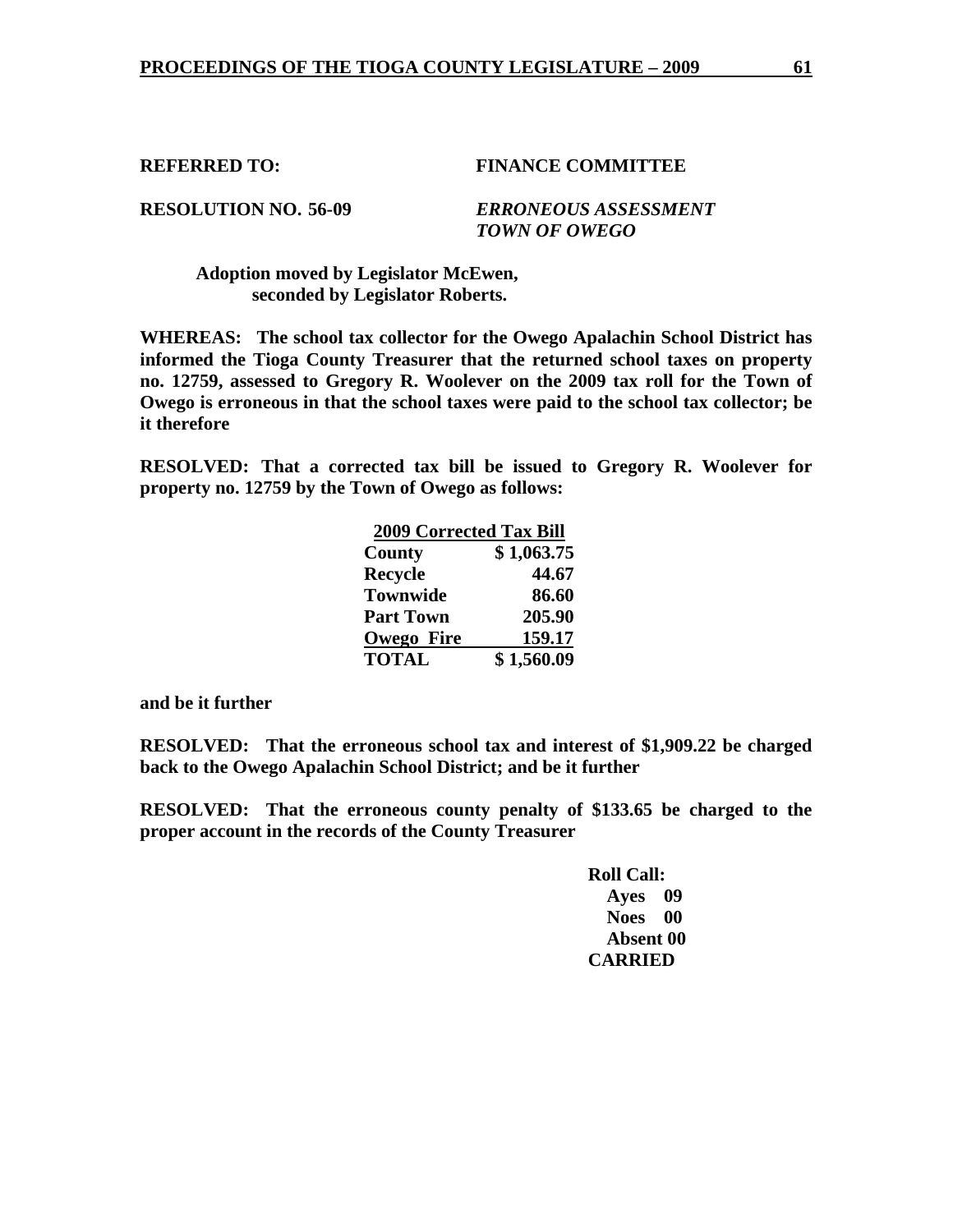**RESOLUTION NO. 57-09** *ERRONEOUS ASSESSMENT TOWN OF TIOGA* 

 **Adoption moved by Legislator McEwen, seconded by Legislator Roberts.** 

**WHEREAS: The school tax collector for the Owego Apalachin School District has informed the Tioga County Treasurer that the returned school taxes on property no. 1346, assessed to Richard Barto on the 2009 tax roll for the Town of Tioga is erroneous in that the school taxes were paid to the school tax collector; be it therefore** 

**RESOLVED: That a corrected tax bill be issued to Richard Barto for property no. 1346 by the Town of Tioga as follows:** 

| <b>2009 Corrected Tax Bill</b> |  |            |
|--------------------------------|--|------------|
| County                         |  | 970.29     |
| <b>Recycle</b>                 |  | 40.75      |
| <b>Townwide</b>                |  | 386.19     |
| <b>Tioga Fire</b>              |  | 93.39      |
| <b>TOTAL</b>                   |  | \$1,490.62 |

**and be it further** 

**RESOLVED: That the erroneous school tax and interest of \$1,658.51 be charged back to the Owego Apalachin School District; and be it further** 

**RESOLVED: That the erroneous county penalty of \$116.10 be charged to the proper account in the records of the County Treasurer** 

| <b>Roll Call:</b> |           |
|-------------------|-----------|
| Ayes 09           |           |
| <b>Noes</b>       | $\bf{00}$ |
| Absent 00         |           |
| <b>CARRIED</b>    |           |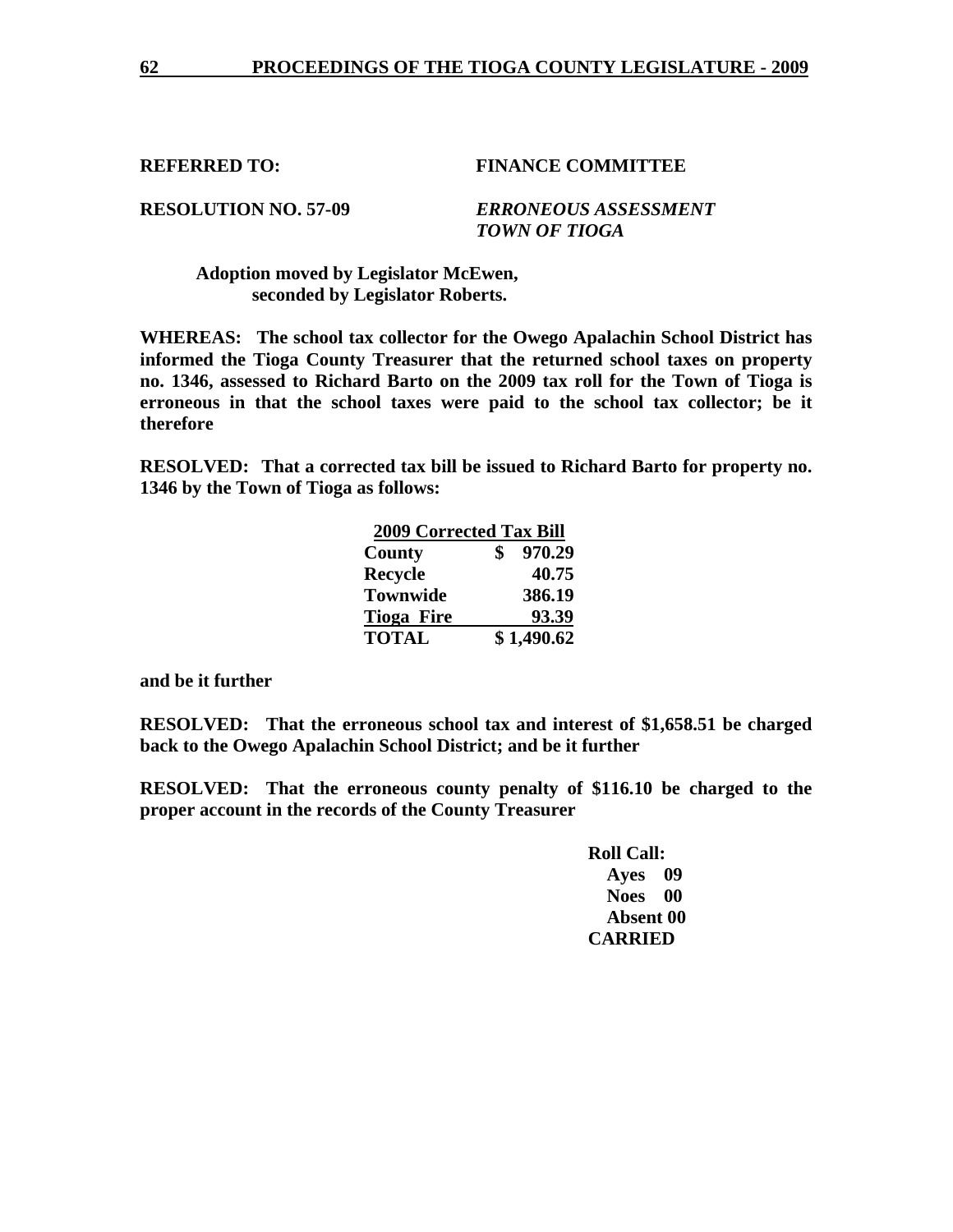**RESOLUTION NO. 58-09** *ERRONEOUS ASSESSMENT TOWN OF TIOGA* 

### **Adoption moved by Legislator McEwen, seconded by Legislator Roberts.**

**WHEREAS: The school tax collector for the Owego Apalachin School District has informed the Tioga County Treasurer that the returned school taxes on property no. 570, assessed to Steven & Penny Holmes on the 2009 tax roll for the Town of Tioga is erroneous in that the school taxes were paid to the school tax collector; be it therefore** 

**RESOLVED: That a corrected tax bill be issued to Steven & Penny Holmes for property no. 570 by the Town of Tioga as follows:** 

|                | <b>2009 Corrected Tax Bill</b> |        |
|----------------|--------------------------------|--------|
| County         |                                | 554.45 |
| <b>Recycle</b> |                                | 23.28  |
|                | <b>Townwide</b>                | 220.68 |
|                | <b>Tioga Fire</b>              | 53.36  |
| <b>TOTAL</b>   |                                | 851.77 |

**and be it further** 

**RESOLVED: That the erroneous school tax and interest of \$656.73 be charged back to the Owego Apalachin School District; and be it further** 

**RESOLVED: That the erroneous county penalty of \$45.97 be charged to the proper account in the records of the County Treasurer**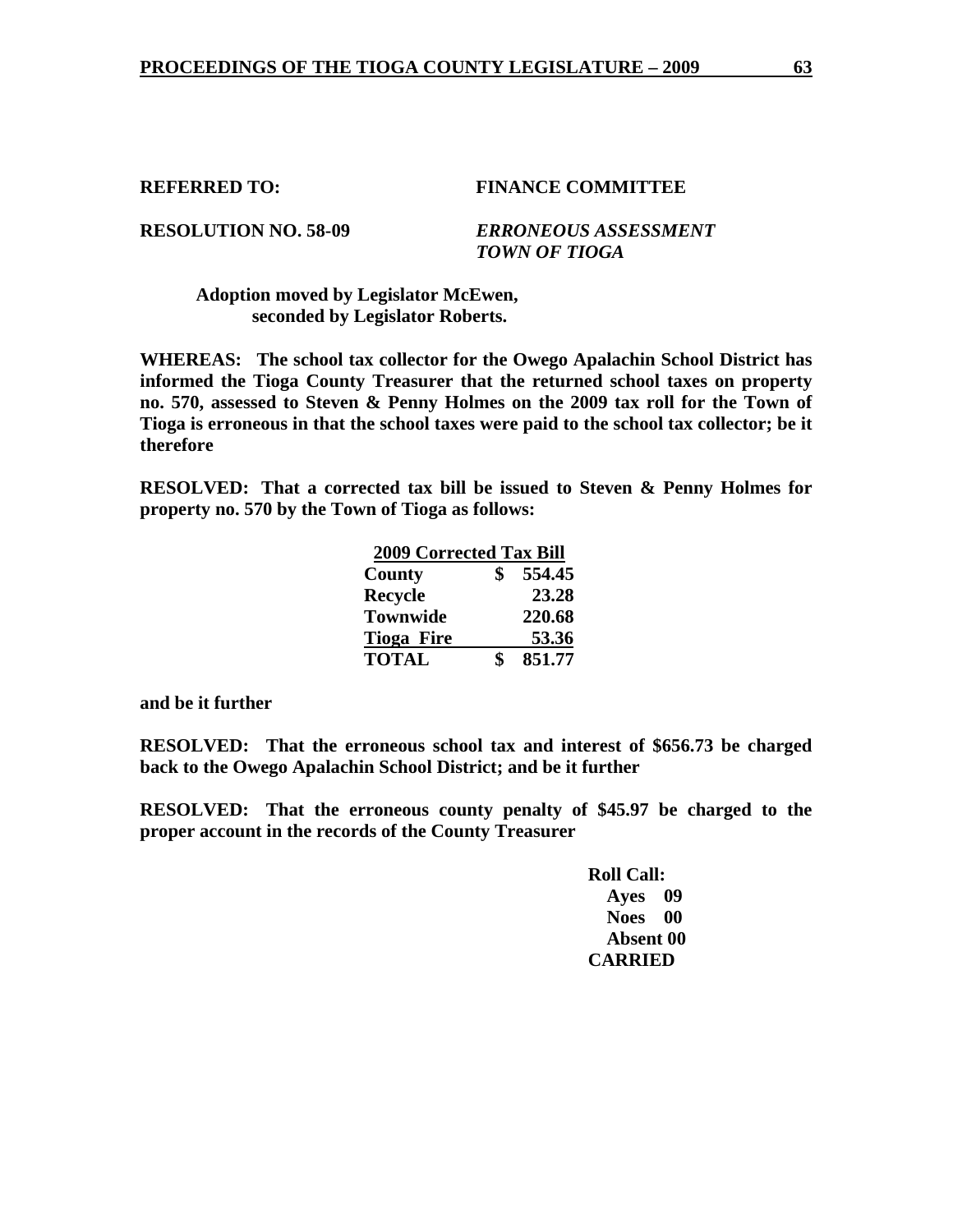**RESOLUTION NO. 59-09** *ERRONEOUS ASSESSMENT TOWN OF TIOGA* 

 **Adoption moved by Legislator McEwen, seconded by Legislator Roberts.** 

**WHEREAS: The school tax collector for the Owego Apalachin School District has informed the Tioga County Treasurer that the returned school taxes on property no. 2191, assessed to Frances & Kendall Leek on the 2009 tax roll for the Town of Tioga is erroneous in that the school taxes were paid to the school tax collector; be it therefore** 

**RESOLVED: That a corrected tax bill be issued to Frances & Kendall Leek for property no. 2191 by the Town of Tioga as follows:** 

| <b>2009 Corrected Tax Bill</b> |  |        |
|--------------------------------|--|--------|
| County                         |  | 623.76 |
| <b>Recycle</b>                 |  | 26.20  |
| <b>Townwide</b>                |  | 248.26 |
| <b>Tioga Fire</b>              |  | 60.03  |
| <b>TOTAL</b>                   |  | 958.25 |

**and be it further** 

**RESOLVED: That the erroneous school tax and interest of \$823.69 be charged back to the Owego Apalachin School District; and be it further** 

**RESOLVED: That the erroneous county penalty of \$57.66 be charged to the proper account in the records of the County Treasurer**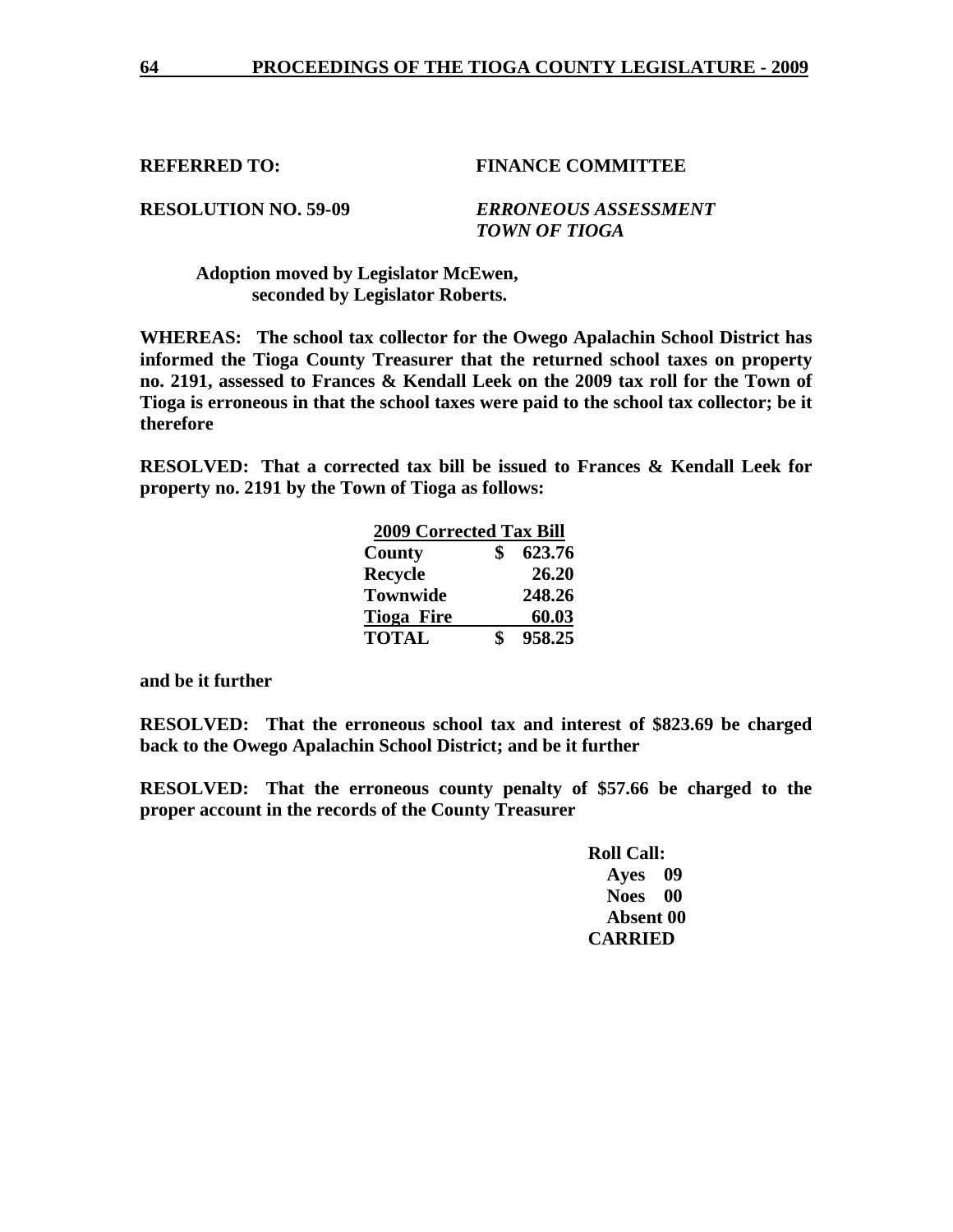**RESOLUTION NO. 60-09** *ERRONEOUS ASSESSMENT TOWN OF TIOGA* 

## **Adoption moved by Legislator McEwen, seconded by Legislator Roberts.**

**WHEREAS: The school tax collector for the Owego Apalachin School District has informed the Tioga County Treasurer that the returned school taxes on property nos. 1260, 859, and 1083, assessed to Russell D. Shoultes on the 2009 tax roll for the Town of Tioga are erroneous in that the school taxes were paid to the school tax collector; be it therefore** 

**RESOLVED: That corrected tax bills be issued to Russell D. Shoultes for property nos. 1260, 859, and 1083 by the Town of Tioga as follows:** 

| #1260                          |        | #859                           |              | #1083                          |              |
|--------------------------------|--------|--------------------------------|--------------|--------------------------------|--------------|
| <b>2009 Corrected Tax Bill</b> |        | <b>2009 Corrected Tax Bill</b> |              | <b>2009 Corrected Tax Bill</b> |              |
| County                         | 161.72 | <b>County</b>                  | 173.27<br>\$ | County                         | 800.49<br>\$ |
| Recycle                        | 6.79   | <b>Recycle</b>                 | 7.28         | Recycle                        | 33.62        |
| <b>Townwide</b>                | 64.36  | <b>Townwide</b>                | 68.96        | <b>Townwide</b>                | 318.61       |
| <b>Tioga Fire</b>              | 15.56  | <b>Tioga Fire</b>              | 16.68        | <b>Tioga Fire</b>              | 87.83        |
| <b>TOTAL</b>                   | 248.43 | <b>TOTAL</b>                   | \$266.19     | <b>TOTAL</b>                   | \$1,240.55   |

**and be it further** 

**RESOLVED: That the erroneous school tax and interest of \$1,719.73 be charged back to the Owego Apalachin School District; and be it further** 

**RESOLVED: That the erroneous county penalty of \$120.38 be charged to the proper account in the records of the County Treasurer**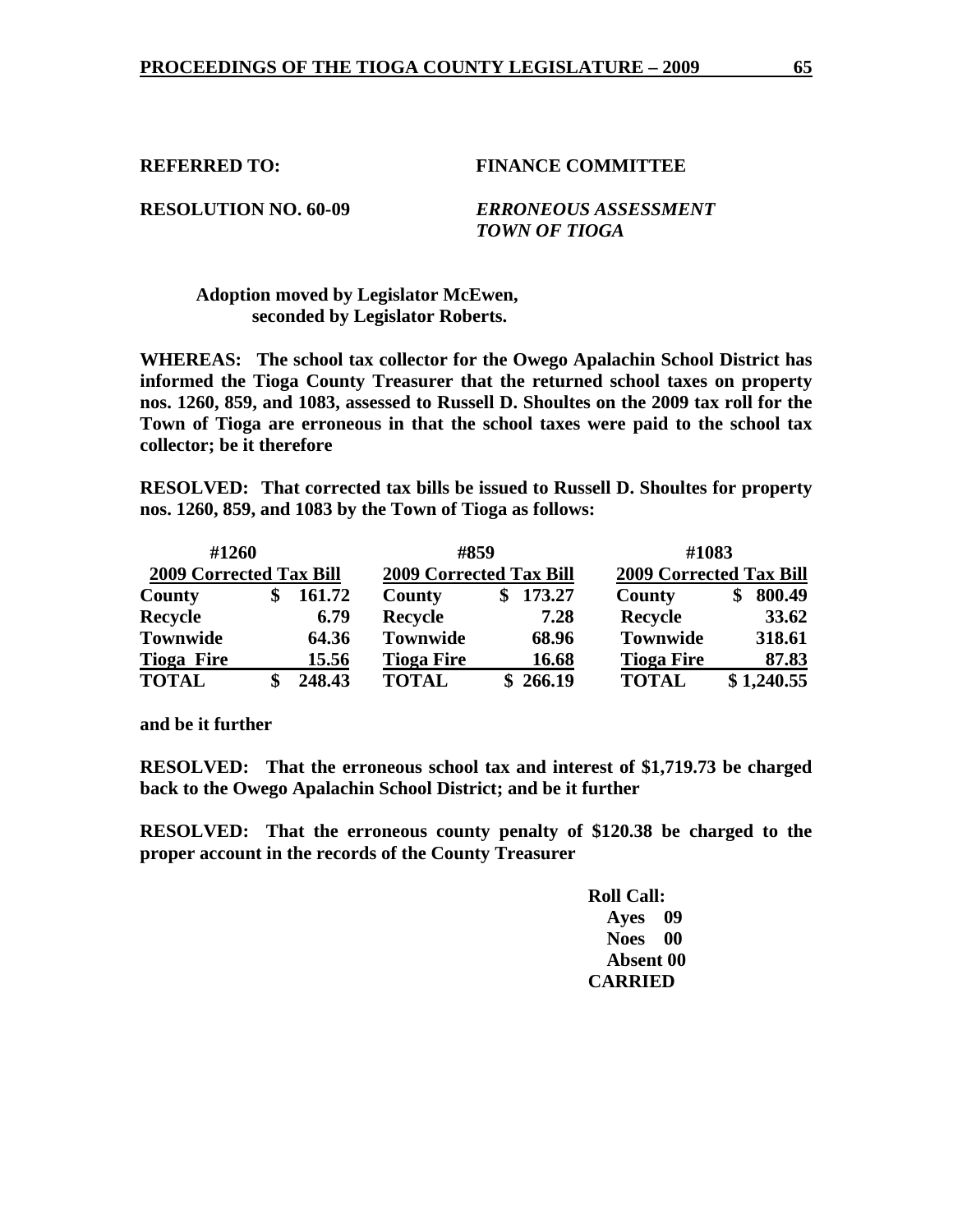**RESOLUTION NO. 61-09** *ERRONEOUS ASSESSMENT TOWN OF OWEGO* 

## **Adoption moved by Legislator McEwen, Seconded by Legislator Roberts.**

**WHEREAS: An application for corrected tax roll indicates that a utilities charge of \$1,008.70 added to property no. 10279 assessed to the Butterworth Family in the 2009 tax roll of the Town of Owego was erroneous in that it should have been added to property no. 12313 assessed to Christopher J Kelly; be it therefore** 

**RESOLVED: That a corrected 2009 tax bill be issued to the Butterworth Family for property no. 10279 by the Town of Owego as follows:** 

| 2009 Corrected Bill for #10279 Butterworth |            |       |
|--------------------------------------------|------------|-------|
| County                                     | 941.94     |       |
| <b>Recycle</b>                             |            | 39.56 |
| <b>Townwide</b>                            |            | 67.77 |
| <b>Part Town</b>                           | 161.13     |       |
| <b>Owego Fire</b>                          | 166.08     |       |
| <b>TOTAL</b>                               | \$1,376.48 |       |

**and be it further** 

**RESOLVED: That a corrected 2009 tax bill be issued to Christopher J Kelly for property no. 12313 by the Town of Owego as follows:** 

| County            | \$1,233.87               |
|-------------------|--------------------------|
| <b>Recycle</b>    | 51.82                    |
| <b>Townwide</b>   | 100.44                   |
| <b>Part Town</b>  | 238.82                   |
| <b>Owego Fire</b> | 184.62                   |
| <b>Utilities</b>  | 1,008.70                 |
| <b>TOTAL</b>      | \$2,818.27               |
|                   | <b>Roll Call:</b>        |
|                   | 09<br>Ayes               |
|                   | $\bf{00}$<br><b>Noes</b> |
|                   | Absent 00                |
|                   | <b>CARRIED</b>           |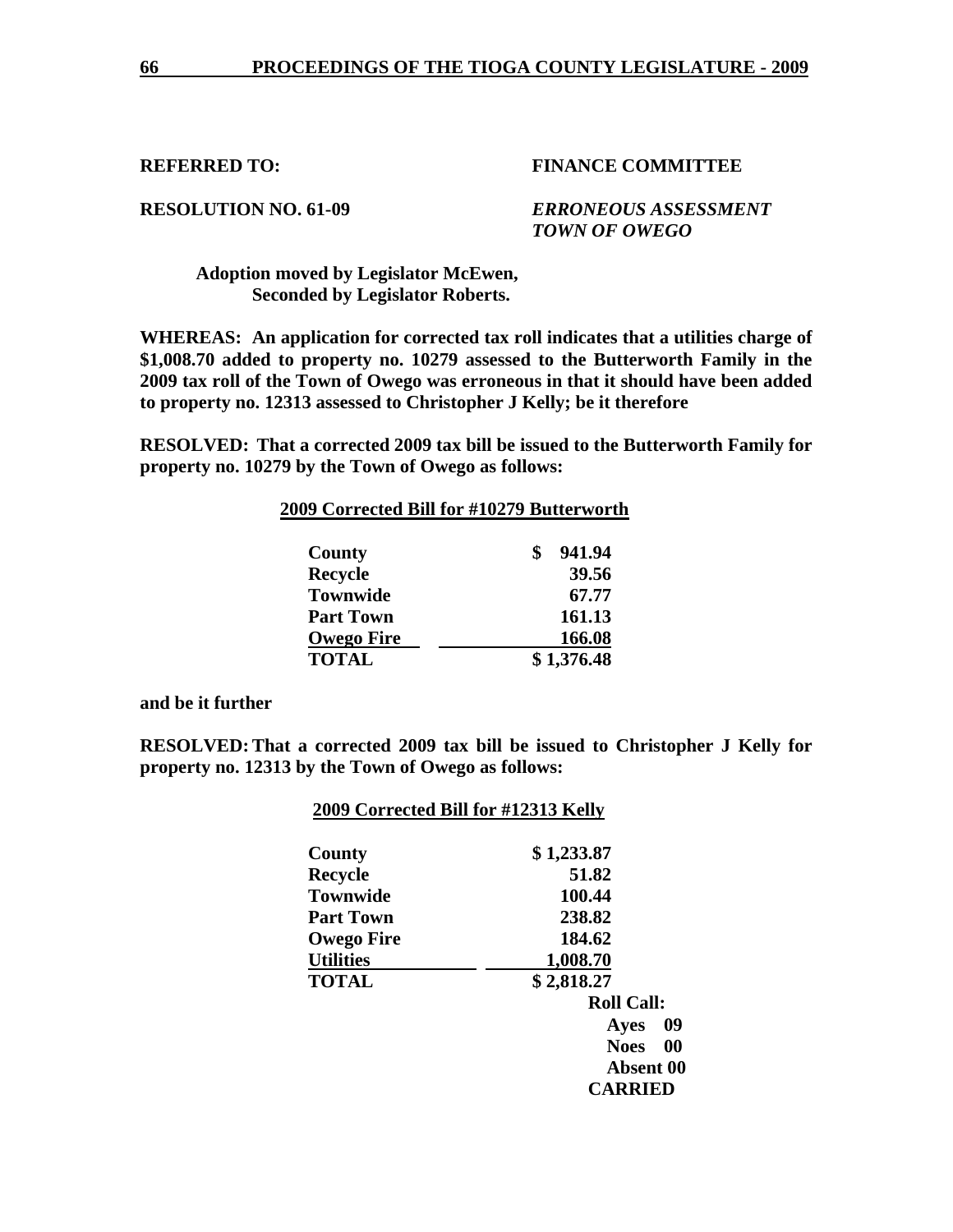**RESOLUTION NO. 62-09** *ERRONEOUS ASSESSMENT TOWN OF BARTON* 

## **Adoption moved by Legislator McEwen, Seconded by Legislator Roberts.**

**WHEREAS: A Small Claims Court decision lowered the assessment of property #1934 assessed to Julie L Kipling on the 2009 tax roll of the Town of Barton from \$225,000 to \$190,000; be it therefore** 

**RESOLVED: That a corrected 2009 tax bill be issued to Julie L Kipling for property no. 1934 by the Town of Barton as follows:** 

## **2009 Corrected Tax**

| County               | \$1,564.46 |
|----------------------|------------|
| <b>Recycle</b>       | 65.74      |
| <b>Townwide</b>      | 379.87     |
| <b>Lockwood Fire</b> | 193.37     |
| <b>TOTAL</b>         | \$2,203.44 |

**and be it further** 

**RESOLVED: That the erroneous amount of \$69.97 be charged back to the Town of Barton and the erroneous fire tax of \$35.62 be charged back to the Lockwood Fire District; and be it further** 

**RESOLVED: That the erroneous solid waste tax of \$12.11 be charged back to the Solid Waste Fund; and be it further** 

**RESOLVED: That the erroneous county tax of \$288.19 be charged to the proper account in the records of the County Treasurer.**